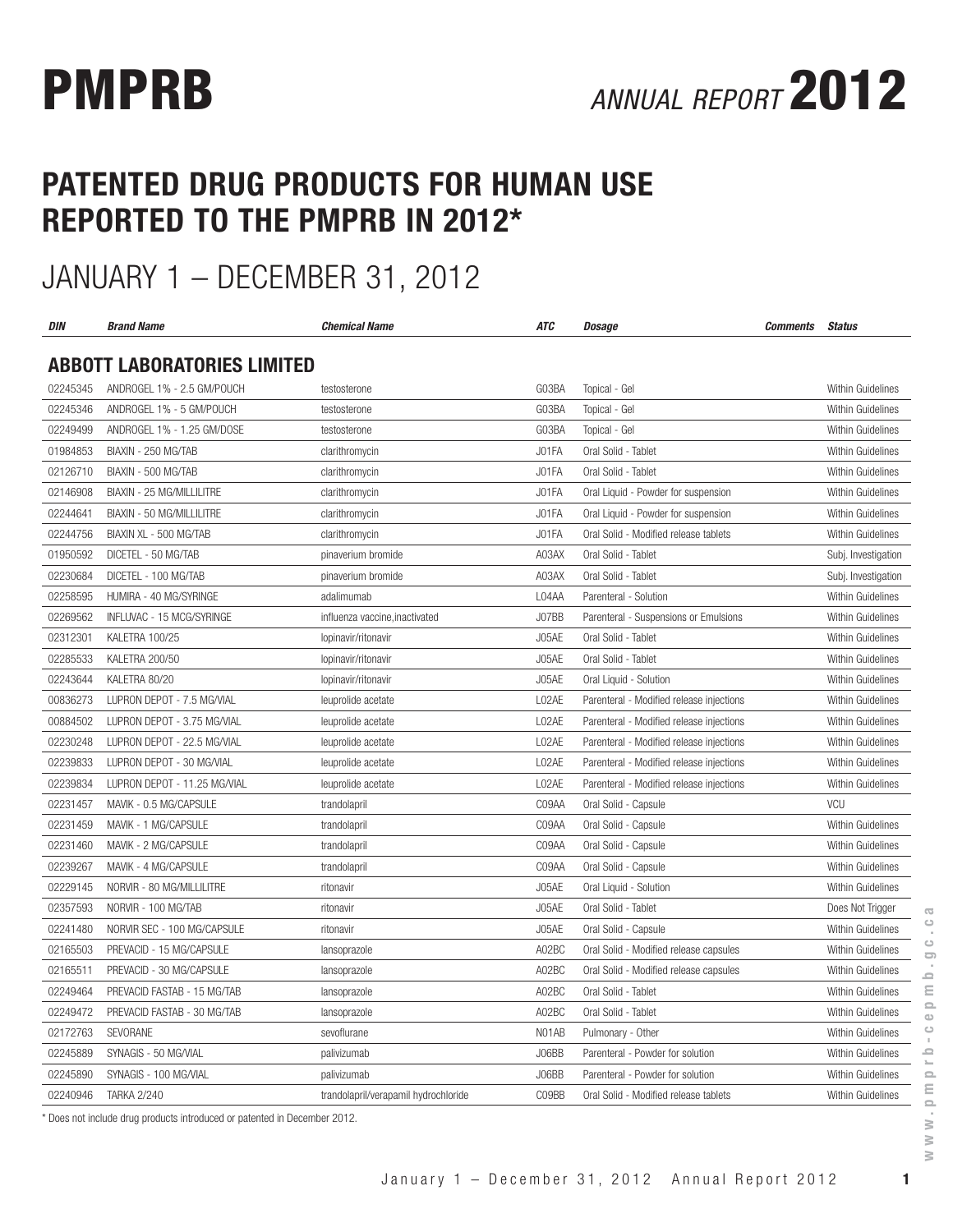| DIN |  | .<br><b>AIV</b> | <i>amments</i> | п.<br>status |
|-----|--|-----------------|----------------|--------------|
|     |  |                 |                |              |

# ABBOTT LABORATORIES LIMITED (continued)

| 02238097 | <b>TARKA 4/240</b>          | trandolapril/verapamil hydrochloride    | CO9BB | Oral Solid - Modified release tablets | Within Guidelines |
|----------|-----------------------------|-----------------------------------------|-------|---------------------------------------|-------------------|
| 02240432 | TEVETEN - 400 MG/TAB        | eprosartan mesylate                     | CO9CA | Oral Solid - Tablet                   | Within Guidelines |
| 02243942 | TEVETEN - 600 MG/TAB        | eprosartan mesylate                     | CO9CA | Oral Solid - Tablet                   | Within Guidelines |
| 02253631 | TEVETEN PLUS - 612.5 MG/TAB | eprosartan mesylate/hydrochlorothiazide | CO9DA | Oral Solid - Tablet                   | Within Guidelines |
| 02266202 | ZEMPLAR - 5 MCG/MILLILITRE  | paricalcitol                            | A11CC | Parenteral - Solution                 | Within Guidelines |

#### ACTELION PHARMACEUTICALS CANADA INC.

| 02337630 | TOCTINO - 10 MG/CAPSULE  | alitretinoin | D11AX              | Oral Solid - Capsule |         | Does Not Trigger    |
|----------|--------------------------|--------------|--------------------|----------------------|---------|---------------------|
| 02337649 | TOCTINO - 30 MG/CAPSULE  | alitretinoin | D <sub>1</sub> 1AX | Oral Solid - Capsule |         | Subj. Investigation |
| 02244981 | TRACLEER - 62.5 MG/TAB   | bosentan     | CO2KX              | Oral Solid - Tablet  | Expired | Within Guidelines   |
| 02244982 | TRACLEER - 125 MG/TAB    | bosentan     | CO2KX              | Oral Solid - Tablet  | Expired | Within Guidelines   |
| 02250519 | ZAVESCA - 100 MG/CAPSULE | miglustat    | A16AX              | Oral Solid - Capsule |         | Within Guidelines   |

#### ALCON CANADA INC.

| 02331624 | AZARGA 1/0.5                    | brinzolamide/timolol maleate              | S01ED | Ophthalmic - Suspension |         | Within Guidelines        |
|----------|---------------------------------|-------------------------------------------|-------|-------------------------|---------|--------------------------|
| 02238873 | AZOPT - 10 MG/MILLILITRE        | brinzolamide                              | S01EC | Ophthalmic - Suspension |         | Within Guidelines        |
| 02252716 | CIPRODEX 3/1                    | ciprofloxacin hydrochloride/dexamethasone | S02CA | Otic - Suspension       |         | <b>Within Guidelines</b> |
| 02278251 | <b>DUO TRAV 0.04/5</b>          | travoprost/timolol maleate                | S01ED | Ophthalmic - Liquid     |         | Within Guidelines        |
| 02237355 | EMADINE - 0.5 MG/MILLILITRE     | emedastine difumarate                     | S01GX | Ophthalmic - Liquid     |         | Within Guidelines        |
| 02308983 | NEVANAC - 1 MG/MILLILITRE       | nepafenac                                 | S01BC | Ophthalmic - Suspension |         | Within Guidelines        |
| 02362171 | PATADAY - 2 MG/MILLILITRE       | olopatadine hydrochloride                 | S01GX | Ophthalmic - Liquid     |         | Does Not Trigger         |
| 02233143 | PATANOL - 1 MG/MILLILITRE       | olopatadine hydrochloride                 | S01GX | Ophthalmic - Liquid     | Expired | Within Guidelines        |
| 00778907 | TOBRADEX 3/1                    | tobramycin/dexamethasone                  | S01CA | Ophthalmic - Suspension |         | Within Guidelines        |
| 00778915 | TOBRADEX 3/1                    | tobramycin/dexamethasone                  | S01CA | Ophthalmic - Ointment   |         | Within Guidelines        |
| 02318008 | TRAVATAN Z - 0.04 MG/MILLILITRE | travoprost                                | S01EE | Ophthalmic - Liquid     |         | <b>Within Guidelines</b> |
| 02163691 | VEXOL - 10 MG/MILLILITRE        | rimexolone                                | S01BA | Ophthalmic - Suspension |         | <b>Within Guidelines</b> |
| 02252260 | VIGAMOX - 5 MG/MILLILITRE       | moxifloxacin hydrochloride                | S01AX | Ophthalmic - Liquid     |         | <b>Within Guidelines</b> |

#### ALEXION PHARMACEUTICALS INC.

| 02322285 | SOLIRIS - 10 MG/MILLILITRE     | eculizumab                           | L04AA | Parenteral - Solution            |            | Subj. Investigation      |
|----------|--------------------------------|--------------------------------------|-------|----------------------------------|------------|--------------------------|
|          |                                |                                      |       |                                  |            |                          |
|          | <b>ALLERGAN INC.</b>           |                                      |       |                                  |            |                          |
| 01968300 | ACULAR - 5 MG/MILLILITRE       | ketorolac tromethamine               | S01BC | Ophthalmic - Liquid              |            | <b>Within Guidelines</b> |
| 02248722 | ACULAR LS - 4 MG/MILLILITRE    | ketorolac tromethamine               | S01BC | Ophthalmic - Liquid              |            | <b>Within Guidelines</b> |
| 02369362 | ACUVAIL - 4.5 MG/MILLILITRE    | ketorolac tromethamine               | S01BC | Ophthalmic - Drops               | Introduced | Does Not Trigger         |
| 02236876 | ALPHAGAN - 2 MG/MILLILITRE     | brimonidine tartrate                 | S01EA | Ophthalmic - Liquid              |            | <b>Within Guidelines</b> |
| 02248151 | ALPHAGAN P - 1.5 MG/MILLILITRE | brimonidine tartrate                 | S01EA | Ophthalmic - Liquid              |            | <b>Within Guidelines</b> |
| 01981501 | BOTOX - 100 UNIT/VIAL          | botulinum toxin type a               | M03AX | Parenteral - Powder for solution |            | <b>Within Guidelines</b> |
| 02243721 | BOTOX COSMETIC - 100 UNIT/VIAL | botulinum toxin type a               | M03AX | Parenteral - Powder for solution |            | <b>Within Guidelines</b> |
| 02248347 | COMBIGAN 2/5                   | brimonidine tartrate/timolol maleate | S01ED | Ophthalmic - Liquid              |            | <b>Within Guidelines</b> |
| 02350939 | LATISSE - 0.3 MG/MILLILITRE    | bimatoprost                          | S01EE | Topical - Liquid                 |            | <b>Within Guidelines</b> |
| 02324997 | LUMIGAN - 0.1 MG/MILLILITRE    | bimatoprost                          | S01EE | Ophthalmic - Liquid              |            | <b>Within Guidelines</b> |
| 02363445 | OZURDEX - 0.7 MG/IMPLANT       | dexamethasone                        | S01BA | Ophthalmic - Implant             |            | <b>Within Guidelines</b> |
| 02355655 | RESTASIS - 0.2 MG/VIAL         | cyclosporine                         | S01XA | Ophthalmic - Liquid              |            | Within Guidelines        |
| 02230784 | TAZORAC - 0.5 MG/GRAM          | tazarotene                           | D05AX | Topical - Gel                    |            | Does Not Trigger         |
| 02230785 | TAZORAC - 1 MG/GRAM            | tazarotene                           | D05AX | Topical - Gel                    |            | <b>Within Guidelines</b> |
| 02243894 | TAZORAC - 0.5 MG/GRAM          | tazarotene                           | D05AX | Topical - Cream                  |            | <b>Within Guidelines</b> |
| 02243895 | TAZORAC - 1 MG/GRAM            | tazarotene                           | D05AX | Topical - Cream                  |            | <b>Within Guidelines</b> |
| 02257270 | ZYMAR - 3 MG/MILLILITRE        | gatifloxacin                         | S01AX | Ophthalmic - Liquid              |            | <b>Within Guidelines</b> |
|          |                                |                                      |       |                                  |            |                          |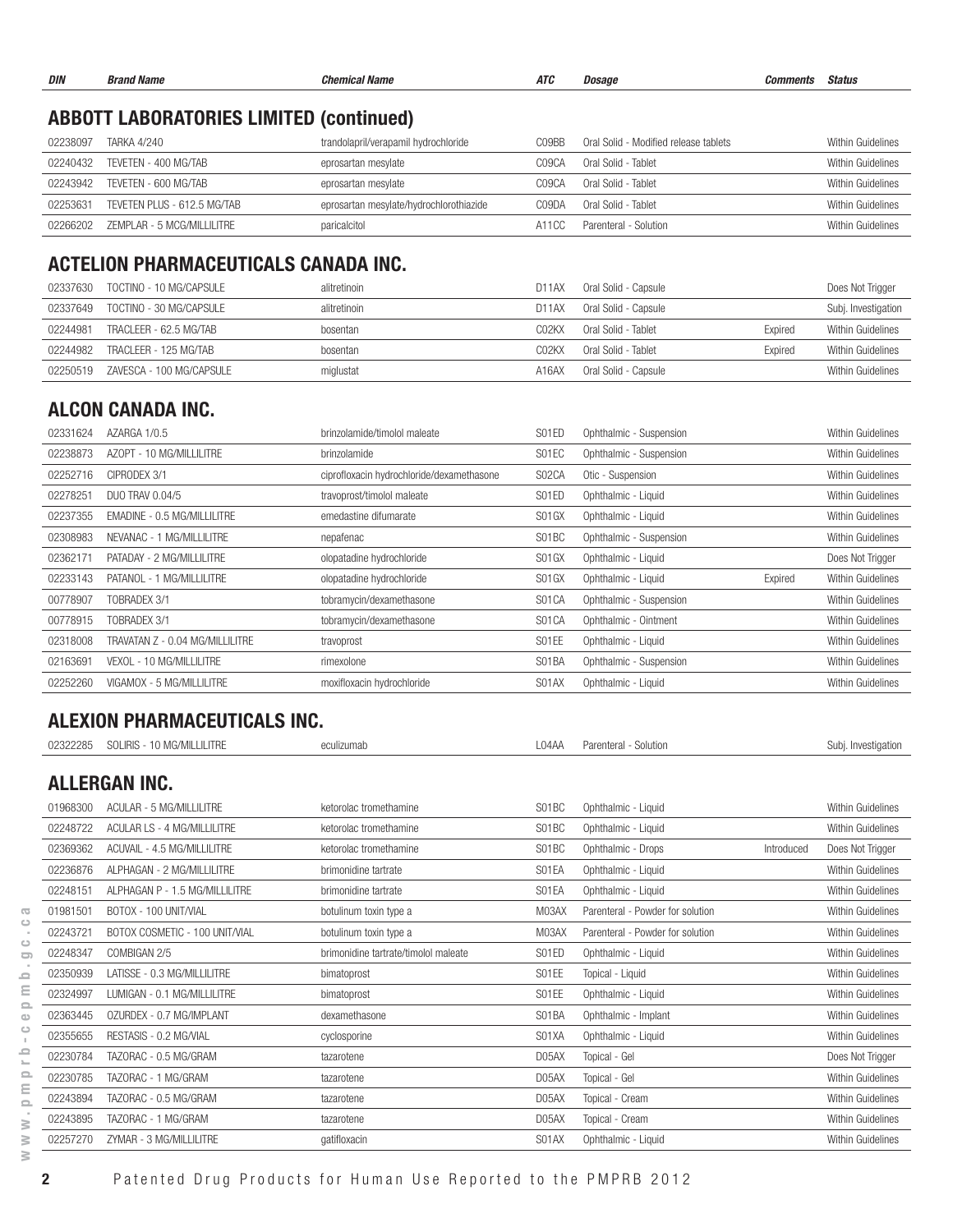| DIN      | <b>Brand Name</b>                     | <b>Chemical Name</b>     | ATC                | <b>Dosage</b>                          | <i><b>Comments</b></i> | <b>Status</b>            |
|----------|---------------------------------------|--------------------------|--------------------|----------------------------------------|------------------------|--------------------------|
|          | <b>ALVEDA PHARMACEUTICALS INC.</b>    |                          |                    |                                        |                        |                          |
| 02376857 | CALDOLOR - 100 MG/MILLILITRE          | ibuprofen                | M01AE              | Parenteral - Solution                  | Introduced             | <b>Within Guidelines</b> |
|          |                                       |                          |                    |                                        |                        |                          |
|          | AMGEN CANADA INC.                     |                          |                    |                                        |                        |                          |
| 02246354 | ARANESP HSA FREE - 25 MCG/MILLILITRE  | darbepoetin alfa         | B03XA              | Parenteral - Solution                  |                        | Within Guidelines        |
| 02246355 | ARANESP HSA FREE - 40 MCG/MILLILITRE  | darbepoetin alfa         | B03XA              | Parenteral - Solution                  |                        | Within Guidelines        |
| 02246357 | ARANESP HSA FREE - 100 MCG/MILLILITRE | darbepoetin alfa         | B03XA              | Parenteral - Solution                  |                        | Within Guidelines        |
| 02246358 | ARANESP HSA FREE - 200 MCG/MILLILITRE | darbepoetin alfa         | B03XA              | Parenteral - Solution                  |                        | <b>Within Guidelines</b> |
| 02246360 | ARANESP HSA FREE - 500 MCG/MILLILITRE | darbepoetin alfa         | B03XA              | Parenteral - Solution                  |                        | Within Guidelines        |
| 02242903 | ENBREL - 25 MG/VIAL                   | etanercept               | L04AA              | Parenteral - Powder for solution       |                        | <b>Within Guidelines</b> |
| 02274728 | ENBREL - 50 MG/SYRINGE                | etanercept               | L04AA              | Parenteral - Solution                  |                        | Within Guidelines        |
| 02249790 | NEULASTA - 10 MG/MILLILITRE           | pegfilgrastim            | L03AA              | Parenteral - Solution                  |                        | Within Guidelines        |
| 01968017 | NEUPOGEN - 0.3 MG/MILLILITRE          | filgrastim               | L03AA              | Parenteral - Solution                  |                        | Within Guidelines        |
| 02343541 | PROLIA - 60 MG/SYRINGE                | denosumab                | M05BX              | Parenteral - Solution                  |                        | <b>Within Guidelines</b> |
| 02257130 | SENSIPAR - 30 MG/TAB                  | cinacalcet hydrochloride | H <sub>05</sub> BX | Oral Solid - Tablet                    |                        | Within Guidelines        |
| 02257149 | SENSIPAR - 60 MG/TAB                  | cinacalcet hydrochloride | H <sub>05</sub> BX | Oral Solid - Tablet                    |                        | Within Guidelines        |
| 02257157 | SENSIPAR - 90 MG/TAB                  | cinacalcet hydrochloride | H <sub>05</sub> BX | Oral Solid - Tablet                    |                        | Within Guidelines        |
| 02308487 | VECTIBIX - 20 MG/MILLILITRE           | panitumumab              | L01XC              | Parenteral - Solution                  |                        | Within Guidelines        |
| 02368153 | XGEVA - 120 MG/VIAL                   | denosumab                | M05BX              | Parenteral - Solution                  |                        | Does Not Trigger         |
|          |                                       |                          |                    |                                        |                        |                          |
|          | ASTELLAS PHARMA CANADA INC.           |                          |                    |                                        |                        |                          |
| 02296462 | ADVAGRAF - 0.5 MG/CAPSULE             | tacrolimus               | L04AD              | Oral Solid - Modified release capsules |                        | <b>Within Guidelines</b> |
| 02296470 | ADVAGRAF - 1 MG/CAPSULE               | tacrolimus               | L04AD              | Oral Solid - Modified release capsules |                        | <b>Within Guidelines</b> |
| 02296489 | ADVAGRAF - 5 MG/CAPSULE               | tacrolimus               | L04AD              | Oral Solid - Modified release capsules |                        | <b>Within Guidelines</b> |
| 02331667 | ADVAGRAF - 3 MG/CAPSULE               | tacrolimus               | L04AD              | Oral Solid - Modified release capsules |                        | Within Guidelines        |
| 02241630 | AMBISOME - 50 MG/VIAL                 | amphotericin b           | J02AA              | Parenteral - Suspensions or Emulsions  |                        | <b>Within Guidelines</b> |
| 02259052 | AMEVIVE - 15 MG/VIAL                  | alefacept                | L04AA              | Parenteral - Powder for solution       |                        | Within Guidelines        |
| 02294222 | MYCAMINE - 50 MG/VIAL                 | micafungin sodium        | J02AX              | Parenteral - Powder for solution       |                        | <b>Within Guidelines</b> |
| 02311054 | MYCAMINE - 100 MG/VIAL                | micafungin sodium        | J02AX              | Parenteral - Powder for solution       |                        | <b>Within Guidelines</b> |
| 02175983 | PROGRAF - 5 MG/CAPSULE                | tacrolimus               | L04AD              | Oral Solid - Capsule                   |                        | <b>Within Guidelines</b> |
| 02175991 | PROGRAF - 1 MG/CAPSULE                | taerolimus               | $\overline{AAD}$   | Oral Solid - Cansule                   |                        | <b>Within Guidelines</b> |

| $UZZ + UUU$ | AIVIDIOUIVIL " JU IVIU/ VIAL | diliprivierium p      | JUZHA | L'algliteral - onongripionis di Filimpionis | VVILHIII QUIUCIIIICS |
|-------------|------------------------------|-----------------------|-------|---------------------------------------------|----------------------|
| 02259052    | AMEVIVE - 15 MG/VIAL         | alefacept             | L04AA | Parenteral - Powder for solution            | Within Guidelines    |
| 02294222    | MYCAMINE - 50 MG/VIAL        | micafungin sodium     | J02AX | Parenteral - Powder for solution            | Within Guidelines    |
| 02311054    | MYCAMINE - 100 MG/VIAL       | micafungin sodium     | J02AX | Parenteral - Powder for solution            | Within Guidelines    |
| 02175983    | PROGRAF - 5 MG/CAPSULE       | tacrolimus            | L04AD | Oral Solid - Capsule                        | Within Guidelines    |
| 02175991    | PROGRAF - 1 MG/CAPSULE       | tacrolimus            | L04AD | Oral Solid - Capsule                        | Within Guidelines    |
| 02176009    | PROGRAF - 5 MG/MILLILITRE    | tacrolimus            | L04AD | Parenteral - Solution                       | Within Guidelines    |
| 02243144    | PROGRAF - 0.5 MG/CAPSULE     | tacrolimus            | L04AD | Oral Solid - Capsule                        | Within Guidelines    |
| 02244148    | PROTOPIC - 1 MG/GRAM         | tacrolimus            | D11AX | Topical - Ointment                          | Within Guidelines    |
| 02244149    | PROTOPIC - 0.3 MG/GRAM       | tacrolimus            | D11AX | Topical - Ointment                          | Within Guidelines    |
| 02277263    | VESICARE - 5 MG/TAB          | solifenacin succinate | G04BD | Oral Solid - Tablet                         | Within Guidelines    |
| 02277271    | VESICARE - 10 MG/TAB         | solifenacin succinate | G04BD | Oral Solid - Tablet                         | Within Guidelines    |
|             |                              |                       |       |                                             |                      |

#### ASTRAZENECA CANADA INC.

| 02236606 | ACCOLATE - 20 MG/TAB              | zafirlukast                             | R <sub>0</sub> 3 <sub>D</sub> C | Oral Solid - Tablet                   |         | Within Guidelines        |
|----------|-----------------------------------|-----------------------------------------|---------------------------------|---------------------------------------|---------|--------------------------|
| 02224135 | ARIMIDEX - 1 MG/TAB               | anastrozole                             | LO2BG.                          | Oral Solid - Tablet                   | Expired | <b>Within Guidelines</b> |
| 02239090 | ATACAND - 4 MG/TAB                | candesartan cilexetil                   | C09CA                           | Oral Solid - Tablet                   |         | Within Guidelines        |
| 02239091 | ATACAND - 8 MG/TAB                | candesartan cilexetil                   | C <sub>09</sub> CA              | Oral Solid - Tablet                   |         | Within Guidelines        |
| 02239092 | ATACAND - 16 MG/TAB               | candesartan cilexetil                   | CO9CA                           | Oral Solid - Tablet                   |         | Within Guidelines        |
| 02311658 | ATACAND - 32 MG/TAB               | candesartan cilexetil                   | C <sub>09</sub> CA              | Oral Solid - Tablet                   | Expired | <b>Within Guidelines</b> |
| 02244021 | ATACAND PLUS 16/12.5              | candesartan cilexetil/hydrochlothiazide | C <sub>09</sub> DA              | Oral Solid - Tablet                   |         | Within Guidelines        |
| 02332922 | ATACAND PLUS 32/12.5              | candesartan cilexetil/hydrochlothiazide | C <sub>09</sub> DA              | Oral Solid - Tablet                   |         | Within Guidelines        |
| 02332957 | ATACAND PLUS 32/25                | candesartan cilexetil/hydrochlothiazide | C <sub>09</sub> DA              | Oral Solid - Tablet                   |         | Within Guidelines        |
| 00786616 | BRICANYL TURBUHALER - 0.5 MG/DOSE | terbutaline sulfate                     | R03AC                           | Pulmonary - Metered dose preparations |         | Within Guidelines        |
|          |                                   |                                         |                                 |                                       |         |                          |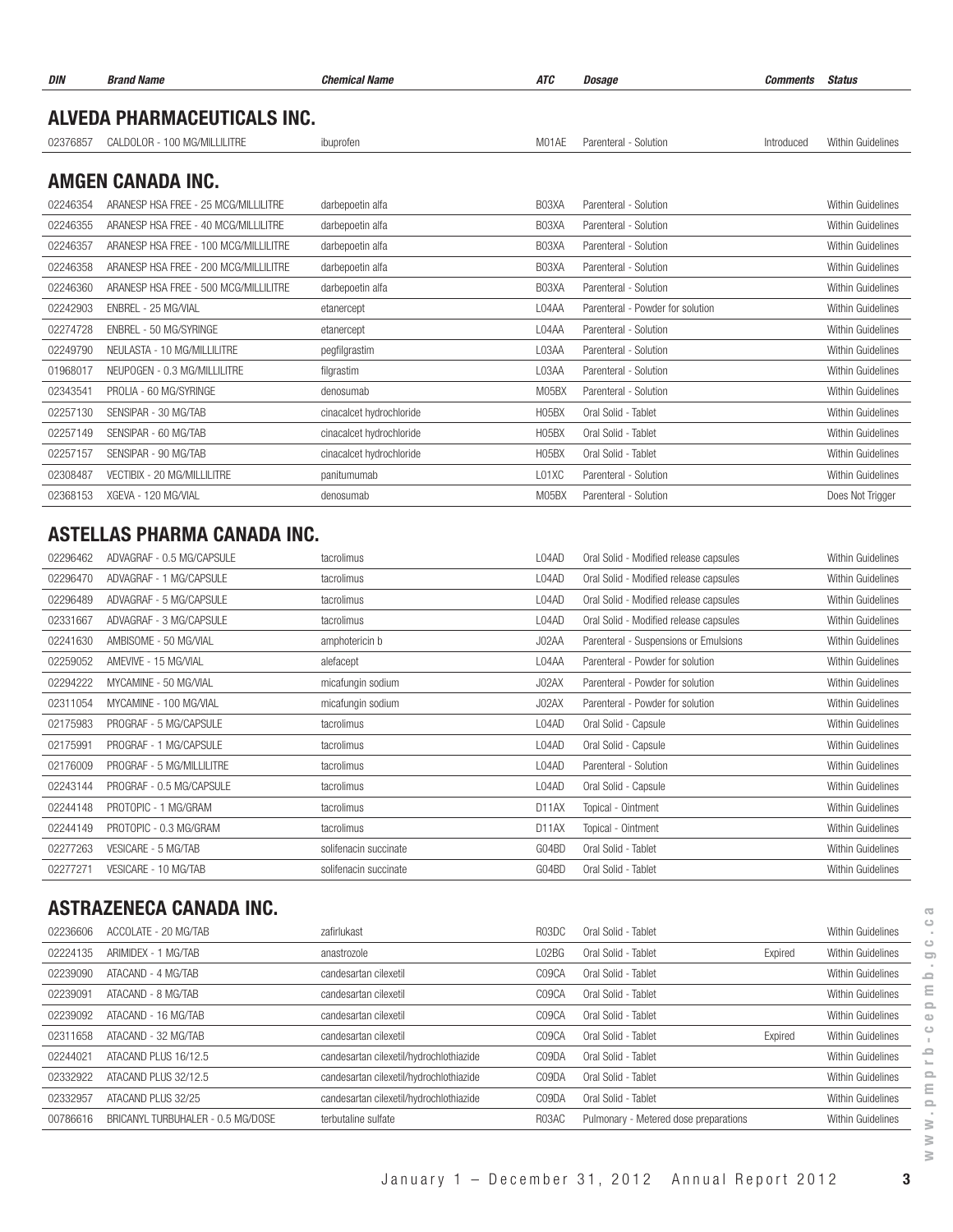| DIN      | <b>Brand Name</b>                             | <b>Chemical Name</b>            | ATC                | <b>Dosage</b>                          | Comments   | <b>Status</b>            |
|----------|-----------------------------------------------|---------------------------------|--------------------|----------------------------------------|------------|--------------------------|
|          | <b>ASTRAZENECA CANADA INC. (continued)</b>    |                                 |                    |                                        |            |                          |
| 02368544 | BRILINTA - 90 MG/TAB                          | ticagrelor                      | B01AC              | Oral Solid - Tablet                    |            | Subj. Investigation      |
| 02378582 | CAPRELSA - 100 MG/TAB                         | vandetanib                      | L01XE              | Oral Solid - Tablet                    | Introduced | Within Guidelines        |
| 02378590 | CAPRELSA - 300 MG/TAB                         | vandetanib                      | L01XE              | Oral Solid - Tablet                    | Introduced | Does Not Trigger         |
| 02247162 | CRESTOR - 10 MG/TAB                           | rosuvastatin calcium            | C10AA              | Oral Solid - Tablet                    |            | Within Guidelines        |
| 02247163 | CRESTOR - 20 MG/TAB                           | rosuvastatin calcium            | C10AA              | Oral Solid - Tablet                    |            | <b>Within Guidelines</b> |
| 02247164 | CRESTOR - 40 MG/TAB                           | rosuvastatin calcium            | C <sub>10</sub> AA | Oral Solid - Tablet                    |            | Within Guidelines        |
| 02265540 | CRESTOR - 5 MG/TAB                            | rosuvastatin calcium            | C <sub>10</sub> AA | Oral Solid - Tablet                    |            | Within Guidelines        |
| 02052431 | ENTOCORT - 0.02 MG/MILLILITRE                 | budesonide                      | A07EA              | Rectal - Enema                         | Expired    | Does Not Trigger         |
| 02229293 | ENTOCORT - 3 MG/CAPSULE                       | budesonide                      | A07EA              | Oral Solid - Modified release capsules | Expired    | Within Guidelines        |
| 02248624 | FASLODEX - 250 MG/SYRINGE                     | fulvestrant                     | L02BA              | Parenteral - Solution                  |            | Within Guidelines        |
| 02248676 | IRESSA - 250 MG/TAB                           | gefitinib                       | L01XX              | Oral Solid - Tablet                    |            | Within Guidelines        |
| 00846503 | LOSEC - 20 MG/CAPSULE                         | omeprazole                      | A02BC              | Oral Solid - Capsule                   |            | Within Guidelines        |
| 02119579 | LOSEC - 10 MG/CAPSULE                         | omeprazole                      | A02BC              | Oral Solid - Capsule                   |            | Does Not Trigger         |
| 02190915 | LOSEC - 20 MG/TAB                             | omeprazole magnesium            | A02BC              | Oral Solid - Modified release tablets  |            | Within Guidelines        |
| 02230737 | LOSEC - 10 MG/TAB                             | omeprazole magnesium            | A02BC              | Oral Solid - Modified release tablets  |            | Does Not Trigger         |
| 02229411 | NAROPIN - 2 MG/MILLILITRE                     | ropivacaine hydrochloride       | NO <sub>1</sub> BB | Parenteral - Solution                  | Expired    | <b>Within Guidelines</b> |
| 02229415 | NAROPIN - 5 MG/MILLILITRE                     | ropivacaine hydrochloride       | N01BB              | Parenteral - Solution                  | Expired    | Within Guidelines        |
| 02229418 | NAROPIN - 10 MG/MILLILITRE                    | ropivacaine hydrochloride       | NO <sub>1</sub> BB | Parenteral - Solution                  | Expired    | Within Guidelines        |
| 02244521 | NEXIUM - 20 MG/TAB                            | esomeprazole magnesium          | A02BC              | Oral Solid - Modified release tablets  |            | Within Guidelines        |
| 02244522 | NEXIUM - 40 MG/TAB                            | esomeprazole magnesium          | A02BC              | Oral Solid - Modified release tablets  |            | Within Guidelines        |
| 02300524 | NEXIUM - 10 MG/POUCH                          | esomeprazole magnesium          | A02BC              | Oral Solid - Effervescent granules     |            | Within Guidelines        |
| 02237224 | OXEZE TURBUHALER - 0.012 MG/DOSE              | formoterol fumarate             | R03AC              | Pulmonary - Powder                     |            | Subj. Investigation      |
| 02237225 | OXEZE TURBUHALER - 0.006 MG/DOSE              | formoterol fumarate             | R03AC              | Pulmonary - Powder                     |            | Within Guidelines        |
| 00851779 | PLENDIL - 5 MG/TAB                            | felodipine                      | C08CA              | Oral Solid - Modified release tablets  |            | Within Guidelines        |
| 00851787 | PLENDIL - 10 MG/TAB                           | felodipine                      | C08CA              | Oral Solid - Modified release tablets  |            | Does Not Trigger         |
| 02057778 | PLENDIL - 2.5 MG/TAB                          | felodipine                      | C08CA              | Oral Solid - Modified release tablets  |            | Within Guidelines        |
| 01978918 | PULMICORT NEBUAMP - 0.25 MG/MILLILITRE        | budesonide                      | R03BA              | Pulmonary - Other                      | Expired    | Within Guidelines        |
| 01978926 | PULMICORT NEBUAMP - 0.5 MG/MILLILITRE         | budesonide                      | R03BA              | Pulmonary - Other                      | Expired    | Within Guidelines        |
| 02229099 | PULMICORT NEBUAMP - 0.125 MG/MILLILITRE       | budesonide                      | R03BA              | Pulmonary - Other                      | Expired    | Within Guidelines        |
| 00851752 | PULMICORT TURBUHALER - 0.2 MG/DOSE            | budesonide                      | R03BA              | Pulmonary - Powder                     |            | Within Guidelines        |
| 00851760 | PULMICORT TURBUHALER - 0.4 MG/DOSE            | budesonide                      | R03BA              | Pulmonary - Powder                     |            | Subj. Investigation      |
| 00852074 | PULMICORT TURBUHALER - 0.1 MG/DOSE            | budesonide                      | R03BA              | Pulmonary - Powder                     |            | Within Guidelines        |
| 02231923 | RHINOCORT AQ NASAL AEROSOL -<br>0.064 MG/DOSE | budesonide                      | R01AD              | Nasal - Spray                          | Expired    | Within Guidelines        |
| 02035324 | RHINOCORT TURBUHALER - 0.1 MG/DOSE            | budesonide                      | R01AD              | Nasal - Powder                         |            | Within Guidelines        |
| 02236951 | SEROQUEL - 25 MG/TAB                          | quetiapine fumarate             | N05AH              | Oral Solid - Tablet                    | Expired    | Within Guidelines        |
| 02236952 | SEROQUEL - 100 MG/TAB                         | quetiapine fumarate             | N05AH              | Oral Solid - Tablet                    | Expired    | Within Guidelines        |
| 02236953 | SEROQUEL - 200 MG/TAB                         | quetiapine fumarate             | N05AH              | Oral Solid - Tablet                    | Expired    | Does Not Trigger         |
| 02240862 | SEROQUEL - 150 MG/TAB                         | quetiapine fumarate             | N05AH              | Oral Solid - Tablet                    | Expired    | Within Guidelines        |
| 02244107 | SEROQUEL - 300 MG/TAB                         | quetiapine fumarate             | N05AH              | Oral Solid - Tablet                    | Expired    | Within Guidelines        |
| 02300184 | SEROQUEL XR - 50 MG/TAB                       | quetiapine fumarate             | N05AH              | Oral Solid - Modified release tablets  |            | Within Guidelines        |
| 02300192 | SEROQUEL XR - 200 MG/TAB                      | quetiapine fumarate             | N05AH              | Oral Solid - Modified release tablets  |            | Within Guidelines        |
| 02300206 | SEROQUEL XR - 300 MG/TAB                      | quetiapine fumarate             | N05AH              | Oral Solid - Modified release tablets  |            | Within Guidelines        |
| 02300214 | SEROQUEL XR - 400 MG/TAB                      | quetiapine fumarate             | N05AH              | Oral Solid - Modified release tablets  |            | Within Guidelines        |
| 02321513 | SEROQUEL XR - 150 MG/TAB                      | quetiapine fumarate             | N05AH              | Oral Solid - Modified release tablets  |            | Within Guidelines        |
| 02245385 | SYMBICORT TURBUHALER 100/6                    | budesonide/formoterol fumarate  | R03AK              | Pulmonary - Powder                     |            | Within Guidelines        |
| 02245386 | SYMBICORT TURBUHALER 200/6                    | budesonide/formoterol fumarate  | R03AK              | Pulmonary - Powder                     |            | Within Guidelines        |
| 02361701 | VIMOVO 20/375                                 | esomeprazole magnesium/naproxen | M01AE              | Oral Solid - Modified release tablets  |            | Within Guidelines        |
|          |                                               |                                 |                    |                                        |            |                          |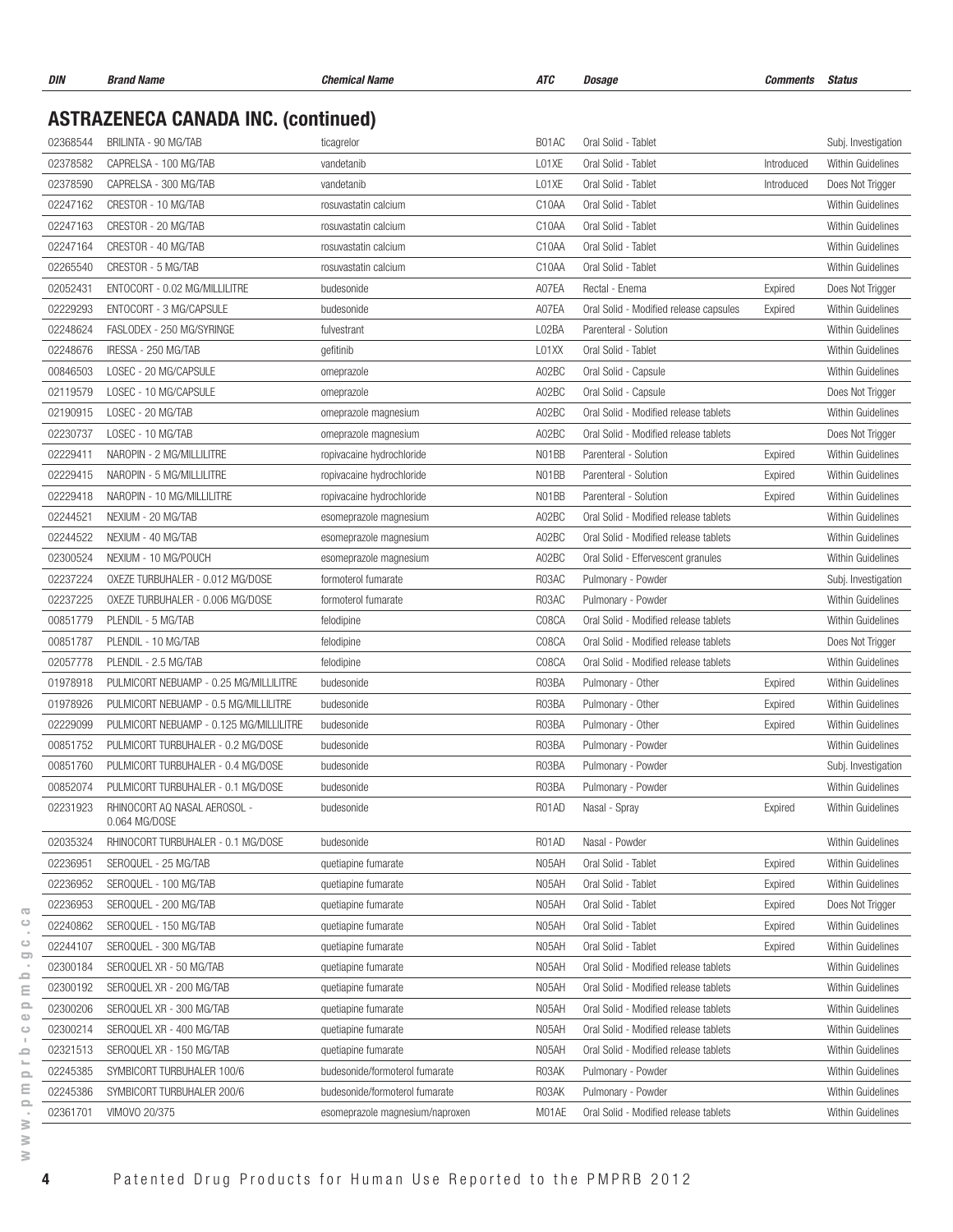| <b>DIN</b> | <b>Brand Name</b>                          | <b>Chemical Name</b>               | <b>ATC</b>         | <b>Dosage</b>                                   | <b>Comments</b> | <b>Status</b>            |
|------------|--------------------------------------------|------------------------------------|--------------------|-------------------------------------------------|-----------------|--------------------------|
|            | <b>ASTRAZENECA CANADA INC. (continued)</b> |                                    |                    |                                                 |                 |                          |
| 02361728   | VIMOVO 20/500                              | esomeprazole magnesium/naproxen    | M01AE              | Oral Solid - Modified release tablets           |                 | Within Guidelines        |
| 02238660   | ZOMIG - 2.5 MG/TAB                         | zolmitriptan                       | N <sub>02</sub> CC | Oral Solid - Tablet                             |                 | <b>Within Guidelines</b> |
| 02248992   | ZOMIG - 2.5 MG/DOSE                        | zolmitriptan                       | N <sub>02</sub> CC | Nasal - Spray                                   |                 | <b>Within Guidelines</b> |
| 02248993   | ZOMIG - 5 MG/DOSE                          | zolmitriptan                       | N <sub>02</sub> CC | Nasal - Spray                                   |                 | <b>Within Guidelines</b> |
| 02243045   | ZOMIG RAPIMELT - 2.5 MG/TAB                | zolmitriptan                       | N02CC              | Oral Solid - Tablet                             |                 | Within Guidelines        |
|            | <b>BAUSCH &amp; LOMB CANADA INC.</b>       |                                    |                    |                                                 |                 |                          |
| 02320924   | ALREX - 2 MG/MILLILITRE                    | loteprednol etabonate              | S01BA              | Ophthalmic - Suspension                         |                 | Within Guidelines        |
| 02336847   | <b>BESIVANCE - 6 MG/MILLILITRE</b>         | besifloxacin hydrochloride         | S01AX              | Ophthalmic - Suspension                         |                 | <b>Within Guidelines</b> |
| 02321114   | LOTEMAX - 5 MG/MILLILITRE                  | loteprednol etabonate              | S01BA              | Ophthalmic - Suspension                         |                 | Within Guidelines        |
| 02133326   | MIOCHOL-E - 20 MG/VIAL                     | acetylcholine chloride             | S01EB              | Ophthalmic - Powder for solution                |                 | Does Not Trigger         |
| 02306980   | RETISERT - 0.59 MG/IMPLANT                 | fluocinolone acetonide             | S01BA              | Ophthalmic - Modified release ocular<br>devices | Introduced      | Within Guidelines        |
|            | <b>BAXTER CORPORATION</b>                  |                                    |                    |                                                 |                 |                          |
| 02284154   | ADVATE 1000 (WITH 5ML DILUENT)             | antihemophilic factor, recombinant | B02BD              | Parenteral - Powder for solution                |                 | Within Guidelines        |
| 02284162   | ADVATE 1500 (WITH 5ML DILUENT)             | antihemophilic factor, recombinant | B02BD              | Parenteral - Powder for solution                |                 | Within Guidelines        |
| 02313111   | ADVATE 2000 (WITH 5ML DILUENT)             | antihemophilic factor, recombinant | B02BD              | Parenteral - Powder for solution                |                 | <b>Within Guidelines</b> |
| 02365944   | ADVATE 250 (WITH 2ML DILUENT)              | antihemophilic factor, recombinant | B02BD              | Parenteral - Powder for solution                | Introduced      | <b>Within Guidelines</b> |
| 02284138   | ADVATE 250 (WITH 5ML DILUENT)              | antihemophilic factor, recombinant | B02BD              | Parenteral - Powder for solution                |                 | <b>Within Guidelines</b> |
| 02337193   | ADVATE 3000 (WITH 5ML DILUENT)             | antihemophilic factor, recombinant | B02BD              | Parenteral - Powder for solution                |                 | <b>Within Guidelines</b> |
|            |                                            |                                    |                    |                                                 |                 |                          |

| 02284138 | ADVATE 250 (WITH 5ML DILUENT)   | antihemophilic factor, recombinant            | B02BD | Parenteral - Powder for solution      |            | Within Guidelines        |
|----------|---------------------------------|-----------------------------------------------|-------|---------------------------------------|------------|--------------------------|
| 02337193 | ADVATE 3000 (WITH 5ML DILUENT)  | antihemophilic factor, recombinant            | B02BD | Parenteral - Powder for solution      |            | Within Guidelines        |
| 02365952 | ADVATE 500 (WITH 2ML DILUENT)   | antihemophilic factor, recombinant            | B02BD | Parenteral - Powder for solution      | Introduced | Within Guidelines        |
| 02284146 | ADVATE 500 (WITH 5ML DILUENT)   | antihemophilic factor, recombinant            | B02BD | Parenteral - Powder for solution      |            | Within Guidelines        |
| 02326167 | ARTISS VHSD - 4 UNIT/MILLILITRE | fibrin sealant                                | B02BC | Topical - Powder                      | Introduced | Within Guidelines        |
| 02188880 | BREVIBLOC - 10 MG/MILLILITRE    | esmolol hydrochloride                         | C07AB | Parenteral - Solution                 |            | <b>Within Guidelines</b> |
| 02309238 | BREVIBLOC - 10 MG/MILLILITRE    | esmolol hydrochloride                         | C07AB | Parenteral - Solution                 |            | Does Not Trigger         |
| 02202581 | FEIBA NF 1000                   | factor VIII anti inhibitor                    | B02BD | Parenteral - Powder for solution      | Expired    | Within Guidelines        |
| 02353903 | FEIBA NF 2500                   | factor VIII anti inhibitor                    | B02BD | Parenteral - Powder for solution      | Expired    | Within Guidelines        |
| 02188856 | <b>FORANE</b>                   | isoflurane                                    | N01AB | Pulmonary - Other                     |            | Subj. Investigation      |
| 02264625 | FSME-IMMUN - 2.4 MCG/VIAL       | tick-borne encephalitis vaccine (inactivated) | J07BA | Parenteral - Suspensions or Emulsions |            | Within Guidelines        |
| 00808709 | <b>HEMOFIL-M</b>                | factor VIII                                   | B02BD | Parenteral - Powder for solution      |            | <b>Under Review</b>      |
| 02241356 | IFEX - 3000 MG/VIAL             | ifosfamide                                    | L01AA | Parenteral - Powder for solution      | Expired    | VCU                      |
| 02241357 | IFEX - 1000 MG/VIAL             | ifosfamide                                    | L01AA | Parenteral - Powder for solution      | Expired    | VCU                      |
| 02206021 | <b>IMMUNINE VH</b>              | factor IX (human)                             | B02BD | Parenteral - Powder for solution      | Expired    | <b>Within Guidelines</b> |
| 02241795 | PROCYTOX - 25 MG/TAB            | cyclophosphamide                              | L01AA | Oral Solid - Tablet                   | Expired    | VCU                      |
| 02241796 | PROCYTOX - 50 MG/TAB            | cyclophosphamide                              | L01AA | Oral Solid - Tablet                   | Expired    | VCU                      |
| 02241797 | PROCYTOX - 200 MG/VIAL          | cyclophosphamide                              | L01AA | Parenteral - Powder for solution      | Expired    | VCU                      |
| 02241798 | PROCYTOX - 500 MG/VIAL          | cyclophosphamide                              | L01AA | Parenteral - Powder for solution      | Expired    | VCU                      |
| 02241799 | PROCYTOX - 1000 MG/VIAL         | cyclophosphamide                              | L01AA | Parenteral - Powder for solution      | Expired    | VCU                      |
| 02241800 | PROCYTOX - 2000 MG/VIAL         | cyclophosphamide                              | L01AA | Parenteral - Powder for solution      | Expired    | VCU                      |
| 02265974 | SEVOFLURANE                     | sevoflurane                                   | N01AB | Pulmonary - Other                     |            | Within Guidelines        |
| 02227428 | <b>SUPRANE</b>                  | desflurane                                    | N01AB | Pulmonary - Other                     | Expired    | Within Guidelines        |
| 02233273 | TISSEEL KIT VH 1.0              | fibrin sealant                                | B02BD | Topical - Powder                      | Expired    | <b>Within Guidelines</b> |
|          |                                 |                                               |       |                                       |            |                          |

02241411 UROMITEXAN - 100 MG/MILLILITRE mesna mesna version variables variables variables variables variables v 02371839 UROMITEXAN - 100 MG/MILLILITRE mesna mesna version variables variables and version variables of the methoduced/

 $\overline{\mathbb{C}}$ www.pmprb-cepmb.gc.ca  $\circ$  $\circ$  $\bigcirc$  $\triangleq$  $\equiv$  $\equiv$  $\circlearrowright$  $\circ$ 02233274 TISSEEL KIT VH 2.0 **fibrin sealant B02BD** Topical - Powder **B02BD** Topical - Powder Expired Within Guidelines  $\mathbb{R}^2$  $\overline{\phantom{0}}$ 02233275 TISSEEL KIT VH 5.0 **fibrin sealant B02BD** Topical - Powder **B02BD** Topical - Powder Expired Within Guidelines  $\frac{1}{2}$ 02326132 TISSEEL VHSD - 500 UNIT/MILLILITRE fibrin sealant fibrin sealant B02BC Topical - Powder Introduced Subj. Investigation 02326175 TISSEEL VHSD (FROZEN) - 500 UNIT/MILLILITRE fibrin sealant BOZBC Topical - Powder Does Not Trigger Does Not Trigger  $\supseteq$  $\geq$ 

 $\geq$  $\geq$ 

Expired

VCU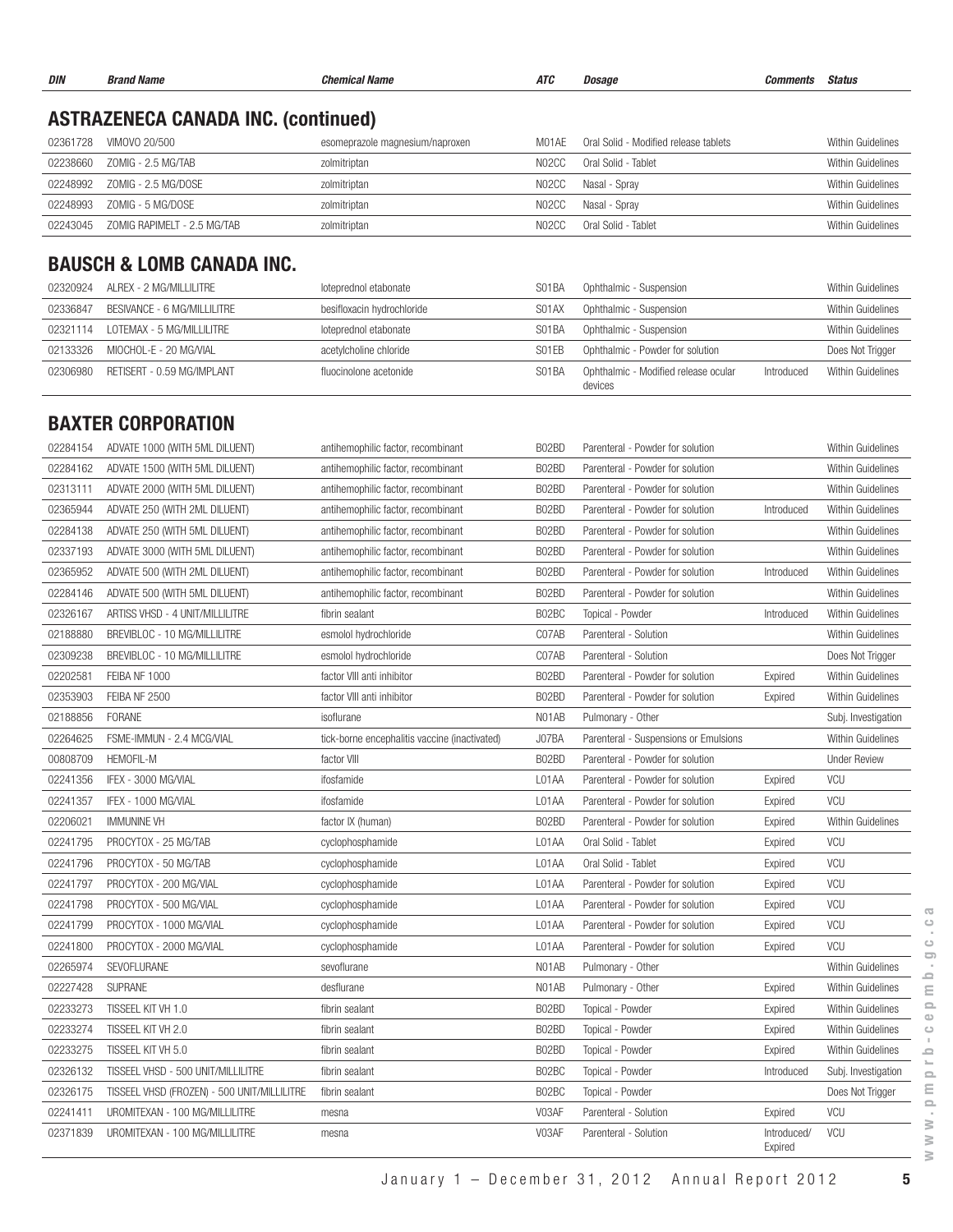| DIN               | <b>Brand Name</b>                          | <b>Chemical Name</b>                                     | ATC                | <b>Dosage</b>                                   | <b>Comments</b> Status |                          |
|-------------------|--------------------------------------------|----------------------------------------------------------|--------------------|-------------------------------------------------|------------------------|--------------------------|
| <b>BAYER INC.</b> |                                            |                                                          |                    |                                                 |                        |                          |
| 02268825          | ANGELIQ 1/1                                |                                                          | GO3FA              | Oral Solid - Tablet                             |                        | Within Guidelines        |
| 02242965          | AVELOX - 400 MG/TAB                        | drospirenone/estradiol 17B<br>moxifloxacin hydrochloride | J01MA              | Oral Solid - Tablet                             |                        | <b>Within Guidelines</b> |
| 02246414          | AVELOX - 1.6 MG/MILLILITRE                 | moxifloxacin hydrochloride                               | J01MA              | Parenteral - Solution                           |                        | Within Guidelines        |
| 02169649          | BETASERON - 0.3 MG/VIAL                    | interferon beta-1b                                       | L03AB              | Parenteral - Powder for solution                |                        | Within Guidelines        |
| 02237514          | CIPRO - 100 MG/MILLILITRE                  | ciprofloxacin                                            | J01MA              | Oral Liquid - Powder for suspension             |                        | Within Guidelines        |
| 02247916          | CIPRO XL - 500 MG/TAB                      | ciprofloxacin hydrochloride                              | J01MA              | Oral Solid - Modified release tablets           |                        | Within Guidelines        |
| 02251787          | CIPRO XL - 1000 MG/TAB                     | ciprofloxacin hydrochloride                              | J01MA              | Oral Solid - Modified release tablets           |                        | Within Guidelines        |
| 02231510          | CLIMARA 100 - 7.6 MG/PATCH                 | estradiol 17 <sub>B</sub>                                | G03CA              | Topical - Patches                               |                        | Does Not Trigger         |
| 02247499          | CLIMARA 25 - 2 MG/PATCH                    | estradiol 17 <sub>B</sub>                                | G03CA              | Topical - Patches                               |                        | Does Not Trigger         |
| 02231509          | CLIMARA 50 - 3.8 MG/PATCH                  | estradiol 17 <sub>B</sub>                                | G03CA              | Topical - Patches                               |                        | Within Guidelines        |
| 02247500          | CLIMARA 75 - 5.7 MG/PATCH                  | estradiol 17 <sub>B</sub>                                | G03CA              | Topical - Patches                               |                        | Does Not Trigger         |
| 02250616          | CLIMARA PRO 4.4/1.39                       | estradiol 17B/levonorgestrel                             | GO3FA              | Topical - Patches                               | Expired                | Does Not Trigger         |
| 02270811          | FINACEA - 150 MG/GRAM                      | azelaic acid                                             | D <sub>10</sub> AX | Topical - Gel                                   |                        | Within Guidelines        |
| 02241089          | GADOVIST 1.0 - 604.72 MG/MILLILITRE        | gadobutrol                                               | V08CA              | Parenteral - Solution                           |                        | Within Guidelines        |
| 02190885          | GLUCOBAY - 50 MG/TAB                       | acarbose                                                 | A10BF              | Oral Solid - Tablet                             |                        | <b>Within Guidelines</b> |
| 02190893          | GLUCOBAY - 100 MG/TAB                      | acarbose                                                 | A10BF              | Oral Solid - Tablet                             |                        | Within Guidelines        |
| 02254492          | KOGENATE FS BIOSET 1000                    | antihemophilic factor (recombinant)                      | B02BD              | Parenteral - Powder for solution                |                        | Within Guidelines        |
| 02302225          | KOGENATE FS BIOSET 2000                    | antihemophilic factor (recombinant)                      | B02BD              | Parenteral - Powder for solution                |                        | <b>Within Guidelines</b> |
| 02254476          | KOGENATE FS BIOSET 250                     | antihemophilic factor (recombinant)                      | B02BD              | Parenteral - Powder for solution                |                        | Within Guidelines        |
| 02342758          | KOGENATE FS BIOSET 3000                    | antihemophilic factor (recombinant)                      | B02BD              | Parenteral - Powder for solution                |                        | Within Guidelines        |
| 02254484          | KOGENATE FS BIOSET 500                     | antihemophilic factor (recombinant)                      | B02BD              | Parenteral - Powder for solution                |                        | Within Guidelines        |
| 02250462          | LEVITRA - 5 MG/TAB                         | vardenafil hydrochloride                                 | G04BE              | Oral Solid - Tablet                             |                        | Does Not Trigger         |
| 02250470          | LEVITRA - 10 MG/TAB                        | vardenafil hydrochloride                                 | G04BE              | Oral Solid - Tablet                             |                        | Within Guidelines        |
| 02250489          | LEVITRA - 20 MG/TAB                        | vardenafil hydrochloride                                 | GO4BE              | Oral Solid - Tablet                             |                        | Within Guidelines        |
| 02243005          | MIRENA - 52 MG/POUCH                       | levonorgestrel                                           | G02BA              | Vaginal - Insert                                |                        | Within Guidelines        |
| 02284227          | NEXAVAR - 200 MG/TAB                       | sorafenib tosylate                                       | L01XE              | Oral Solid - Tablet                             |                        | Within Guidelines        |
| 02340666          | PRIMOVIST - 181.43 MG/MILLILITRE           | gadoxetate disodium                                      | V08CA              | Parenteral - Solution                           |                        | Within Guidelines        |
| 02339277          | RECOTHROM - 6000 UNIT/VIAL                 | thrombin alfa (recombinant)                              | B02BD              | Topical - Powder                                | Expired                | Within Guidelines        |
| 02240996          | REFLUDAN - 50 MG/VIAL                      | lepirudin                                                | B01AE              | Parenteral - Powder for solution                |                        | Within Guidelines        |
| 02266121          | <b>SATIVEX 27/25</b>                       | delta-9-tetrahydrocannabinol/cannabidiol                 | N02BG              | Dental - Sublingual Buccal -<br>Sprays - Buccal |                        | <b>Within Guidelines</b> |
| 02372436          | STAXYN - 10 MG/TAB                         | vardenafil hydrochloride                                 | G04BE              | Oral Solid - Tablet                             |                        | <b>Within Guidelines</b> |
| 02316986          | XARELTO - 10 MG/TAB                        | rivaroxaban                                              | B01AX              | Oral Solid - Tablet                             |                        | Within Guidelines        |
| 02378604          | XARELTO - 15 MG/TAB                        | rivaroxaban                                              | B01AX              | Oral Solid - Tablet                             | Introduced             | <b>Within Guidelines</b> |
| 02378612          | XARELTO - 20 MG/TAB                        | rivaroxaban                                              | B01AX              | Oral Solid - Tablet                             | Introduced             | Within Guidelines        |
| 02261723          | YASMIN 21 3/0.03                           | drospirenone/ethinyl estradiol                           | G03AA              | Oral Solid - Tablet                             |                        | Within Guidelines        |
| 02261731          | YASMIN 28 3/0.03                           | drospirenone/ethinyl estradiol                           | G03AA              | Oral Solid - Tablet                             |                        | Within Guidelines        |
| 02321157          | YAZ 28 3/0.02                              | drospirenone/ethinyl estradiol                           | G03AA              | Oral Solid - Tablet                             |                        | Within Guidelines        |
|                   |                                            |                                                          |                    |                                                 |                        |                          |
|                   | <b>BIOGEN IDEC CANADA INC.</b>             |                                                          |                    |                                                 |                        |                          |
| 02269201          | AVONEX PS - 30 MCG/SYRINGE                 | interferon beta-1a                                       | L03AB              | Parenteral - Solution                           |                        | Within Guidelines        |
| 02379910          | FAMPYRA - 10 MG/TAB                        | fampridine                                               | N07XX              | Oral Solid - Modified release tablets           | Introduced             | Within Guidelines        |
| 02286386          | TYSABRI - 20 MG/MILLILITRE                 | natalizumab                                              | L04AA              | Parenteral - Powder for solution                |                        | <b>Within Guidelines</b> |
|                   |                                            |                                                          |                    |                                                 |                        |                          |
|                   | <b>BIOMARIN PHARMACEUTICAL CANADA INC.</b> |                                                          |                    |                                                 |                        |                          |
| 02350580          | KUVAN - 100 MG/TAB                         | sapropterin dihydrochloride                              | A16AX              | Oral Solid - Tablet                             |                        | Within Guidelines        |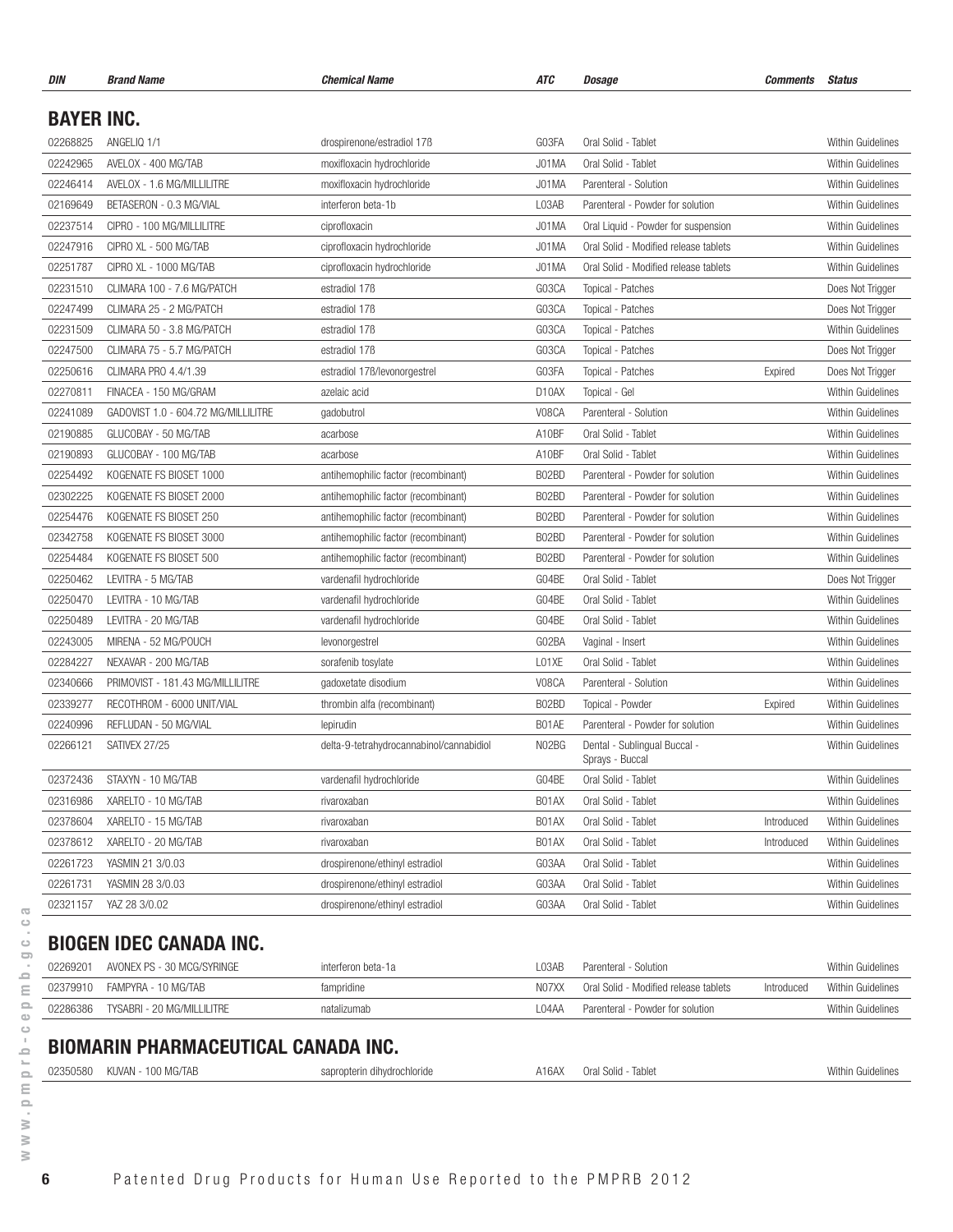| <b>DIN</b> | <b>Brand Name</b>                         | <b>Chemical Name</b>            | <b>ATC</b> | <b>Dosage</b>                         | Comments | <b>Status</b>            |
|------------|-------------------------------------------|---------------------------------|------------|---------------------------------------|----------|--------------------------|
|            | <b>BOEHRINGER INGELHEIM (CANADA) LTD.</b> |                                 |            |                                       |          |                          |
| 02273322   | APTIVUS - 250 MG/CAPSULE                  | tipranavir                      | J05AE      | Oral Solid - Capsule                  |          | <b>Within Guidelines</b> |
| 02247686   | ATROVENT HFA - 0.02 MG/DOSE               | ipratropium bromide             | R03BB      | Pulmonary - Metered dose preparations |          | Within Guidelines        |
| 02270102   | FLOMAX CR - 0.4 MG/TAB                    | tamsulosin hydrochloride        | G04CA      | Oral Solid - Modified release tablets |          | <b>Within Guidelines</b> |
| 02240769   | MICARDIS - 40 MG/TAB                      | telmisartan                     | C09CA      | Oral Solid - Tablet                   | Expired  | <b>Within Guidelines</b> |
| 02240770   | MICARDIS - 80 MG/TAB                      | telmisartan                     | C09CA      | Oral Solid - Tablet                   | Expired  | <b>Within Guidelines</b> |
| 02244344   | MICARDIS PLUS 80/12.5                     | telmisartan/hydrochlorothiazide | C09DA      | Oral Solid - Tablet                   | Expired  | <b>Within Guidelines</b> |
| 02318709   | MICARDIS PLUS 80/25                       | telmisartan/hydrochlorothiazide | C09DA      | Oral Solid - Tablet                   | Expired  | <b>Within Guidelines</b> |
| 02237145   | MIRAPEX - 0.25 MG/TAB                     | pramipexole dihydrochloride     | N04BC      | Oral Solid - Tablet                   |          | <b>Within Guidelines</b> |
| 02237146   | MIRAPEX - 1 MG/TAB                        | pramipexole dihydrochloride     | N04BC      | Oral Solid - Tablet                   |          | <b>Within Guidelines</b> |
| 02237147   | MIRAPEX - 1.5 MG/TAB                      | pramipexole dihydrochloride     | N04BC      | Oral Solid - Tablet                   |          | Within Guidelines        |
| 02241594   | MIRAPEX - 0.5 MG/TAB                      | pramipexole dihydrochloride     | N04BC      | Oral Solid - Tablet                   |          | <b>Within Guidelines</b> |
| 02297256   | MIRAPEX - 0.125 MG/TAB                    | pramipexole dihydrochloride     | N04BC      | Oral Solid - Tablet                   |          | Within Guidelines        |
| 02312433   | PRADAX - 75 MG/CAPSULE                    | dabigatran etexilate            | B01AE      | Oral Solid - Capsule                  |          | Within Guidelines        |
| 02312441   | PRADAX - 110 MG/CAPSULE                   | dabigatran etexilate            | B01AE      | Oral Solid - Capsule                  |          | <b>Within Guidelines</b> |
| 02358808   | PRADAX - 150 MG/CAPSULE                   | dabigatran etexilate            | B01AE      | Oral Solid - Capsule                  |          | <b>Within Guidelines</b> |
| 02246793   | SPIRIVA - 18 MCG/CAPSULE                  | tiotropium bromide              | R03BB      | Pulmonary - Powder                    |          | Within Guidelines        |
| 02370921   | TRAJENTA - 5 MG/TAB                       | linagliptin                     | A10BH      | Oral Solid - Tablet                   |          | <b>Within Guidelines</b> |
| 02371030   | TWYNSTA 40/10                             | telmisartan/amlodipine besylate | C09DB      | Oral Solid - Tablet                   |          | Within Guidelines        |
| 02371022   | TWYNSTA 40/5                              | telmisartan/amlodipine besylate | C09DB      | Oral Solid - Tablet                   |          | Within Guidelines        |
| 02371057   | TWYNSTA 80/10                             | telmisartan/amlodipine besylate | C09DB      | Oral Solid - Tablet                   |          | Within Guidelines        |
| 02371049   | TWYNSTA 80/5                              | telmisartan/amlodipine besylate | C09DB      | Oral Solid - Tablet                   |          | Within Guidelines        |
| 02367289   | VIRAMUNE XR - 400 MG/TAB                  | nevirapine                      | J05AG      | Oral Solid - Modified release tablets |          | <b>Within Guidelines</b> |
|            |                                           |                                 |            |                                       |          |                          |
|            | <b>BRACCO DIAGNOSTICS CANADA INC.</b>     |                                 |            |                                       |          |                          |
| 02248302   | MULTIHANCE - 529 MG/MILLILITRE            | gadobenate dimeglumine          | V08CA      | Parenteral - Solution                 |          | Within Guidelines        |
| 02229056   | PROHANCE - 279.3 MG/MILLILITRE            | gadoteridol                     | V08CA      | Parenteral - Solution                 |          | Within Guidelines        |
|            |                                           |                                 |            |                                       |          |                          |
|            | <b>BRISTOL-MYERS SQUIBB CANADA CO.</b>    |                                 |            |                                       |          |                          |

| 02322382<br>ABILIFY - 5 MG/TAB<br>Within Guidelines<br>aripiprazole<br>N05AX<br>Oral Solid - Tablet<br>Within Guidelines<br>02322390<br>ABILIFY - 10 MG/TAB<br>Oral Solid - Tablet<br>aripiprazole<br>N05AX<br>Within Guidelines<br>02322404<br>ABILIFY - 15 MG/TAB<br>aripiprazole<br>N05AX<br>Oral Solid - Tablet<br>Within Guidelines<br>Oral Solid - Tablet<br>02322412<br>ABILIFY - 20 MG/TAB<br>aripiprazole<br>N05AX<br>Oral Solid - Tablet<br>Within Guidelines<br>02322455<br>ABILIFY - 30 MG/TAB<br>aripiprazole<br>N05AX<br>irbesartan/hydrochlorothiazide<br>Within Guidelines<br>AVALIDE 150/12.5<br>Oral Solid - Tablet<br>02241818<br>C09DA<br>Within Guidelines<br>AVALIDE 300/12.5<br>irbesartan/hydrochlorothiazide<br>Oral Solid - Tablet<br>02241819<br>C09DA<br>Within Guidelines<br><b>AVALIDE 300/25</b><br>irbesartan/hydrochlorothiazide<br>Oral Solid - Tablet<br>02280213<br>C09DA<br>Within Guidelines<br>02237923<br>AVAPRO - 75 MG/TAB<br>irbesartan<br>C <sub>09</sub> CA<br>Oral Solid - Tablet<br>C09CA<br>Within Guidelines<br>02237924<br>AVAPRO - 150 MG/TAB<br>Oral Solid - Tablet<br>irbesartan<br>C09CA<br>Within Guidelines<br>02237925<br>AVAPRO - 300 MG/TAB<br>Oral Solid - Tablet<br>irbesartan<br>02282224<br>J05AF<br>Oral Solid - Tablet<br>Within Guidelines<br>BARACLUDE - 0.5 MG/TAB<br>entecavir<br>B01AF<br>Within Guidelines<br>02377233<br>ELIQUIS - 2.5 MG/TAB<br>Oral Solid - Tablet<br>apixaban<br>Introduced<br>02271249<br>ERBITUX - 100 MG/VIAL<br>L01XC<br>Parenteral - Solution<br><b>Within Guidelines</b><br>cetuximab<br>Within Guidelines<br>02333554<br>ONGLYZA - 5 MG/TAB<br>saxagliptin hydrochloride<br>A10BH<br>Oral Solid - Tablet<br>Introduced<br>Within Guidelines<br>02375842<br>ONGLYZA - 2.5 MG/TAB<br>saxagliptin hydrochloride<br>A10BH<br>Oral Solid - Tablet<br>Introduced<br>02282097<br>ORENCIA - 250 MG/VIAL<br>Parenteral - Powder for solution<br>Within Guidelines<br>L04AA<br>abatacept<br>02238682<br>PLAVIX - 75 MG/TAB<br>clopidogrel bisulfate<br>Oral Solid - Tablet<br>Within Guidelines<br>B01AC | 02322374 | ABILIFY - 2 MG/TAB | aripiprazole | N05AX | Oral Solid - Tablet | Within Guidelines |
|--------------------------------------------------------------------------------------------------------------------------------------------------------------------------------------------------------------------------------------------------------------------------------------------------------------------------------------------------------------------------------------------------------------------------------------------------------------------------------------------------------------------------------------------------------------------------------------------------------------------------------------------------------------------------------------------------------------------------------------------------------------------------------------------------------------------------------------------------------------------------------------------------------------------------------------------------------------------------------------------------------------------------------------------------------------------------------------------------------------------------------------------------------------------------------------------------------------------------------------------------------------------------------------------------------------------------------------------------------------------------------------------------------------------------------------------------------------------------------------------------------------------------------------------------------------------------------------------------------------------------------------------------------------------------------------------------------------------------------------------------------------------------------------------------------------------------------------------------------------------------------------------------------------------------------------------------------------------------------------------------------------------------------------------------------------------------------------------------|----------|--------------------|--------------|-------|---------------------|-------------------|
|                                                                                                                                                                                                                                                                                                                                                                                                                                                                                                                                                                                                                                                                                                                                                                                                                                                                                                                                                                                                                                                                                                                                                                                                                                                                                                                                                                                                                                                                                                                                                                                                                                                                                                                                                                                                                                                                                                                                                                                                                                                                                                  |          |                    |              |       |                     |                   |
|                                                                                                                                                                                                                                                                                                                                                                                                                                                                                                                                                                                                                                                                                                                                                                                                                                                                                                                                                                                                                                                                                                                                                                                                                                                                                                                                                                                                                                                                                                                                                                                                                                                                                                                                                                                                                                                                                                                                                                                                                                                                                                  |          |                    |              |       |                     |                   |
|                                                                                                                                                                                                                                                                                                                                                                                                                                                                                                                                                                                                                                                                                                                                                                                                                                                                                                                                                                                                                                                                                                                                                                                                                                                                                                                                                                                                                                                                                                                                                                                                                                                                                                                                                                                                                                                                                                                                                                                                                                                                                                  |          |                    |              |       |                     |                   |
|                                                                                                                                                                                                                                                                                                                                                                                                                                                                                                                                                                                                                                                                                                                                                                                                                                                                                                                                                                                                                                                                                                                                                                                                                                                                                                                                                                                                                                                                                                                                                                                                                                                                                                                                                                                                                                                                                                                                                                                                                                                                                                  |          |                    |              |       |                     |                   |
|                                                                                                                                                                                                                                                                                                                                                                                                                                                                                                                                                                                                                                                                                                                                                                                                                                                                                                                                                                                                                                                                                                                                                                                                                                                                                                                                                                                                                                                                                                                                                                                                                                                                                                                                                                                                                                                                                                                                                                                                                                                                                                  |          |                    |              |       |                     |                   |
|                                                                                                                                                                                                                                                                                                                                                                                                                                                                                                                                                                                                                                                                                                                                                                                                                                                                                                                                                                                                                                                                                                                                                                                                                                                                                                                                                                                                                                                                                                                                                                                                                                                                                                                                                                                                                                                                                                                                                                                                                                                                                                  |          |                    |              |       |                     |                   |
|                                                                                                                                                                                                                                                                                                                                                                                                                                                                                                                                                                                                                                                                                                                                                                                                                                                                                                                                                                                                                                                                                                                                                                                                                                                                                                                                                                                                                                                                                                                                                                                                                                                                                                                                                                                                                                                                                                                                                                                                                                                                                                  |          |                    |              |       |                     |                   |
|                                                                                                                                                                                                                                                                                                                                                                                                                                                                                                                                                                                                                                                                                                                                                                                                                                                                                                                                                                                                                                                                                                                                                                                                                                                                                                                                                                                                                                                                                                                                                                                                                                                                                                                                                                                                                                                                                                                                                                                                                                                                                                  |          |                    |              |       |                     |                   |
|                                                                                                                                                                                                                                                                                                                                                                                                                                                                                                                                                                                                                                                                                                                                                                                                                                                                                                                                                                                                                                                                                                                                                                                                                                                                                                                                                                                                                                                                                                                                                                                                                                                                                                                                                                                                                                                                                                                                                                                                                                                                                                  |          |                    |              |       |                     |                   |
|                                                                                                                                                                                                                                                                                                                                                                                                                                                                                                                                                                                                                                                                                                                                                                                                                                                                                                                                                                                                                                                                                                                                                                                                                                                                                                                                                                                                                                                                                                                                                                                                                                                                                                                                                                                                                                                                                                                                                                                                                                                                                                  |          |                    |              |       |                     |                   |
|                                                                                                                                                                                                                                                                                                                                                                                                                                                                                                                                                                                                                                                                                                                                                                                                                                                                                                                                                                                                                                                                                                                                                                                                                                                                                                                                                                                                                                                                                                                                                                                                                                                                                                                                                                                                                                                                                                                                                                                                                                                                                                  |          |                    |              |       |                     |                   |
|                                                                                                                                                                                                                                                                                                                                                                                                                                                                                                                                                                                                                                                                                                                                                                                                                                                                                                                                                                                                                                                                                                                                                                                                                                                                                                                                                                                                                                                                                                                                                                                                                                                                                                                                                                                                                                                                                                                                                                                                                                                                                                  |          |                    |              |       |                     |                   |
|                                                                                                                                                                                                                                                                                                                                                                                                                                                                                                                                                                                                                                                                                                                                                                                                                                                                                                                                                                                                                                                                                                                                                                                                                                                                                                                                                                                                                                                                                                                                                                                                                                                                                                                                                                                                                                                                                                                                                                                                                                                                                                  |          |                    |              |       |                     |                   |
|                                                                                                                                                                                                                                                                                                                                                                                                                                                                                                                                                                                                                                                                                                                                                                                                                                                                                                                                                                                                                                                                                                                                                                                                                                                                                                                                                                                                                                                                                                                                                                                                                                                                                                                                                                                                                                                                                                                                                                                                                                                                                                  |          |                    |              |       |                     |                   |
|                                                                                                                                                                                                                                                                                                                                                                                                                                                                                                                                                                                                                                                                                                                                                                                                                                                                                                                                                                                                                                                                                                                                                                                                                                                                                                                                                                                                                                                                                                                                                                                                                                                                                                                                                                                                                                                                                                                                                                                                                                                                                                  |          |                    |              |       |                     |                   |
|                                                                                                                                                                                                                                                                                                                                                                                                                                                                                                                                                                                                                                                                                                                                                                                                                                                                                                                                                                                                                                                                                                                                                                                                                                                                                                                                                                                                                                                                                                                                                                                                                                                                                                                                                                                                                                                                                                                                                                                                                                                                                                  |          |                    |              |       |                     |                   |
|                                                                                                                                                                                                                                                                                                                                                                                                                                                                                                                                                                                                                                                                                                                                                                                                                                                                                                                                                                                                                                                                                                                                                                                                                                                                                                                                                                                                                                                                                                                                                                                                                                                                                                                                                                                                                                                                                                                                                                                                                                                                                                  |          |                    |              |       |                     |                   |
|                                                                                                                                                                                                                                                                                                                                                                                                                                                                                                                                                                                                                                                                                                                                                                                                                                                                                                                                                                                                                                                                                                                                                                                                                                                                                                                                                                                                                                                                                                                                                                                                                                                                                                                                                                                                                                                                                                                                                                                                                                                                                                  |          |                    |              |       |                     |                   |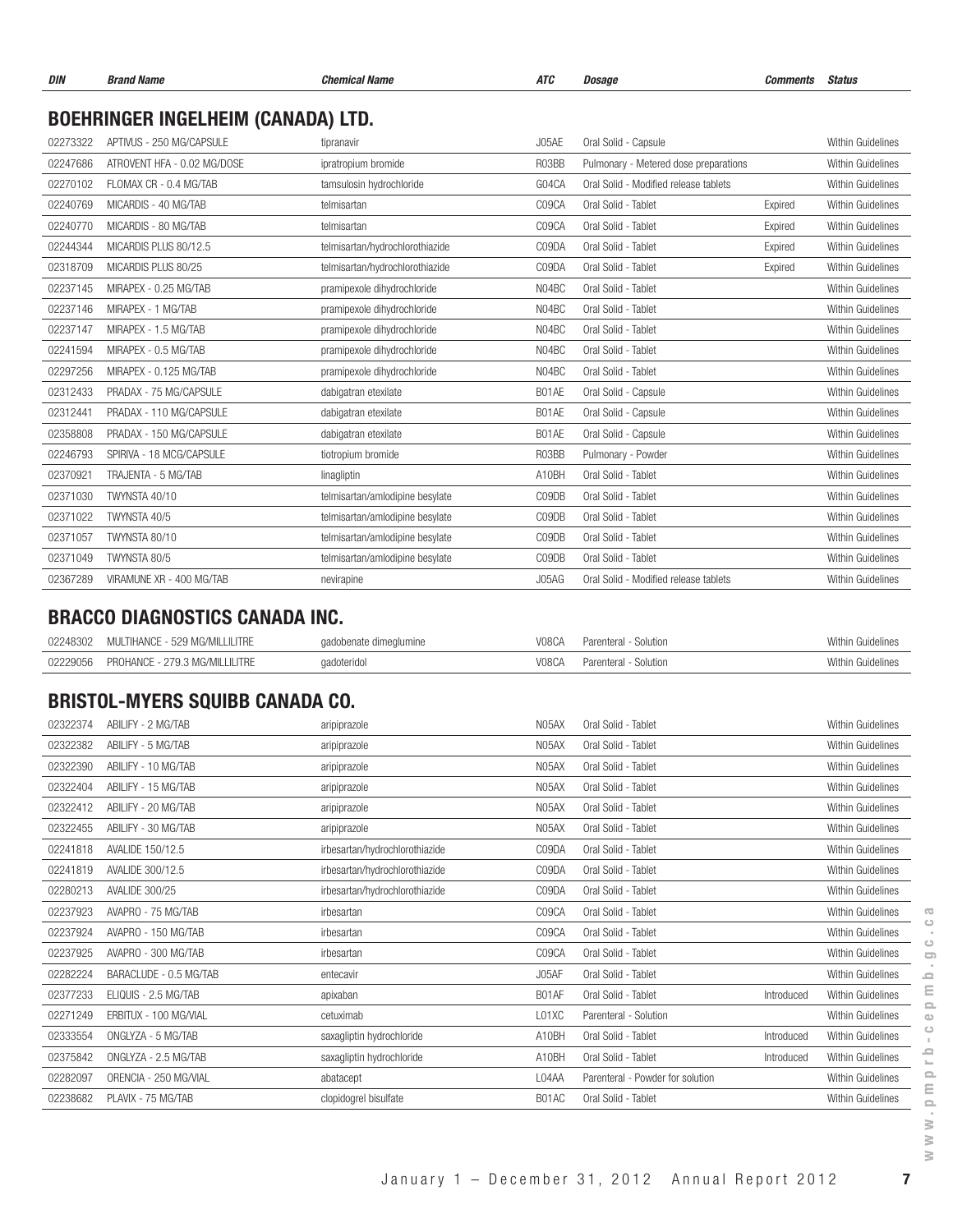| DIN<br>--<br>ATL<br>Dosade<br>Chemical Name<br>wame | <i>Somments</i> | Status |
|-----------------------------------------------------|-----------------|--------|
|-----------------------------------------------------|-----------------|--------|

## BRISTOL-MYERS SQUIBB CANADA CO. (continued)

| 02330555 | PLAVIX - 300 MG/TAB       | clopidogrel bisulfate | B01AC | Oral Solid - Tablet                    |         | Within Guidelines        |
|----------|---------------------------|-----------------------|-------|----------------------------------------|---------|--------------------------|
| 02248610 | REYATAZ - 150 MG/CAPSULE  | atazanavir sulfate    | J05AE | Oral Solid - Capsule                   |         | Within Guidelines        |
| 02248611 | REYATAZ - 200 MG/CAPSULE  | atazanavir sulfate    | J05AE | Oral Solid - Capsule                   |         | Within Guidelines        |
| 02294176 | REYATAZ - 300 MG/CAPSULE  | atazanavir sulfate    | J05AE | Oral Solid - Capsule                   |         | <b>Within Guidelines</b> |
| 02293129 | SPRYCEL - 20 MG/TAB       | dasatinib             | L01XE | Oral Solid - Tablet                    |         | Within Guidelines        |
| 02293137 | SPRYCEL - 50 MG/TAB       | dasatinib             | L01XE | Oral Solid - Tablet                    |         | Does Not Trigger         |
| 02293145 | SPRYCEL - 70 MG/TAB       | dasatinib             | L01XE | Oral Solid - Tablet                    |         | Does Not Trigger         |
| 02320193 | SPRYCEL - 100 MG/TAB      | dasatinib             | L01XE | Oral Solid - Tablet                    |         | Within Guidelines        |
| 02360810 | SPRYCEL - 80 MG/TAB       | dasatinib             | L01XE | Oral Solid - Tablet                    |         | Does Not Trigger         |
| 02360829 | SPRYCEL - 140 MG/TAB      | dasatinib             | L01XE | Oral Solid - Tablet                    |         | Does Not Trigger         |
| 02239886 | SUSTIVA - 50 MG/CAPSULE   | efavirenz             | J05AG | Oral Solid - Capsule                   |         | Within Guidelines        |
| 02239888 | SUSTIVA - 200 MG/CAPSULE  | efavirenz             | J05AG | Oral Solid - Capsule                   |         | Within Guidelines        |
| 02246045 | SUSTIVA - 600 MG/TAB      | efavirenz             | J05AG | Oral Solid - Tablet                    |         | Within Guidelines        |
| 02016796 | TAXOL - 6 MG/MILLILITRE   | paclitaxel            | L01CD | Parenteral - Solution                  | Expired | Within Guidelines        |
| 02244596 | VIDEX EC - 125 MG/CAPSULE | didanosine            | J05AF | Oral Solid - Modified release capsules |         | Does Not Trigger         |
| 02244597 | VIDEX EC - 200 MG/CAPSULE | didanosine            | J05AF | Oral Solid - Modified release capsules |         | Does Not Trigger         |
| 02244598 | VIDEX EC - 250 MG/CAPSULE | didanosine            | J05AF | Oral Solid - Modified release capsules |         | Does Not Trigger         |
| 02244599 | VIDEX EC - 400 MG/CAPSULE | didanosine            | J05AF | Oral Solid - Modified release capsules |         | Does Not Trigger         |
| 02379384 | YERVOY - 5 MG/MILLILITRE  | ipilimumab            | L01XC | Parenteral - Solution                  |         | Within Guidelines        |
|          |                           |                       |       |                                        |         |                          |

## CELGENE INC.

| 02281066 | ABRAXANE - 100 MG/VIAL    | nab-paclitaxel | L01CD | Parenteral - Suspensions or Emulsions | Within Guidelines |
|----------|---------------------------|----------------|-------|---------------------------------------|-------------------|
| 02304899 | REVILIMID - 5 MG/CAPSULE  | lenalidomide   | L04AX | Oral Solid - Capsule                  | Within Guidelines |
| 02304902 | REVILIMID - 10 MG/CAPSULE | lenalidomide   | L04AX | Oral Solid - Capsule                  | Within Guidelines |
| 02317699 | REVILIMID - 15 MG/CAPSULE | lenalidomide   | L04AX | Oral Solid - Capsule                  | Within Guidelines |
| 02317710 | REVILIMID - 25 MG/CAPSULE | lenalidomide   | L04AX | Oral Solid - Capsule                  | Within Guidelines |
| 02355191 | THALOMID - 50 MG/CAPSULE  | thalidomide    | L04AX | Oral Solid - Capsule                  | <b>VCU</b>        |
| 02355205 | THALOMID - 100 MG/CAPSULE | thalidomide    | L04AX | Oral Solid - Capsule                  | Within Guidelines |
| 02355221 | THALOMID - 200 MG/CAPSULE | thalidomide    | L04AX | Oral Solid - Capsule                  | Within Guidelines |
|          |                           |                |       |                                       |                   |

#### CSL BEHRING CANADA INC.

| 02243188 | HELIXATE FS 1000               | antihemophilic factor (recombinant)  | B02BD | Parenteral - Powder for solution | Within Guidelines        |
|----------|--------------------------------|--------------------------------------|-------|----------------------------------|--------------------------|
| 02308592 | HELIXATE FS 2000               | antihemophilic factor (recombinant)  | B02BD | Parenteral - Powder for solution | Within Guidelines        |
| 02243186 | HELIXATE FS 250                | antihemophilic factor (recombinant)  | B02BD | Parenteral - Powder for solution | <b>Within Guidelines</b> |
| 02243187 | HELIXATE FS 500                | antihemophilic factor (recombinant)  | B02BD | Parenteral - Powder for solution | Within Guidelines        |
| 02370352 | HIZENTRA - 200 MG/MILLILITRE   | immune globulin subcutaneous (human) | J06BA | Parenteral - Solution            | Within Guidelines        |
| 02304619 | PRIVIGEN - 100 MG/MILLILITRE   | immune globulin intravenous (human)  | J06BA | Parenteral - Solution            | <b>Within Guidelines</b> |
| 02282518 | VIVAGLOBIN - 160 MG/MILLILITRE | immune globulin subcutaneous (human) | J06BA | Parenteral - Solution            | Within Guidelines        |

#### DUCHESNAY INC.

| 00609129 | DICLECTIN 10/10 | doxylamine succinate/pyridoxine hydrochloride | R06AA | Oral Solid - Modified release tablets | Within Guidelines |
|----------|-----------------|-----------------------------------------------|-------|---------------------------------------|-------------------|
| 02246067 | PREGVIT         | multivitamins-minerals                        | B03AE | Oral Solid - Tablet                   | Within Guidelines |
| 02276194 | PREGVIT FOLIC 5 | multivitamins-minerals                        | B03AE | Oral Solid - Tablet                   | Within Guidelines |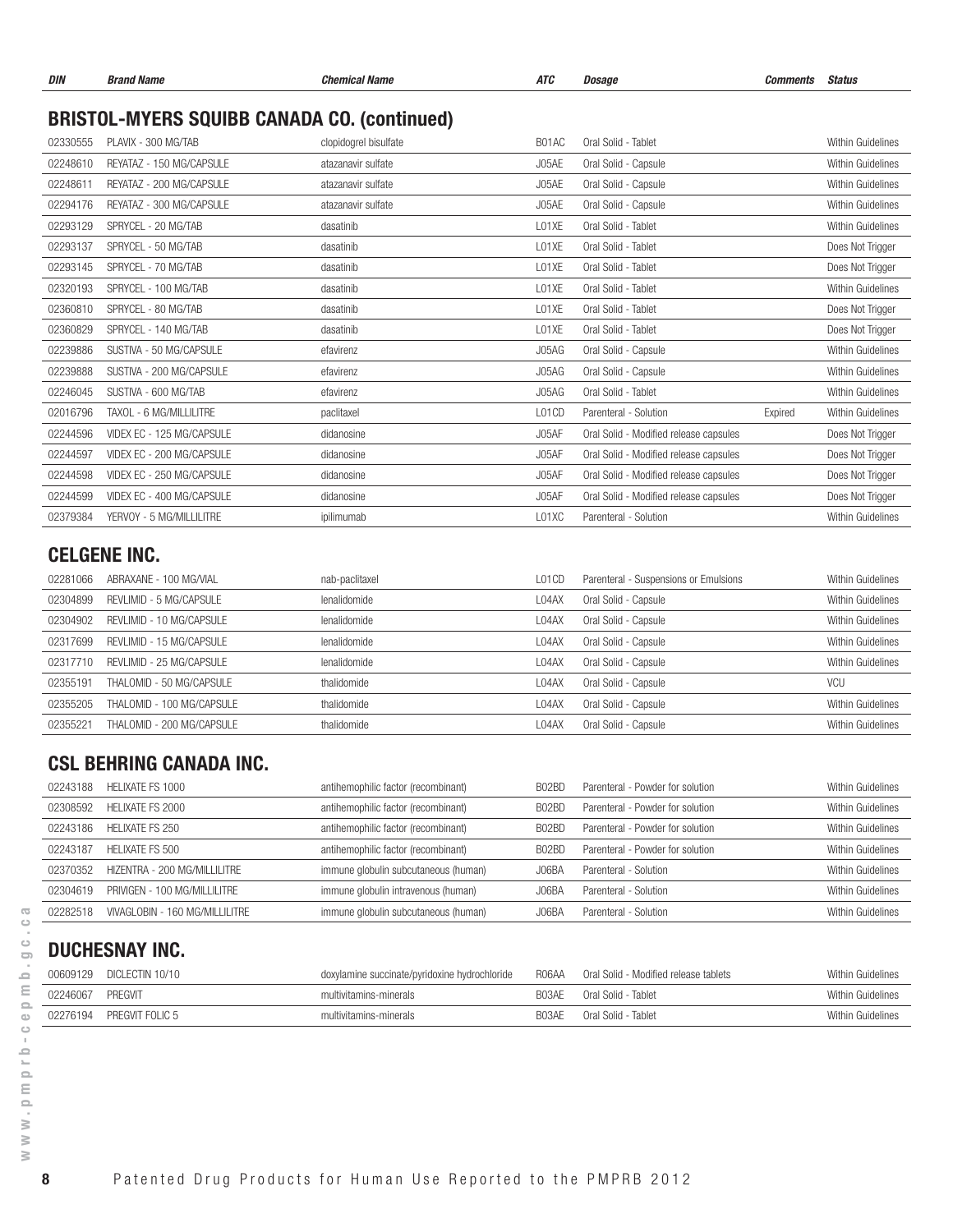| DIN      | <b>Brand Name</b>                  | <b>Chemical Name</b>              | ATC   | <b>Dosage</b>                          | <i><b>Comments</b></i> | <b>Status</b>            |
|----------|------------------------------------|-----------------------------------|-------|----------------------------------------|------------------------|--------------------------|
|          | <b>EISAI LIMITED</b>               |                                   |       |                                        |                        |                          |
| 02381710 | ALOXI - 0.05 MG/MILLILITRE         | palonosetron                      | A04AA | Parenteral - Solution                  | Introduced             | Within Guidelines        |
| 02381729 | ALOXI - 0.5 MG/CAPSULE             | palonosetron                      | A04AA | Oral Solid - Capsule                   | Introduced             | Within Guidelines        |
| 02369613 | BANZEL - 100 MG/TAB                | rufinamide                        | N03AF | Oral Solid - Tablet                    |                        | VCU                      |
| 02369621 | BANZEL - 200 MG/TAB                | rufinamide                        | N03AF | Oral Solid - Tablet                    |                        | VCU                      |
| 02369648 | BANZEL - 400 MG/TAB                | rufinamide                        | N03AF | Oral Solid - Tablet                    |                        | Within Guidelines        |
| 02377438 | HALAVEN - 0.5 MG/MILLILITRE        | eribulin mesylate                 | L01XX | Parenteral - Solution                  |                        | <b>VCU</b>               |
|          | ELI LILLY CANADA INC.              |                                   |       |                                        |                        |                          |
| 02338327 | ADCIRCA - 20 MG/TAB                | tadalafil                         | C02KX | Oral Solid - Tablet                    |                        | Within Guidelines        |
| 02253437 | ALIMTA - 500 MG/VIAL               | pemetrexed disodium               | L01BA | Parenteral - Powder for solution       |                        | Within Guidelines        |
| 02306433 | ALIMTA - 100 MG/VIAL               | pemetrexed disodium               | L01BA | Parenteral - Powder for solution       |                        | Within Guidelines        |
| 02361809 | BYETTA - 5 MCG/DOSE                | exenatide                         | A10BX | Parenteral - Solution                  |                        | Does Not Trigger         |
| 02361817 | BYETTA - 10 MCG/DOSE               | exenatide                         | A10BX | Parenteral - Solution                  |                        | Within Guidelines        |
| 02248088 | CIALIS - 10 MG/TAB                 | tadalafil                         | G04BE | Oral Solid - Tablet                    |                        | Within Guidelines        |
| 02248089 | CIALIS - 20 MG/TAB                 | tadalafil                         | GO4BE | Oral Solid - Tablet                    |                        | Within Guidelines        |
| 02296888 | CIALIS - 2.5 MG/TAB                | tadalafil                         | G04BE | Oral Solid - Tablet                    |                        | Within Guidelines        |
| 02296896 | CIALIS - 5 MG/TAB                  | tadalafil                         | G04BE | Oral Solid - Tablet                    |                        | Within Guidelines        |
| 02301482 | CYMBALTA - 30 MG/CAPSULE           | duloxetine hydrochloride          | N06AX | Oral Solid - Modified release capsules |                        | Within Guidelines        |
| 02301490 | CYMBALTA - 60 MG/CAPSULE           | duloxetine hydrochloride          | N06AX | Oral Solid - Modified release capsules |                        | Within Guidelines        |
| 02349124 | EFFIENT - 10 MG/TAB                | prasugrel hydrochloride           | B01AC | Oral Solid - Tablet                    |                        | Within Guidelines        |
| 02239028 | EVISTA - 60 MG/TAB                 | raloxifene hydrochloride          | G03XC | Oral Solid - Tablet                    |                        | Within Guidelines        |
| 02254689 | FORTEO - 600 MCG/CARTRIDGE         | teriparatide                      | H05AA | Parenteral - Solution                  |                        | Within Guidelines        |
| 02230308 | GEMZAR - 200 MG/VIAL               | gemcitabine hydrochloride         | L01BC | Parenteral - Powder for solution       |                        | Does Not Trigger         |
| 02230309 | GEMZAR - 1000 MG/VIAL              | gemcitabine hydrochloride         | L01BC | Parenteral - Powder for solution       |                        | Does Not Trigger         |
| 02229704 | HUMALOG - 100 UNIT/MILLILITRE      | insulin lispro                    | A10AB | Parenteral - Solution                  |                        | <b>Within Guidelines</b> |
| 02229705 | HUMALOG - 100 UNIT/MILLILITRE      | insulin lispro                    | A10AB | Parenteral - Solution                  |                        | Within Guidelines        |
| 02240294 | HUMALOG MIX 25/75                  | insulin (lispro/lispro protamine) | A10AB | Parenteral - Solution                  |                        | <b>Within Guidelines</b> |
| 02240297 | HUMALOG MIX 50/50                  | insulin (lispro/lispro protamine) | A10AB | Parenteral - Solution                  |                        | Within Guidelines        |
| 00636622 | PROZAC - 20 MG/CAPSULE             | fluoxetine hydrochloride          | N06AB | Oral Solid - Capsule                   |                        | Within Guidelines        |
| 02018985 | PROZAC - 10 MG/CAPSULE             | fluoxetine hydrochloride          | N06AB | Oral Solid - Capsule                   |                        | Within Guidelines        |
| 02216973 | REOPRO - 2 MG/MILLILITRE           | abciximab                         | B01AC | Parenteral - Solution                  |                        | Does Not Trigger         |
| 02262800 | STRATTERA - 10 MG/CAPSULE          | atomoxetine hydrochloride         | N06BA | Oral Solid - Capsule                   |                        | Within Guidelines        |
| 02262819 | STRATTERA - 18 MG/CAPSULE          | atomoxetine hydrochloride         | N06BA | Oral Solid - Capsule                   |                        | Within Guidelines        |
| 02262827 | STRATTERA - 25 MG/CAPSULE          | atomoxetine hydrochloride         | N06BA | Oral Solid - Capsule                   |                        | Within Guidelines        |
| 02262835 | STRATTERA - 40 MG/CAPSULE          | atomoxetine hydrochloride         | N06BA | Oral Solid - Capsule                   |                        | Within Guidelines        |
| 02262843 | STRATTERA - 60 MG/CAPSULE          | atomoxetine hydrochloride         | N06BA | Oral Solid - Capsule                   |                        | Within Guidelines        |
| 02279347 | STRATTERA - 80 MG/CAPSULE          | atomoxetine hydrochloride         | N06BA | Oral Solid - Capsule                   |                        | Within Guidelines        |
| 02279355 | STRATTERA - 100 MG/CAPSULE         | atomoxetine hydrochloride         | N06BA | Oral Solid - Capsule                   |                        | Within Guidelines        |
| 02229250 | ZYPREXA - 2.5 MG/TAB               | olanzapine                        | N05AH | Oral Solid - Tablet                    |                        | Within Guidelines        |
| 02229269 | ZYPREXA - 5 MG/TAB                 | olanzapine                        | N05AH | Oral Solid - Tablet                    |                        | Does Not Trigger         |
| 02229277 | ZYPREXA - 7.5 MG/TAB               | olanzapine                        | N05AH | Oral Solid - Tablet                    |                        | Does Not Trigger         |
| 02229285 | ZYPREXA - 10 MG/TAB                | olanzapine                        | N05AH | Oral Solid - Tablet                    |                        | Does Not Trigger         |
| 02238850 | ZYPREXA - 15 MG/TAB                | olanzapine                        | N05AH | Oral Solid - Tablet                    |                        | Does Not Trigger         |
| 02238851 | ZYPREXA - 20 MG/TAB                | olanzapine                        | N05AH | Oral Solid - Tablet                    |                        | Does Not Trigger         |
| 02247099 | ZYPREXA INTRAMUSCULAR - 10 MG/VIAL | olanzapine                        | N05AH | Parenteral - Powder for solution       |                        | Within Guidelines        |
| 02243086 | ZYPREXA ZYDIS - 5 MG/TAB           | olanzapine                        | N05AH | Oral Solid - Tablet                    |                        | Subj. Investigation      |
| 02243087 | ZYPREXA ZYDIS - 10 MG/TAB          | olanzapine                        | N05AH | Oral Solid - Tablet                    |                        | Subj. Investigation      |
| 02243088 | ZYPREXA ZYDIS - 15 MG/TAB          | olanzapine                        | N05AH | Oral Solid - Tablet                    |                        | Does Not Trigger         |
| 02243089 | ZYPREXA ZYDIS - 20 MG/TAB          | olanzapine                        | N05AH | Oral Solid - Tablet                    |                        | Does Not Trigger         |
|          |                                    |                                   |       |                                        |                        |                          |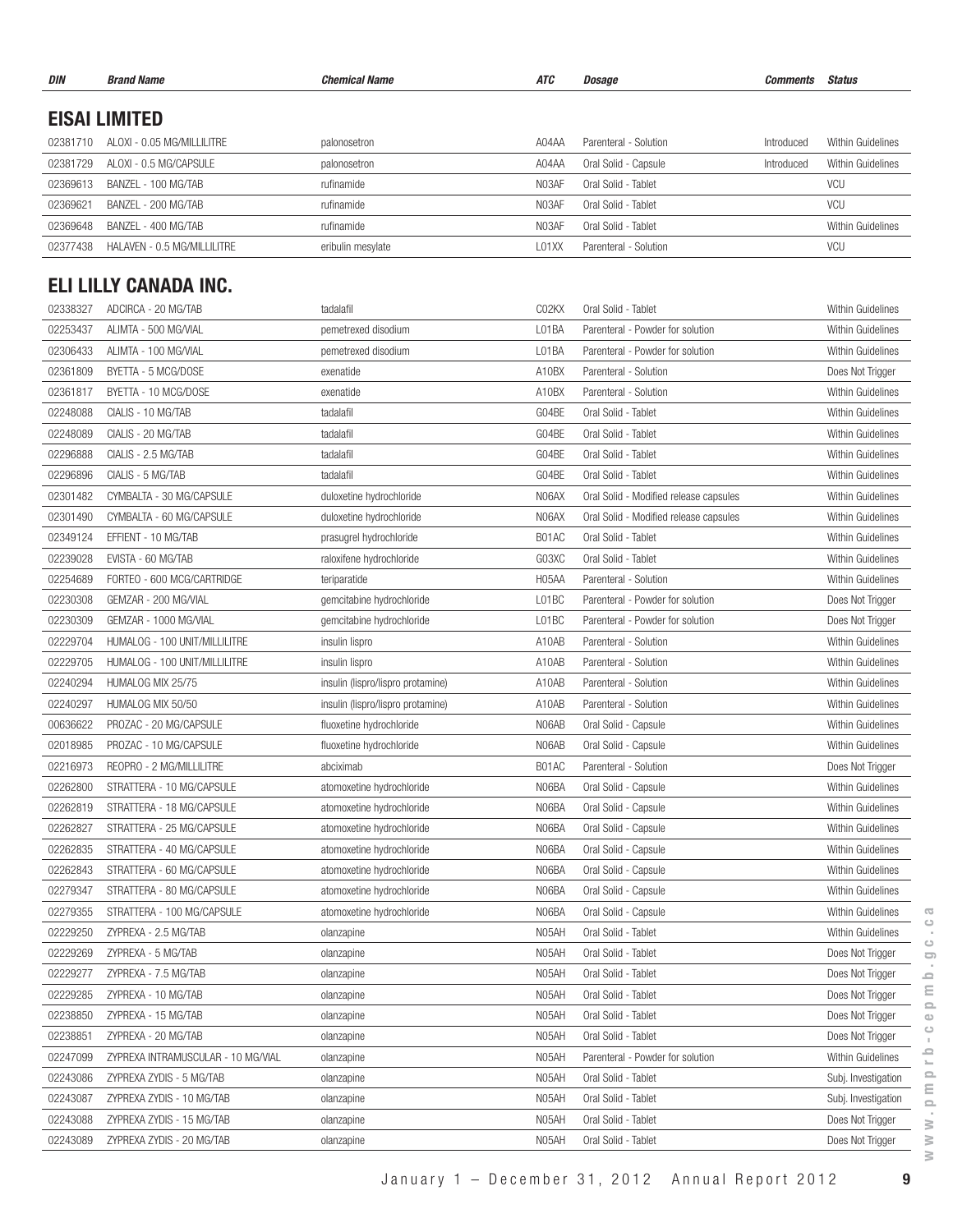| DIN      | <b>Brand Name</b>                                           | <b>Chemical Name</b>                   | ATC                | Dosage                                 | <i><b>Comments</b></i> | Status              |
|----------|-------------------------------------------------------------|----------------------------------------|--------------------|----------------------------------------|------------------------|---------------------|
|          | <b>EMD SERONO CANADA INC.</b>                               |                                        |                    |                                        |                        |                     |
| 02247766 | CETROTIDE - 0.25 MG/VIAL                                    | cetrorelix acetate                     | H <sub>01</sub> CC | Parenteral - Powder for solution       |                        | Does Not Trigger    |
| 02247767 | CETROTIDE - 3 MG/VIAL                                       | cetrorelix acetate                     | H <sub>01</sub> CC | Parenteral - Powder for solution       |                        | Within Guidelines   |
| 02248154 | GONAL-F - 75 UNIT/VIAL                                      | follitropin alpha                      | G03GA              | Parenteral - Powder for solution       |                        | <b>Under Review</b> |
| 02248156 | GONAL-F - 75 UNIT/VIAL                                      | follitropin alpha                      | G03GA              | Parenteral - Powder for solution       |                        | <b>Under Review</b> |
| 02248157 | GONAL-F - 75 UNIT/VIAL                                      | follitropin alpha                      | G03GA              | Parenteral - Powder for solution       |                        | <b>Under Review</b> |
| 02270382 | GONAL-F - 900 UNIT/PEN                                      | follitropin alpha                      | G03GA              | Parenteral - Solution                  |                        | <b>Under Review</b> |
| 02270390 | GONAL-F - 450 UNIT/PEN                                      | follitropin alpha                      | G03GA              | Parenteral - Solution                  |                        | <b>Under Review</b> |
| 02270404 | GONAL-F - 300 UNIT/PEN                                      | follitropin alpha                      | G03GA              | Parenteral - Solution                  |                        | <b>Under Review</b> |
| 02269066 | LUVERIS - 75 UNIT/VIAL                                      | lutropin alpha                         | G03GA              | Parenteral - Powder for solution       |                        | Within Guidelines   |
| 02350122 | SAIZEN LIQUID - 6 MG/CARTRIDGE                              | somatropin                             | H01AC              | Parenteral - Solution                  | Introduced             | Within Guidelines   |
| 02350130 | SAIZEN LIQUID - 12 MG/CARTRIDGE                             | somatropin                             | H01AC              | Parenteral - Solution                  | Introduced             | Within Guidelines   |
| 02350149 | SAIZEN LIQUID - 20 MG/CARTRIDGE                             | somatropin                             | H01AC              | Parenteral - Solution                  | Introduced             | Within Guidelines   |
| 02283395 | SOMATULINE AUTOGEL - 60 MG/SYRINGE                          | lanreotide injection                   | H <sub>01</sub> CB | Parenteral - Solution                  |                        | Within Guidelines   |
| 02283409 | SOMATULINE AUTOGEL - 90 MG/SYRINGE                          | lanreotide injection                   | H <sub>01</sub> CB | Parenteral - Solution                  |                        | Within Guidelines   |
| 02283417 | SOMATULINE AUTOGEL - 120 MG/SYRINGE                         | lanreotide injection                   | H <sub>01</sub> CB | Parenteral - Solution                  |                        | Within Guidelines   |
| 00402516 | <b>FERRING INC.</b><br>DDAVP - 0.1 MG/MILLILITRE            | desmopressin acetate                   | H <sub>01</sub> BA | Nasal - Solution                       |                        | Within Guidelines   |
| 00824143 | DDAVP - 0.2 MG/TAB                                          | desmopressin acetate                   | H01BA              | Oral Solid - Tablet                    |                        | Within Guidelines   |
| 00824305 | DDAVP - 0.1 MG/TAB                                          | desmopressin acetate                   | H01BA              | Oral Solid - Tablet                    |                        | Within Guidelines   |
| 00836362 | DDAVP - 0.01 MG/DOSE                                        | desmopressin acetate                   | H01BA              | Nasal - Metered dose preparations      |                        | Within Guidelines   |
| 00873993 | DDAVP - 0.004 MG/MILLILITRE                                 | desmopressin acetate                   | H01BA              | Parenteral - Solution                  |                        | Within Guidelines   |
| 02284995 | DDAVP MELT - 60 MCG/TAB                                     | desmopressin acetate                   | H01BA              | Oral Solid - Tablet                    |                        | Within Guidelines   |
| 02285002 | DDAVP MELT - 120 MCG/TAB                                    | desmopressin acetate                   | H <sub>01</sub> BA | Oral Solid - Tablet                    |                        | Within Guidelines   |
| 02285010 | DDAVP MELT - 240 MCG/TAB                                    | desmopressin acetate                   | H01BA              | Oral Solid - Tablet                    |                        | Within Guidelines   |
| 02334992 | ENDOMETRIN - 100 MG/TAB                                     | progesterone                           | G03DA              | Vaginal - Tablet                       | Introduced             | Within Guidelines   |
| 02337029 | FIRMAGON - 80 MG/VIAL                                       | degarelix acetate                      | L02BX              | Parenteral - Powder for solution       |                        | Within Guidelines   |
| 02337037 | FIRMAGON - 120 MG/VIAL                                      | degarelix acetate                      | L02BX              | Parenteral - Powder for solution       |                        | Within Guidelines   |
| 02246500 | MINIRIN - 0.1 MG/TAB                                        | desmopressin acetate                   | H01BA              | Oral Solid - Tablet                    |                        | Within Guidelines   |
| 02099683 | PENTASA - 500 MG/TAB                                        | mesalamine (aka 5-aminosalicylic acid) | A07EC              | Oral Solid - Tablet                    |                        | Within Guidelines   |
|          | <b>FOURNIER PHARMA INC.</b>                                 |                                        |                    |                                        |                        |                     |
| 02269074 | LIPIDIL EZ - 48 MG/TAB                                      | fenofibrate                            | C10AB              | Oral Solid - Tablet                    |                        | Within Guidelines   |
| 02269082 | LIPIDIL EZ - 145 MG/TAB                                     | fenofibrate                            | C10AB              | Oral Solid - Tablet                    |                        | Within Guidelines   |
| 02146959 | LIPIDIL MICRO - 200 MG/CAPSULE                              | fenofibrate                            | C10AB              | Oral Solid - Capsule                   |                        | Within Guidelines   |
| 02241601 | LIPIDIL SUPRA - 100 MG/TAB                                  | fenofibrate                            | C10AB              | Oral Solid - Tablet                    |                        | Subj. Investigation |
| 02241602 | LIPIDIL SUPRA - 160 MG/TAB                                  | fenofibrate                            | C <sub>10</sub> AB | Oral Solid - Tablet                    |                        | Within Guidelines   |
| 02229437 | <b>FRESENIUS MEDICAL CARE CANADA</b><br>PHOSLO - 667 MG/TAB | calcium acetate                        | V03AE              | Oral Solid - Tablet                    | Expired                | Does Not Trigger    |
|          |                                                             |                                        |                    |                                        |                        |                     |
| 02375885 | <b>GALDERMA CANADA INC.</b><br>APPRILON - 40 MG/CAPSULE     | doxycycline monohydrate                | J01AA              | Oral Solid - Modified release capsules | Introduced             | Subj. Investigation |
| 02256398 | CLOBEX LOTION - 0.5 MG/MILLILITRE                           | clobetasol propionate                  | D07AD              | Topical - Liquid                       |                        | Does Not Trigger    |
| 02256371 | CLOBEX SHAMPOO - 0.5 MG/MILLILITRE                          | clobetasol propionate                  | D07AD              | Topical - Shampoo                      |                        | Does Not Trigger    |
| 02274000 | DIFFERIN XP - 3 MG/GRAM                                     | adapalene                              | D <sub>10</sub> AD | Topical - Gel                          |                        | Does Not Trigger    |
| 02297809 | METROGEL - 10 MG/GRAM                                       | metronidazole                          | D06BX              | Topical - Gel                          |                        | Within Guidelines   |
| 02323273 | METVIX - 168 MG/GRAM                                        | methyl aminolevulinate hydrochloride   | L01XD              | Topical - Cream                        |                        | Within Guidelines   |
| 02365871 | TACTUO 1/25 - 26 MG/GRAM                                    | adapalene/benzoyl peroxide             | D <sub>10</sub> AD | Topical - Gel                          |                        | Notice of Hearing   |
|          |                                                             |                                        |                    |                                        |                        |                     |
|          |                                                             |                                        |                    |                                        |                        |                     |

Patented Drug Products for Human Use Reported to the PMPRB 2012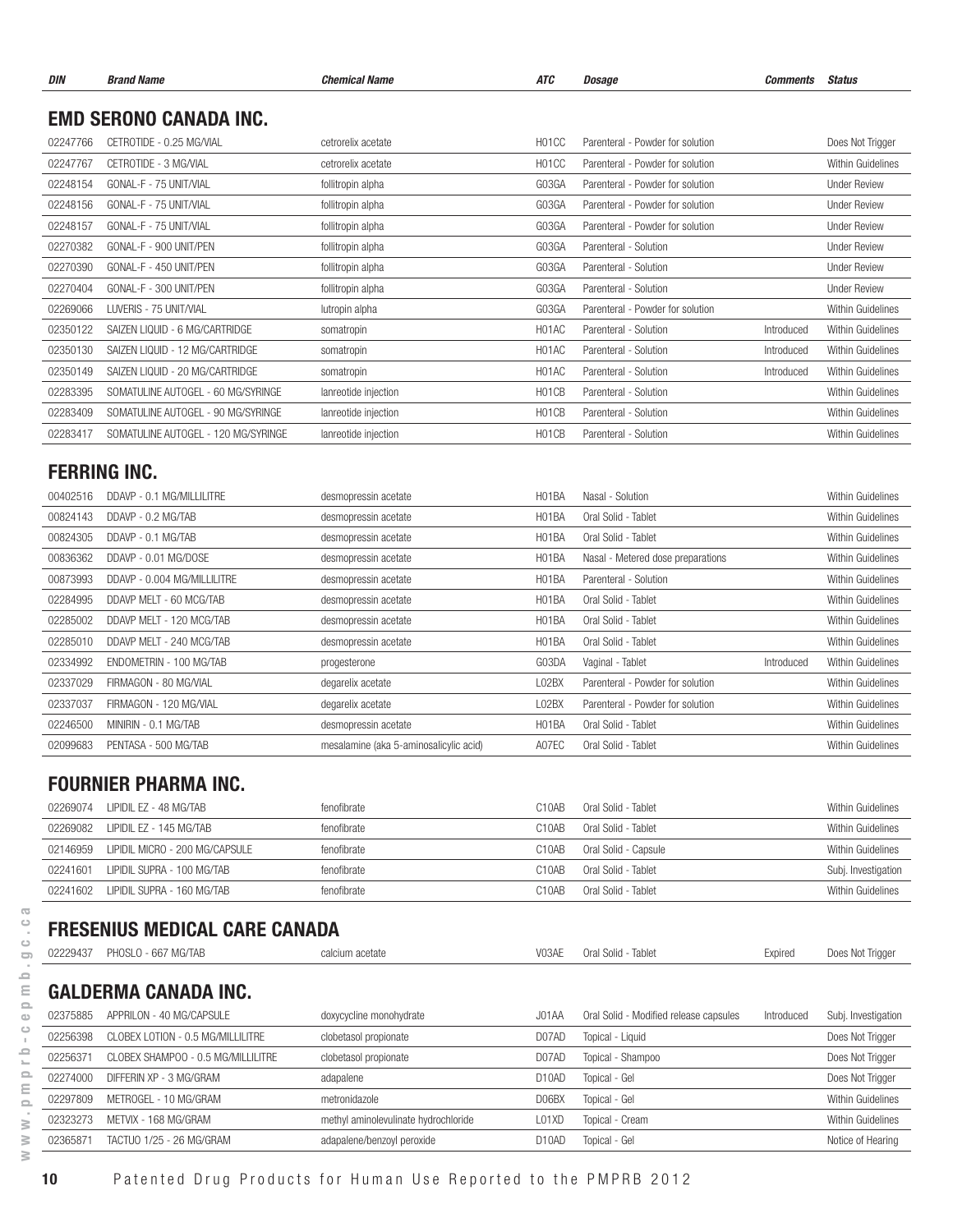| DIN      | <b>Brand Name</b>                               | <b>Chemical Name</b>                     | <b>ATC</b> | <b>Dosage</b>                    | <b>Comments</b> | <b>Status</b>            |
|----------|-------------------------------------------------|------------------------------------------|------------|----------------------------------|-----------------|--------------------------|
|          | <b>GE HEALTHCARE INC.</b>                       |                                          |            |                                  |                 |                          |
|          | <b>MYOVIEW</b>                                  | technetium TC-99M tetrofosmin            | V09GA      | Parenteral - Powder for solution | Expired         | Within Guidelines        |
| 02172771 | OMNISCAN - 287 MG/MILLILITRE                    | gadodiamide                              | V08CA      | Parenteral - Solution            | Expired         | Within Guidelines        |
|          |                                                 |                                          |            |                                  |                 |                          |
|          | <b>GENMED, A DIVISION OF PFIZER CANADA INC.</b> |                                          |            |                                  |                 |                          |
| 02280124 | GD-AMLODIPINE - 2.5 MG/TAB                      | amlodipine besylate                      | C08CA      | Oral Solid - Tablet              | Introduced      | Subj. Investigation      |
| 02280132 | GD-AMLODIPINE - 5 MG/TAB                        | amlodipine besylate                      | C08CA      | Oral Solid - Tablet              |                 | <b>Within Guidelines</b> |
| 02280140 | GD-AMLODIPINE - 10 MG/TAB                       | amlodipine besylate                      | C08CA      | Oral Solid - Tablet              |                 | <b>Within Guidelines</b> |
| 02362791 | GD-AMLODIPINE/ATORVASTATIN 10/10                | amlodipine besylate/atorvastatin calcium | C10BX      | Oral Solid - Tablet              |                 | Within Guidelines        |
| 02362805 | GD-AMLODIPINE/ATORVASTATIN 10/20                | amlodipine besylate/atorvastatin calcium | C10BX      | Oral Solid - Tablet              |                 | Within Guidelines        |
| 02362813 | GD-AMLODIPINE/ATORVASTATIN 10/40                | amlodipine besylate/atorvastatin calcium | C10BX      | Oral Solid - Tablet              |                 | Within Guidelines        |
| 02362821 | GD-AMLODIPINE/ATORVASTATIN 10/80                | amlodipine besylate/atorvastatin calcium | C10BX      | Oral Solid - Tablet              |                 | Within Guidelines        |
| 02362759 | GD-AMLODIPINE/ATORVASTATIN 5/10                 | amlodipine besylate/atorvastatin calcium | C10BX      | Oral Solid - Tablet              |                 | Within Guidelines        |
| 02362767 | GD-AMLODIPINE/ATORVASTATIN 5/20                 | amlodipine besylate/atorvastatin calcium | C10BX      | Oral Solid - Tablet              |                 | Within Guidelines        |
| 02362775 | GD-AMLODIPINE/ATORVASTATIN 5/40                 | amlodipine besylate/atorvastatin calcium | C10BX      | Oral Solid - Tablet              |                 | Within Guidelines        |
| 02362783 | GD-AMLODIPINE/ATORVASTATIN 5/80                 | amlodipine besylate/atorvastatin calcium | C10BX      | Oral Solid - Tablet              |                 | Within Guidelines        |
| 02288346 | GD-ATORVASTATIN - 10 MG/TAB                     | atorvastatin calcium                     | C10AA      | Oral Solid - Tablet              |                 | Within Guidelines        |
| 02288354 | GD-ATORVASTATIN - 20 MG/TAB                     | atorvastatin calcium                     | C10AA      | Oral Solid - Tablet              |                 | <b>Within Guidelines</b> |
| 02288362 | GD-ATORVASTATIN - 40 MG/TAB                     | atorvastatin calcium                     | C10AA      | Oral Solid - Tablet              |                 | Within Guidelines        |
| 02288370 | GD-ATORVASTATIN - 80 MG/TAB                     | atorvastatin calcium                     | C10AA      | Oral Solid - Tablet              |                 | Within Guidelines        |
| 02274531 | GD-AZITHROMYCIN - 250 MG/TAB                    | azithromycin                             | J01FA      | Oral Solid - Tablet              |                 | Within Guidelines        |
| 02342235 | GD-ELETRIPTAN - 20 MG/TAB                       | eletriptan hydrobromide                  | N02CC      | Oral Solid - Tablet              | Introduced      | Within Guidelines        |
| 02342243 | GD-ELETRIPTAN - 40 MG/TAB                       | eletriptan hydrobromide                  | N02CC      | Oral Solid - Tablet              | Introduced      | Within Guidelines        |
| 02285819 | GD-GABAPENTIN - 100 MG/CAPSULE                  | gabapentin                               | N03AX      | Oral Solid - Capsule             |                 | Within Guidelines        |
| 02285827 | GD-GABAPENTIN - 300 MG/CAPSULE                  | gabapentin                               | N03AX      | Oral Solid - Capsule             |                 | Within Guidelines        |
| 02285835 | GD-GABAPENTIN - 400 MG/CAPSULE                  | gabapentin                               | N03AX      | Oral Solid - Capsule             |                 | Within Guidelines        |
| 02285843 | GD-GABAPENTIN - 600 MG/TAB                      | gabapentin                               | N03AX      | Oral Solid - Tablet              |                 | Within Guidelines        |
| 02285851 | GD-GABAPENTIN - 800 MG/TAB                      | gabapentin                               | N03AX      | Oral Solid - Tablet              |                 | Within Guidelines        |
| 02373041 | GD-LATANOPROST - 0.05 MG/MILLILITRE             | latanoprost                              | S01EE      | Ophthalmic - Liquid              |                 | Within Guidelines        |
| 02273683 | GD-SERTRALINE - 25 MG/CAPSULE                   | sertraline hydrochloride                 | N06AB      | Oral Solid - Capsule             |                 | Within Guidelines        |
| 02273691 | GD-SERTRALINE - 50 MG/CAPSULE                   | sertraline hydrochloride                 | N06AB      | Oral Solid - Capsule             |                 | <b>Within Guidelines</b> |
| 02273705 | GD-SERTRALINE - 100 MG/CAPSULE                  | sertraline hydrochloride                 | N06AB      | Oral Solid - Capsule             |                 | Within Guidelines        |
| 02360020 | GD-VENLAFAXINE XR - 37.5 MG/CAPSULE             | venlafaxine hydrochloride                | N06AA      | Oral Solid - Capsule             | Introduced      | Within Guidelines        |
| 02360039 | GD-VENLAFAXINE XR - 75 MG/CAPSULE               | venlafaxine hydrochloride                | N06AA      | Oral Solid - Capsule             | Introduced      | Within Guidelines        |
| 02360047 | GD-VENLAFAXINE XR - 150 MG/CAPSULE              | venlafaxine hydrochloride                | N06AA      | Oral Solid - Capsule             | Introduced      | Within Guidelines        |
|          |                                                 |                                          |            |                                  |                 |                          |

# GENZYME CANADA INC., A DIVISION OF SANOFI-AVENTIS CANADA INC.<br>ALGORAGOG ALDURAZYME - O 58 MG/MILLILITRE LAGORICAL SOLUTION ALGAR Parenteral - Solution

| 02254506 | ALDURAZYME - 0.58 MG/MILLILITRE | laronidase                                                | A16AB | Parenteral - Solution                       | Within Guidelines |
|----------|---------------------------------|-----------------------------------------------------------|-------|---------------------------------------------|-------------------|
| 02241751 | CEREZYME - 400 UNIT/VIAL        | imiglucerase                                              | A16AB | Parenteral - Powder for solution<br>Expired | Within Guidelines |
| 02290960 | MABCAMPATH - 30 MG/VIAL         | alemtuzumab                                               | L01XC | Parenteral - Solution                       | Within Guidelines |
| 02284863 | MYOZYME - 50 MG/VIAL            | alglucosidase alfa                                        | A16AB | Parenteral - Powder for solution            | Within Guidelines |
|          | <b>GILEAD SCIENCES INC.</b>     |                                                           |       |                                             |                   |
| 02300699 | ATRIPLA 600/200/300             | efavirenz/emtricitabine/<br>tenofovir disoproxil fumarate | J05AR | Oral Solid - Tablet                         | Within Guidelines |
| 02329840 | CAYSTON - 75 MG/VIAL            | aztreonam                                                 | J01DF | Pulmonary - Powder                          | Within Guidelines |
| 02374129 | COMPLERA 200/300/25             | emtricitabine/tenofovir df/rilpivirine hcl                | J05AR | Oral Solid - Tablet                         | Within Guidelines |
| 02247823 | HEPSERA - 10 MG/TAB             | adefovir dipivoxil                                        | J05AF | Oral Solid - Tablet                         | Within Guidelines |
| 02274906 | <b>TRUVADA 200/300</b>          | emtricitabine/tenofovir disoproxil fumarate               | J05AR | Oral Solid - Tablet                         | Within Guidelines |
| 02247128 | VIREAD - 300 MG/TAB             | tenofovir disoproxil fumarate                             | J05AF | Oral Solid - Tablet                         | Within Guidelines |
|          |                                 |                                                           |       |                                             |                   |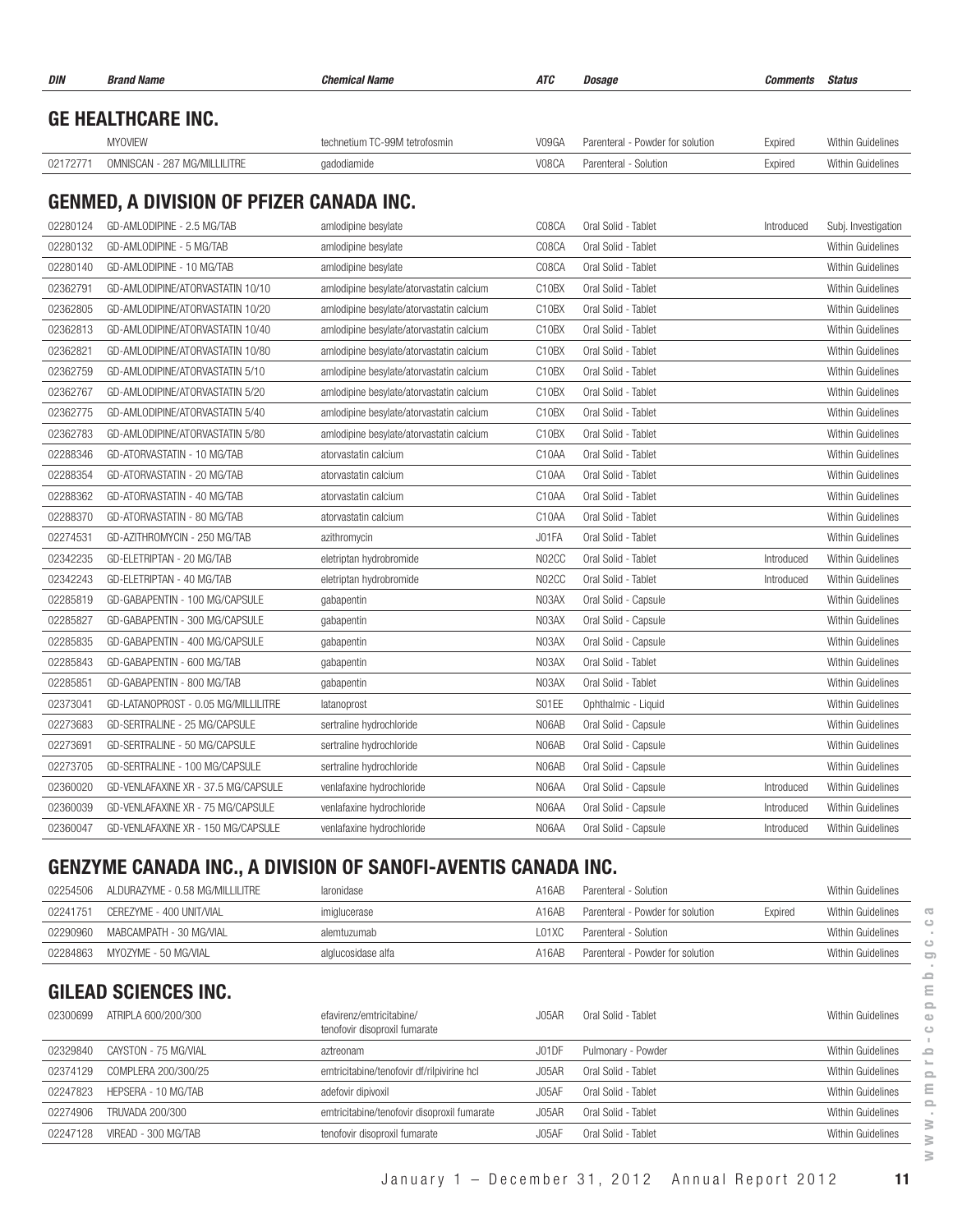| DIN      | <b>Brand Name</b>                         | <b>Chemical Name</b>                          | <b>ATC</b> | Dosage                                | <b>Comments</b> | <b>Status</b>            |  |  |
|----------|-------------------------------------------|-----------------------------------------------|------------|---------------------------------------|-----------------|--------------------------|--|--|
|          | <b>GLAXOSMITHKLINE INC.</b>               |                                               |            |                                       |                 |                          |  |  |
| 02245126 | ADVAIR 25/125                             | salmeterol xinafoate/fluticasone propionate   | R03AK      | Pulmonary - Metered dose preparations |                 | Within Guidelines        |  |  |
| 02245127 | <b>ADVAIR 25/250</b>                      | salmeterol xinafoate/fluticasone propionate   | R03AK      | Pulmonary - Metered dose preparations |                 | Within Guidelines        |  |  |
| 02240835 | ADVAIR 50/100 DISKUS                      | salmeterol xinafoate/fluticasone propionate   | R03AK      | Pulmonary - Powder                    |                 | Within Guidelines        |  |  |
| 02240836 | ADVAIR 50/250 DISKUS                      | salmeterol xinafoate/fluticasone propionate   | R03AK      | Pulmonary - Powder                    |                 | Within Guidelines        |  |  |
| 02240837 | ADVAIR 50/500 DISKUS                      | salmeterol xinafoate/fluticasone propionate   | R03AK      | Pulmonary - Powder                    |                 | Within Guidelines        |  |  |
| 02237820 | AMERGE - 1 MG/TAB                         | naratriptan hydrochloride                     | N02CC      | Oral Solid - Tablet                   |                 | Within Guidelines        |  |  |
| 02237821 | AMERGE - 2.5 MG/TAB                       | naratriptan hydrochloride                     | N02CC      | Oral Solid - Tablet                   |                 | Within Guidelines        |  |  |
| 02298589 | AVAMYS - 27.5 MCG/DOSE                    | fluticasone furoate                           | R01AD      | Nasal - Spray                         |                 | Within Guidelines        |  |  |
| 02247085 | AVANDAMET 1/500                           | rosiglitazone maleate/metformin hydrochloride | A10BD      | Oral Solid - Tablet                   |                 | Within Guidelines        |  |  |
| 02248440 | AVANDAMET 2/1000                          | rosiglitazone maleate/metformin hydrochloride | A10BD      | Oral Solid - Tablet                   |                 | Within Guidelines        |  |  |
| 02247086 | AVANDAMET 2/500                           | rosiglitazone maleate/metformin hydrochloride | A10BD      | Oral Solid - Tablet                   |                 | Within Guidelines        |  |  |
| 02248441 | AVANDAMET 4/1000                          | rosiglitazone maleate/metformin hydrochloride | A10BD      | Oral Solid - Tablet                   |                 | Within Guidelines        |  |  |
| 02247087 | AVANDAMET 4/500                           | rosiglitazone maleate/metformin hydrochloride | A10BD      | Oral Solid - Tablet                   |                 | Within Guidelines        |  |  |
| 02258803 | AVANDARYL 4/2                             | rosiglitazone maleate/glimepiride             | A10BD      | Oral Solid - Tablet                   |                 | Within Guidelines        |  |  |
| 02258811 | <b>AVANDARYL 4/4</b>                      | rosiglitazone maleate/glimepiride             | A10BD      | Oral Solid - Tablet                   |                 | Within Guidelines        |  |  |
| 02241112 | AVANDIA - 2 MG/TAB                        | rosiglitazone maleate                         | A10BG      | Oral Solid - Tablet                   |                 | Within Guidelines        |  |  |
| 02241113 | AVANDIA - 4 MG/TAB                        | rosiglitazone maleate                         | A10BG      | Oral Solid - Tablet                   |                 | Within Guidelines        |  |  |
| 02241114 | AVANDIA - 8 MG/TAB                        | rosiglitazone maleate                         | A10BG      | Oral Solid - Tablet                   |                 | Within Guidelines        |  |  |
| 02247813 | AVODART - 0.5 MG/CAPSULE                  | dutasteride                                   | G04CB      | Oral Solid - Capsule                  | Expired         | Within Guidelines        |  |  |
| 02370050 | BENLYSTA - 120 MG/VIAL                    | belimumab                                     | L04AA      | Parenteral - Powder for solution      |                 | Within Guidelines        |  |  |
| 02370069 | BENLYSTA - 400 MG/VIAL                    | belimumab                                     | L04AA      | Parenteral - Powder for solution      |                 | Within Guidelines        |  |  |
| 02247600 | <b>BOOSTRIX</b>                           | dapt vaccine                                  | J07AX      | Parenteral - Suspensions or Emulsions |                 | Within Guidelines        |  |  |
| 02212307 | CEFTIN - 25 MG/MILLILITRE                 | cefuroxime axetil                             | J01DC      | Oral Liquid - Powder for suspension   |                 | Within Guidelines        |  |  |
| 02342227 | <b>CERVARIX</b>                           | papillomavirus recombinant vaccine            | J07BM      | Parenteral - Suspensions or Emulsions |                 | Within Guidelines        |  |  |
| 01916882 | CLAVULIN 25/6.25                          | amoxicillin trihydrate/clavulanate potassium  | J01CR      | Oral Liquid - Suspension              |                 | Within Guidelines        |  |  |
| 02238831 | CLAVULIN 40/5.7                           | amoxicillin trihydrate/clavulanate potassium  | J01CR      | Oral Liquid - Suspension              |                 | Within Guidelines        |  |  |
| 01916874 | <b>CLAVULIN 50/12.5</b>                   | amoxicillin trihydrate/clavulanate potassium  | J01CR      | Oral Liquid - Suspension              |                 | Subj. Investigation      |  |  |
| 01916858 | <b>CLAVULIN 500/125</b>                   | amoxicillin trihydrate/clavulanate potassium  | J01CR      | Oral Solid - Tablet                   |                 | Within Guidelines        |  |  |
| 02238830 | CLAVULIN 80/11.4                          | amoxicillin trihydrate/clavulanate potassium  | J01CR      | Oral Liquid - Suspension              |                 | Within Guidelines        |  |  |
| 02238829 | CLAVULIN 875/125                          | amoxicillin trihydrate/clavulanate potassium  | J01CR      | Oral Solid - Tablet                   |                 | Within Guidelines        |  |  |
| 02243158 | CLINDOXYL 10/50                           | clindamycin phosphate/benzoyl peroxide        | D10AF      | Topical - Gel                         |                 | <b>Within Guidelines</b> |  |  |
| 01919431 | ENGERIX-B                                 | hepatitis b vaccine (rdna)                    | J07BC      | Parenteral - Suspensions or Emulsions |                 | Within Guidelines        |  |  |
| 02296454 | <b>ENGERIX-B PEDIATRIC</b>                | hepatitis b vaccine (rdna)                    | J07BC      | Parenteral - Suspensions or Emulsions |                 | Within Guidelines        |  |  |
| 02237244 | FLOVENT DISKUS - 0.05 MG/DOSE             | fluticasone propionate                        | R03BA      | Pulmonary - Powder                    |                 | Within Guidelines        |  |  |
| 02237245 | FLOVENT DISKUS - 0.1 MG/DOSE              | fluticasone propionate                        | R03BA      | Pulmonary - Powder                    |                 | Within Guidelines        |  |  |
| 02237246 | FLOVENT DISKUS - 0.25 MG/DOSE             | fluticasone propionate                        | R03BA      | Pulmonary - Powder                    |                 | Within Guidelines        |  |  |
| 02237247 | FLOVENT DISKUS - 0.5 MG/DOSE              | fluticasone propionate                        | R03BA      | Pulmonary - Powder                    |                 | Does Not Trigger         |  |  |
| 02244291 | FLOVENT HFA - 0.05 MG/DOSE                | fluticasone propionate                        | R03BA      | Pulmonary - Metered dose preparations |                 | Within Guidelines        |  |  |
| 02244292 | FLOVENT HFA - 0.125 MG/DOSE               | fluticasone propionate                        | R03BA      | Pulmonary - Metered dose preparations |                 | Within Guidelines        |  |  |
| 02244293 | FLOVENT HFA - 0.25 MG/DOSE                | fluticasone propionate                        | R03BA      | Pulmonary - Metered dose preparations |                 | Within Guidelines        |  |  |
| 02236913 | FRAXIPARINE - 9500 UNIT/MILLILITRE        | nadroparin calcium                            | B01AB      | Parenteral - Solution                 |                 | Subj. Investigation      |  |  |
| 02240114 | FRAXIPARINE FORTE - 19000 UNIT/MILLILITRE | nadroparin calcium                            | B01AB      | Parenteral - Solution                 |                 | Within Guidelines        |  |  |
| 02187078 | HAVRIX 1440 - 1440 UNIT/MILLILITRE        | hepatitis a vaccine (inactivated)             | J07BC      | Parenteral - Suspensions or Emulsions |                 | Within Guidelines        |  |  |
| 02231056 | HAVRIX 720 JUNIOR - 1440 UNIT/MILLILITRE  | hepatitis a vaccine (inactivated)             | J07BC      | Parenteral - Suspensions or Emulsions |                 | Within Guidelines        |  |  |
| 02239193 | HEPTOVIR - 100 MG/TAB                     | lamivudine                                    | J05AF      | Oral Solid - Tablet                   | Expired         | Within Guidelines        |  |  |
| 02239194 | HEPTOVIR - 5 MG/MILLILITRE                | lamivudine                                    | J05AF      | Oral Liquid - Solution                | Expired         | Within Guidelines        |  |  |
| 02231116 | HYCAMTIN - 4 MG/VIAL                      | topotecan hydrochloride                       | L01XX      | Parenteral - Powder for solution      | Expired         | Within Guidelines        |  |  |
| 02212188 | IMITREX - 12 MG/MILLILITRE                | sumatriptan succinate                         | N02CC      | Parenteral - Solution                 |                 | Within Guidelines        |  |  |
| 02230418 | IMITREX - 5 MG/DOSE                       | sumatriptan hemisulphate                      | N02CC      | Nasal - Spray                         |                 | Within Guidelines        |  |  |
|          |                                           |                                               |            |                                       |                 |                          |  |  |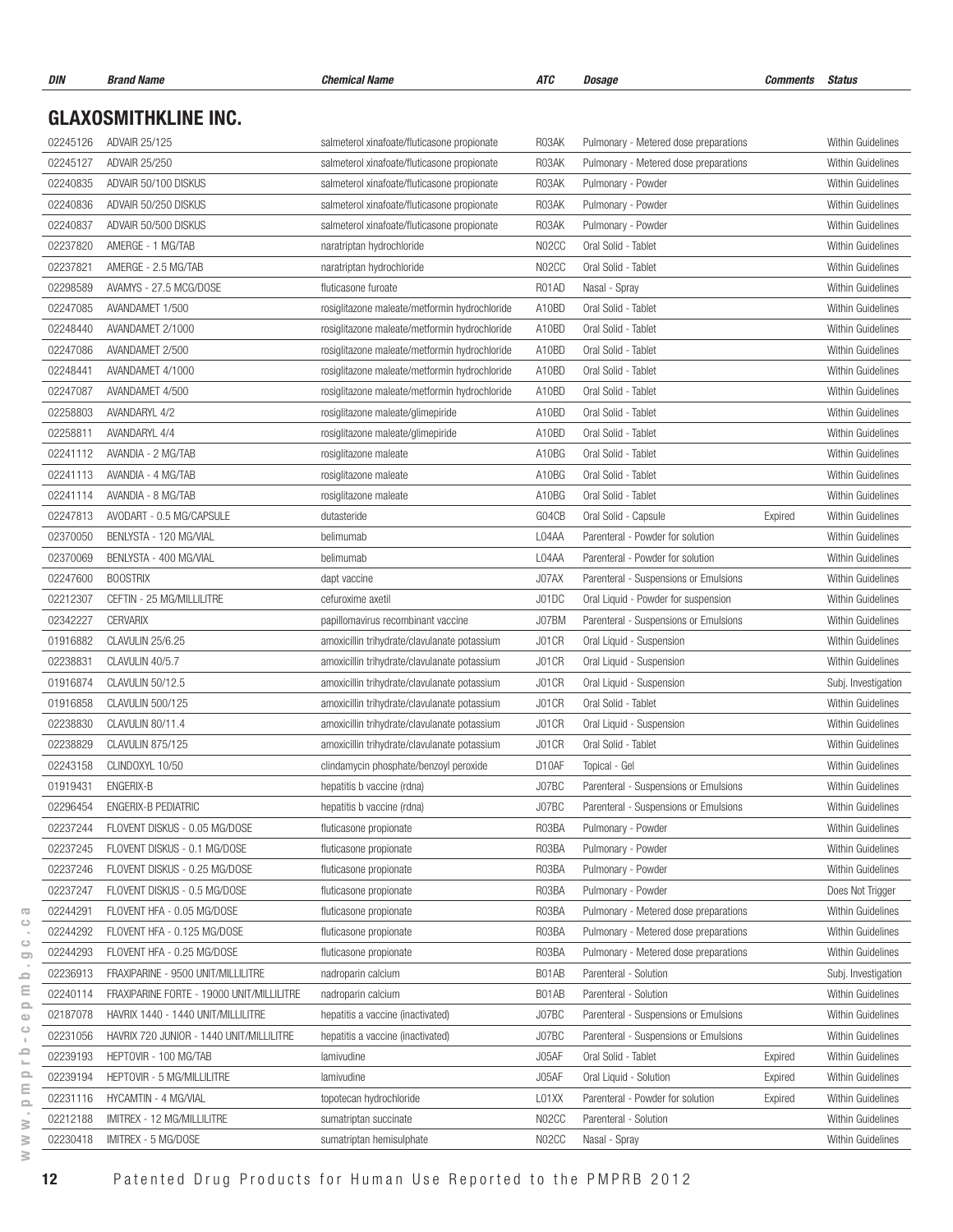| DIN      | <b>Brand Name</b>                       | <b>Chemical Name</b>                                                                                            | ATC   | <b>Dosage</b>                          | <i><b>Comments</b></i> | <b>Status</b>            |
|----------|-----------------------------------------|-----------------------------------------------------------------------------------------------------------------|-------|----------------------------------------|------------------------|--------------------------|
|          | <b>GLAXOSMITHKLINE INC. (continued)</b> |                                                                                                                 |       |                                        |                        |                          |
| 02230420 | IMITREX - 20 MG/DOSE                    | sumatriptan hemisulphate                                                                                        | N02CC | Nasal - Spray                          |                        | Within Guidelines        |
| 02212153 | IMITREX DF - 50 MG/TAB                  | sumatriptan succinate                                                                                           | N02CC | Oral Solid - Tablet                    |                        | Within Guidelines        |
| 02212161 | IMITREX DF - 100 MG/TAB                 | sumatriptan succinate                                                                                           | N02CC | Oral Solid - Tablet                    |                        | Within Guidelines        |
| 02253852 | <b>INFANRIX HEXA VACCINE</b>            | combined diptheria, tetanus, acellular<br>pertussis, inactivated poliomyelitis,<br>hepatitis b and h flu type b | J07CA | Parenteral - Solution                  |                        | Does Not Trigger         |
| 02257122 | <b>INFANRIX IPV/HIB</b>                 | combined diptheria, tetanus, acellular pertussis,<br>inactivated poliomyelitis, and h flu type b                | J07CA | Parenteral - Suspensions or Emulsions  | Introduced             | <b>Within Guidelines</b> |
| 02372010 | JALYN 0.5/0.4                           | dutasteride/tamsulosin hydrochloride                                                                            | G04CA | Oral Solid - Modified release capsules |                        | Within Guidelines        |
| 02142082 | LAMICTAL - 25 MG/TAB                    | lamotrigine                                                                                                     | N03AX | Oral Solid - Tablet                    | Expired                | Within Guidelines        |
| 02142104 | LAMICTAL - 100 MG/TAB                   | lamotrigine                                                                                                     | N03AX | Oral Solid - Tablet                    | Expired                | Within Guidelines        |
| 02142112 | LAMICTAL - 150 MG/TAB                   | lamotrigine                                                                                                     | N03AX | Oral Solid - Tablet                    | Expired                | Within Guidelines        |
| 02240115 | LAMICTAL - 5 MG/TAB                     | lamotrigine                                                                                                     | N03AX | Oral Solid - Tablet                    | Expired                | Within Guidelines        |
| 02243803 | LAMICTAL - 2 MG/TAB                     | lamotrigine                                                                                                     | N03AX | Oral Solid - Tablet                    | Expired                | Does Not Trigger         |
| 02366924 | LUXIQ - 1.2 MG/GRAM                     | betamethasone valerate                                                                                          | D07AC | Topical - Aerosol                      | Introduced             | <b>Within Guidelines</b> |
| 02238151 | MALARONE 250/100                        | atovaquone/proquanil hydrochloride                                                                              | P01BB | Oral Solid - Tablet                    |                        | Within Guidelines        |
| 02264935 | MALARONE 62.5/25                        | atovaquone/proguanil hydrochloride                                                                              | P01BB | Oral Solid - Tablet                    |                        | Within Guidelines        |
| 02217422 | MEPRON - 150 MG/MILLILITRE              | atovaguone                                                                                                      | P01AX | Oral Liquid - Suspension               | Expired                | Within Guidelines        |
| 02245057 | NEISVAC-C                               | meningococcal group c-tt conjugate<br>vaccine, adsorbed                                                         | J07AH | Parenteral - Suspensions or Emulsions  |                        | Within Guidelines        |
| 01940473 | PAXIL - 30 MG/TAB                       | paroxetine hydrochloride                                                                                        | N06AB | Oral Solid - Tablet                    |                        | Within Guidelines        |
| 01940481 | PAXIL - 20 MG/TAB                       | paroxetine hydrochloride                                                                                        | N06AB | Oral Solid - Tablet                    |                        | Within Guidelines        |
| 02027887 | PAXIL - 10 MG/TAB                       | paroxetine hydrochloride                                                                                        | N06AB | Oral Solid - Tablet                    |                        | Within Guidelines        |
| 02248503 | PAXIL CR - 12.5 MG/TAB                  | paroxetine hydrochloride                                                                                        | N06AB | Oral Solid - Modified release tablets  |                        | Within Guidelines        |
| 02248504 | PAXIL CR - 25 MG/TAB                    | paroxetine hydrochloride                                                                                        | N06AB | Oral Solid - Modified release tablets  |                        | Within Guidelines        |
| 02239208 | <b>PRIORIX</b>                          | live, attenuated vaccine -<br>measles/mumps/rubella                                                             | J07BD | Parenteral - Powder for solution       |                        | Within Guidelines        |
| 02297884 | PRIORIX TETRA                           | live, attenuated vaccine -<br>measles/mumps/rubella/varicella                                                   | J07BD | Parenteral - Powder for solution       |                        | Within Guidelines        |
| 02240863 | RELENZA - 5 MG/DOSE                     | zanamivir                                                                                                       | J05AH | Pulmonary - Powder                     |                        | Within Guidelines        |
| 02361825 | REVOLADE - 25 MG/TAB                    | eltrombopag olamine                                                                                             | B02BX | Oral Solid - Tablet                    |                        | Does Not Trigger         |
| 02361833 | REVOLADE - 50 MG/TAB                    | eltrombopag olamine                                                                                             | B02BX | Oral Solid - Tablet                    |                        | Does Not Trigger         |
| 02242919 | ROSASOL - 10 MG/GRAM                    | metronidazole                                                                                                   | D06BX | Topical - Cream                        |                        | Within Guidelines        |
| 02214261 | SEREVENT DISKHALER - 0.05 MG/DOSE       | salmeterol xinafoate                                                                                            | R03AC | Pulmonary - Powder                     | Expired                | Within Guidelines        |
| 02231129 | SEREVENT DISKUS - 0.05 MG/DOSE          | salmeterol xinafoate                                                                                            | R03AC | Pulmonary - Powder                     | Expired                | <b>Within Guidelines</b> |
| 02320541 | SYNFLORIX                               | pneumococcal conjugate vaccine                                                                                  | J07AL | Parenteral - Suspensions or Emulsions  |                        | Within Guidelines        |
| 01916939 | <b>TIMENTIN 3000/100</b>                | ticarcillin disodium/clavulanate potassium                                                                      | J01CR | Parenteral - Powder for solution       |                        | Within Guidelines        |
| 02247880 | TIMENTIN 30000/1000                     | ticarcillin disodium/clavulanate potassium                                                                      | J01CR | Parenteral - Powder for solution       |                        | Within Guidelines        |
| 02230578 | <b>TWINRIX 720/20</b>                   | combined hepatitis a & b vaccine                                                                                | J07BC | Parenteral - Suspensions or Emulsions  |                        | Within Guidelines        |
| 02237548 | TWINRIX JUNIOR 360/10                   | combined hepatitis a & b vaccine                                                                                | J07BC | Parenteral - Suspensions or Emulsions  |                        | Within Guidelines        |
| 02326442 | TYKERB - 250 MG/TAB                     | lapatinib ditosylate monohydrate                                                                                | L01XE | Oral Solid - Tablet                    |                        | Within Guidelines        |
| 02219492 | VALTREX - 500 MG/TAB                    | valacyclovir hydrochloride                                                                                      | J05AB | Oral Solid - Tablet                    |                        | Within Guidelines        |
| 02246559 | VALTREX - 1000 MG/TAB                   | valacyclovir hydrochloride                                                                                      | J05AB | Oral Solid - Tablet                    |                        | Within Guidelines        |
| 02243115 | VENTOLIN DISKUS - 0.2 MG/DOSE           | salbutamol sulfate                                                                                              | R03AC | Pulmonary - Powder                     |                        | Subj. Investigation      |
| 02241497 | VENTOLIN HFA - 0.1 MG/DOSE              | salbutamol sulfate                                                                                              | R03AC | Pulmonary - Metered dose preparations  |                        | Within Guidelines        |
| 02348489 | VERDESO - 0.5 MG/GRAM                   | desonide                                                                                                        | D07AB | Topical - Aerosol                      |                        | Within Guidelines        |
| 02307065 | VOLIBRIS - 5 MG/TAB                     | ambrisentan                                                                                                     | C02KX | Oral Solid - Tablet                    |                        | Within Guidelines        |
| 02307073 | VOLIBRIS - 10 MG/TAB                    | ambrisentan                                                                                                     | C02KX | Oral Solid - Tablet                    |                        | Within Guidelines        |
| 02352303 | VOTRIENT - 200 MG/TAB                   | pazopanib hydrochloride                                                                                         | L01XE | Oral Solid - Tablet                    |                        | Within Guidelines        |
| 02239372 | ZOFRAN ODT - 4 MG/TAB                   | ondansetron hydrochloride                                                                                       | A04AA | Oral Solid - Tablet                    |                        | Within Guidelines        |
| 02239373 | ZOFRAN ODT - 8 MG/TAB                   | ondansetron hydrochloride                                                                                       | A04AA | Oral Solid - Tablet                    |                        | Within Guidelines        |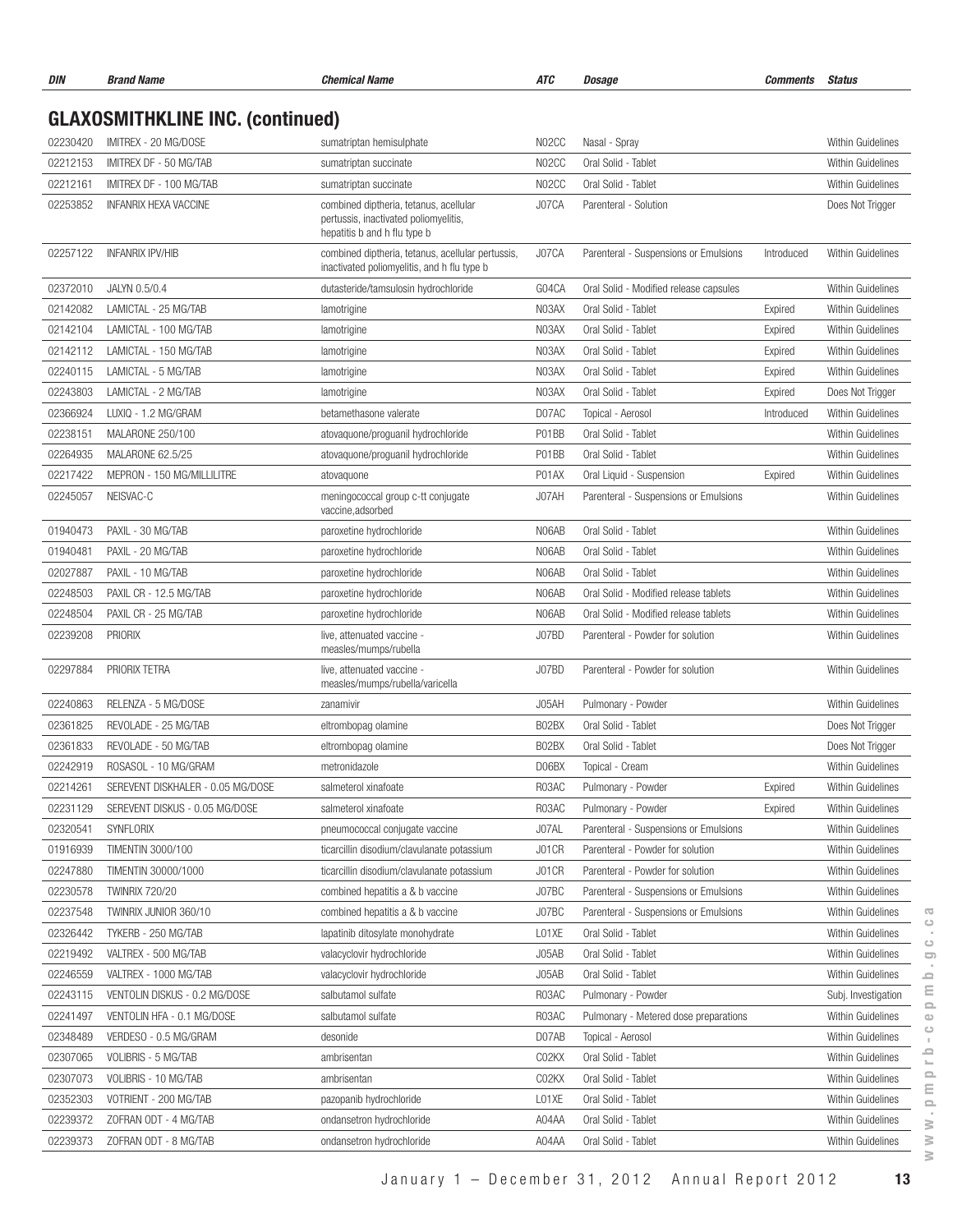| DIN                        | <b>Brand Name</b>                       | <b>Chemical Name</b>                | ATC                | <b>Dosage</b>                       | <b>Comments</b> | <b>Status</b>            |  |  |
|----------------------------|-----------------------------------------|-------------------------------------|--------------------|-------------------------------------|-----------------|--------------------------|--|--|
|                            | <b>GLAXOSMITHKLINE INC. (continued)</b> |                                     |                    |                                     |                 |                          |  |  |
| 00634506                   | ZOVIRAX - 200 MG/TAB                    | acyclovir                           | J05AB              | Oral Solid - Tablet                 | Expired         | Within Guidelines        |  |  |
| 01911627                   | ZOVIRAX - 400 MG/TAB                    | acyclovir                           | J05AB              | Oral Solid - Tablet                 | Expired         | Does Not Trigger         |  |  |
|                            |                                         |                                     |                    |                                     |                 |                          |  |  |
| <b>GRIFOLS CANADA LTD.</b> |                                         |                                     |                    |                                     |                 |                          |  |  |
| 02247724                   | GAMUNEX - 100 MG/MILLILITRE             | immune globulin intravenous (human) | J06BA              | Parenteral - Solution               |                 | Within Guidelines        |  |  |
| 02189119                   | PLASBUMIN-25 - 250 MG/MILLILITRE        | albumin (human)                     | B05AA              | Parenteral - Solution               |                 | Within Guidelines        |  |  |
| 02189100                   | PLASBUMIN-5 - 50 MG/MILLILITRE          | albumin (human)                     | B05AA              | Parenteral - Solution               |                 | Within Guidelines        |  |  |
| 02204606                   | PROLASTIN - 25 MG/MILLILITRE            | alpha1-proteinase inhibitor (human) | B02AB              | Parenteral - Powder for solution    |                 | Within Guidelines        |  |  |
|                            |                                         |                                     |                    |                                     |                 |                          |  |  |
|                            | <b>HOFFMANN-LA ROCHE LIMITED</b>        |                                     |                    |                                     |                 |                          |  |  |
| 02350092                   | ACTEMRA - 20 MG/MILLILITRE              | tocilizumab                         | L04AC              | Parenteral - Solution               |                 | Within Guidelines        |  |  |
| 02350106                   | ACTEMRA - 20 MG/MILLILITRE              | tocilizumab                         | L04AC              | Parenteral - Solution               |                 | Within Guidelines        |  |  |
| 02350114                   | ACTEMRA - 20 MG/MILLILITRE              | tocilizumab                         | L04AC              | Parenteral - Solution               |                 | Within Guidelines        |  |  |
| 02147440                   | ACTIVASE - 100 MG/VIAL                  | alteplase                           | B01AD              | Parenteral - Solution               |                 | Within Guidelines        |  |  |
| 02225689                   | ACTIVASE - 50 MG/VIAL                   | alteplase                           | B01AD              | Parenteral - Solution               |                 | Within Guidelines        |  |  |
| 02270994                   | AVASTIN - 25 MG/MILLILITRE              | bevacizumab                         | L01XC              | Parenteral - Solution               |                 | Within Guidelines        |  |  |
| 02245859                   | CATHFLO - 2 MG/VIAL                     | alteplase                           | B01AD              | Parenteral - Solution               |                 | <b>Within Guidelines</b> |  |  |
| 02192748                   | CELLCEPT - 250 MG/CAPSULE               | mycophenolate mofetil               | L04AA              | Oral Solid - Capsule                |                 | <b>Within Guidelines</b> |  |  |
| 02237484                   | CELLCEPT - 500 MG/TAB                   | mycophenolate mofetil               | L04AA              | Oral Solid - Tablet                 |                 | Within Guidelines        |  |  |
| 02240347                   | CELLCEPT - 500 MG/VIAL                  | mycophenolate mofetil               | L04AA              | Parenteral - Powder for solution    |                 | Within Guidelines        |  |  |
| 02242145                   | CELLCEPT - 200 MG/MILLILITRE            | mycophenolate mofetil               | L04AA              | Oral Liquid - Powder for suspension |                 | Within Guidelines        |  |  |
| 02247725                   | FUZEON - 108 MG/VIAL                    | enfuvirtide                         | J05AX              | Parenteral - Powder for solution    |                 | Within Guidelines        |  |  |
| 02240692                   | HERCEPTIN - 440 MG/VIAL                 | trastuzumab                         | L01XC              | Parenteral - Solution               |                 | Within Guidelines        |  |  |
| 02216965                   | INVIRASE - 200 MG/CAPSULE               | saquinavir mesylate                 | J05AE              | Oral Solid - Capsule                |                 | Within Guidelines        |  |  |
| 02279320                   | INVIRASE - 500 MG/TAB                   | saquinavir mesylate                 | J05AE              | Oral Solid - Tablet                 |                 | Within Guidelines        |  |  |
| 02088371                   | KYTRIL - 1 MG/MILLILITRE                | granisetron hydrochloride           | A04AA              | Parenteral - Solution               |                 | Within Guidelines        |  |  |
| 02185881                   | KYTRIL - 1 MG/TAB                       | granisetron hydrochloride           | A04AA              | Oral Solid - Tablet                 |                 | Subj. Investigation      |  |  |
| 02216183                   | NUTROPIN - 5 MG/VIAL                    | somatropin                          | H <sub>0</sub> 1AC | Parenteral - Powder for solution    |                 | Within Guidelines        |  |  |
| 02216191                   | NUTROPIN - 10 MG/VIAL                   | somatropin                          | H01AC              | Parenteral - Powder for solution    |                 | Does Not Trigger         |  |  |
| 02229722                   | NUTROPIN AQ - 5 MG/MILLILITRE           | somatropin                          | H <sub>0</sub> 1AC | Parenteral - Solution               |                 | Within Guidelines        |  |  |
| 02376393                   | NUTROPIN AQ NUSPIN 10 - 5 MG/MILLILITRE | somatropin                          | H01AC              | Parenteral - Solution               | Introduced      | Within Guidelines        |  |  |
| 02249002                   | NUTROPIN AQ PEN - 5 MG/MILLILITRE       | somatropin                          | H <sub>0</sub> 1AC | Parenteral - Solution               |                 | Within Guidelines        |  |  |
| 02248077                   | PEGASYS - 180 MCG/SYRINGE               | peginterferon alfa-2a               | L03AB              | Parenteral - Solution               |                 | Within Guidelines        |  |  |
| 02248078                   | PEGASYS - 180 MCG/VIAL                  | peginterferon alfa-2a               | L03AB              | Parenteral - Solution               |                 | Within Guidelines        |  |  |
| 02253410                   | PEGASYS RBV                             | peginterferon alfa-2a + ribavirin   | J05AB              | Injectable Solution + Tablet        |                 | Within Guidelines        |  |  |
| 02253429                   | PEGASYS RBV                             | peginterferon alfa-2a + ribavirin   | J05AB              | Injectable Solution + Tablet        |                 | Within Guidelines        |  |  |
| 02046733                   | PULMOZYME - 2.5 MG/AMPULE               | dornase alfa                        | R05CB              | Pulmonary - Solution                |                 | Within Guidelines        |  |  |
| 02241927                   | RITUXAN - 10 MG/MILLILITRE              | rituximab                           | L01XC              | Parenteral - Solution               |                 | Within Guidelines        |  |  |
| 02381842                   | TAMIFLU - 6 MG/MILLILITRE               | oseltamivir phosphate               | J05AH              | Oral Liquid - Powder for suspension | Introduced      | Within Guidelines        |  |  |
| 02241472                   | TAMIFLU - 75 MG/CAPSULE                 | oseltamivir phosphate               | J05AH              | Oral Solid - Capsule                |                 | Within Guidelines        |  |  |
| 02245549                   | TAMIFLU - 12 MG/MILLILITRE              | oseltamivir phosphate               | J05AH              | Oral Liquid - Powder for suspension |                 | Within Guidelines        |  |  |
| 02304848                   | TAMIFLU - 30 MG/CAPSULE                 | oseltamivir phosphate               | J05AH              | Oral Solid - Capsule                |                 | Within Guidelines        |  |  |
| 02304856                   | TAMIFLU - 45 MG/CAPSULE                 | oseltamivir phosphate               | J05AH              | Oral Solid - Capsule                |                 | Within Guidelines        |  |  |
| 02269007                   | TARCEVA - 25 MG/TAB                     | erlotinib                           | L01XX              | Oral Solid - Tablet                 |                 | Within Guidelines        |  |  |
| 02269015                   | TARCEVA - 100 MG/TAB                    | erlotinib                           | L01XX              | Oral Solid - Tablet                 |                 | Within Guidelines        |  |  |
| 02269023                   | TARCEVA - 150 MG/TAB                    | erlotinib                           | L01XX              | Oral Solid - Tablet                 |                 | Within Guidelines        |  |  |
| 02244826                   | TNKASE - 50 MG/VIAL                     | tenecteplase                        | B01AD              | Parenteral - Powder for solution    |                 | Within Guidelines        |  |  |
| 02162660                   | TORADOL - 10 MG/TAB                     | ketorolac tromethamine              | M01AB              | Oral Solid - Tablet                 |                 | Within Guidelines        |  |  |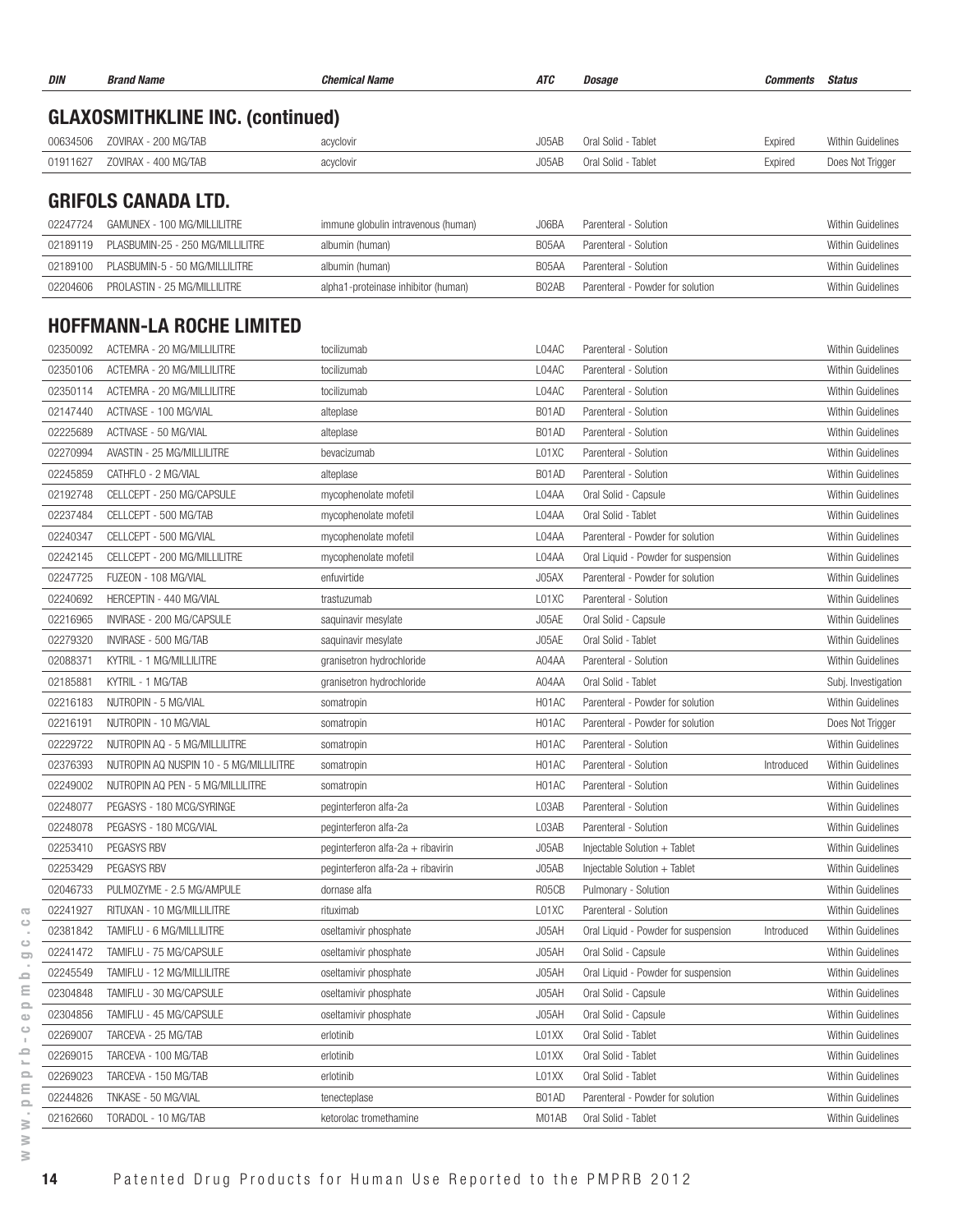| DIN      | <b>Brand Name</b>                              | <b>Chemical Name</b>                   | <b>ATC</b> | Dosage                                | <b>Comments</b> | <b>Status</b>       |  |  |  |
|----------|------------------------------------------------|----------------------------------------|------------|---------------------------------------|-----------------|---------------------|--|--|--|
|          | <b>HOFFMANN-LA ROCHE LIMITED (continued)</b>   |                                        |            |                                       |                 |                     |  |  |  |
| 02162644 | TORADOL IM - 10 MG/MILLILITRE                  | ketorolac tromethamine                 | M01AB      | Parenteral - Solution                 |                 | Subj. Investigation |  |  |  |
| 02245777 | VALCYTE - 450 MG/TAB                           | valganciclovir hydrochloride           | J05AB      | Oral Solid - Tablet                   |                 | Within Guidelines   |  |  |  |
| 02306085 | VALCYTE - 50 MG/MILLILITRE                     | valganciclovir hydrochloride           | J05AB      | Oral Liquid - Powder for solution     |                 | Within Guidelines   |  |  |  |
| 02238453 | XELODA - 150 MG/TAB                            | capecitabine                           | L01BC      | Oral Solid - Tablet                   |                 | Within Guidelines   |  |  |  |
| 02238454 | XELODA - 500 MG/TAB                            | capecitabine                           | L01BC      | Oral Solid - Tablet                   |                 | Within Guidelines   |  |  |  |
| 02240325 | XENICAL - 120 MG/CAPSULE                       | orlistat                               | A08AB      | Oral Solid - Capsule                  |                 | Within Guidelines   |  |  |  |
| 02380242 | ZELBORAF - 240 MG/TAB                          | vemurafenib                            | L01XE      | Oral Solid - Tablet                   | Introduced      | Within Guidelines   |  |  |  |
|          | <b>HOSPIRA HEALTHCARE CORPORATION (CANADA)</b> |                                        |            |                                       |                 |                     |  |  |  |
| 02361957 | DOCETAXEL - 10 MG/MILLILITRE                   | docetaxel                              | L01CD      | Parenteral - Solution                 |                 | Within Guidelines   |  |  |  |
| 02296624 | PACLITAXEL - 6 MG/MILLILITRE                   | paclitaxel                             | L01CD      | Parenteral - Solution                 |                 | Within Guidelines   |  |  |  |
| 02339366 | PRECEDEX - 100 MCG/MILLILITRE                  | dexmedetomidine hydrochloride          | N05CM      | Parenteral - Solution                 |                 | <b>VCU</b>          |  |  |  |
|          | <b>INO THERAPEUTICS INC.</b>                   |                                        |            |                                       |                 |                     |  |  |  |
| 02270846 | INOMAX 800 PPM                                 | nitric oxide                           | R07AX      | Pulmonary - Gas                       | Expired         | Within Guidelines   |  |  |  |
|          | <b>INTERMUNE CANADA INC.</b>                   |                                        |            |                                       |                 |                     |  |  |  |
| 02393751 | ESBRIET - 267 MG/CAPSULE                       | pirfenidone                            | L04AX      | Oral Solid - Capsule                  | Introduced      | Subj. Investigation |  |  |  |
|          | IROKO CARDIO (UK) LTD.                         |                                        |            |                                       |                 |                     |  |  |  |
| 02240706 | AGGRASTAT - 0.05 MG/MILLILITRE                 | tirofiban hydrochloride                | B01AC      | Parenteral - Solution                 |                 | Does Not Trigger    |  |  |  |
|          | <b>JANSSEN INC.</b>                            |                                        |            |                                       |                 |                     |  |  |  |
| 02238389 | CAELYX - 2 MG/MILLILITRE                       | doxorubicin hydrochloride              | L01DB      | Parenteral - Solution                 |                 | Does Not Trigger    |  |  |  |
| 02247732 | CONCERTA - 18 MG/TAB                           | methylphenidate hydrochloride          | N06BA      | Oral Solid - Modified release tablets |                 | Within Guidelines   |  |  |  |
| 02247733 | CONCERTA - 36 MG/TAB                           | methylphenidate hydrochloride          | N06BA      | Oral Solid - Modified release tablets |                 | Within Guidelines   |  |  |  |
| 02247734 | CONCERTA - 54 MG/TAB                           | methylphenidate hydrochloride          | N06BA      | Oral Solid - Modified release tablets |                 | Within Guidelines   |  |  |  |
| 02250241 | CONCERTA - 27 MG/TAB                           | methylphenidate hydrochloride          | N06BA      | Oral Solid - Modified release tablets |                 | Within Guidelines   |  |  |  |
| 02243960 | DITROPAN XL - 5 MG/TAB                         | oxybutynin chloride                    | G04BD      | Oral Solid - Modified release tablets |                 | Within Guidelines   |  |  |  |
| 02243961 | DITROPAN XL - 10 MG/TAB                        | oxybutynin chloride                    | G04BD      | Oral Solid - Modified release tablets |                 | Within Guidelines   |  |  |  |
| 02332906 | DORIBAX - 500 MG/VIAL                          | doripenem                              | J01DH      | Parenteral - Powder for solution      |                 | Within Guidelines   |  |  |  |
| 02247208 | <b>DUKORAL</b>                                 | vaccine cholera toxin b subunit (rdna) | J07AE      | Oral Liquid - Solution                |                 | Subj. Investigation |  |  |  |
| 02370603 | EDURANT - 25 MG/TAB                            | rilpivirine hydrochloride              | J05AG      | Oral Solid - Tablet                   |                 | Within Guidelines   |  |  |  |
| 02231583 | EPREX - 1000 UNIT/SYRINGE                      | epoetin alfa                           | B03XA      | Parenteral - Solution                 |                 | Within Guidelines   |  |  |  |
| 02231584 | EPREX - 2000 UNIT/SYRINGE                      | epoetin alfa                           | B03XA      | Parenteral - Solution                 |                 | Within Guidelines   |  |  |  |
| 02231585 | EPREX - 3000 UNIT/SYRINGE                      | epoetin alfa                           | B03XA      | Parenteral - Solution                 |                 | Within Guidelines   |  |  |  |
| 02231586 | EPREX - 4000 UNIT/SYRINGE                      | epoetin alfa                           | B03XA      | Parenteral - Solution                 |                 | Within Guidelines   |  |  |  |
| 02231587 | EPREX - 10000 UNIT/SYRINGE                     | epoetin alfa                           | B03XA      | Parenteral - Solution                 |                 | Within Guidelines   |  |  |  |
| 02240722 | EPREX - 40000 UNIT/SYRINGE                     | epoetin alfa                           | B03XA      | Parenteral - Solution                 |                 | Within Guidelines   |  |  |  |
| 02243239 | EPREX - 20000 UNIT/SYRINGE                     | epoetin alfa                           | B03XA      | Parenteral - Solution                 |                 | Within Guidelines   |  |  |  |
| 02243400 | EPREX - 5000 UNIT/SYRINGE                      | epoetin alfa                           | B03XA      | Parenteral - Solution                 |                 | Within Guidelines   |  |  |  |
| 02243401 | EPREX - 6000 UNIT/SYRINGE                      | epoetin alfa                           | B03XA      | Parenteral - Solution                 |                 | Within Guidelines   |  |  |  |
| 02243403 | EPREX - 8000 UNIT/SYRINGE                      | epoetin alfa                           | B03XA      | Parenteral - Solution                 |                 | Within Guidelines   |  |  |  |
| 02288680 | EPREX - 30000 UNIT/SYRINGE                     | epoetin alfa                           | B03XA      | Parenteral - Solution                 |                 | Within Guidelines   |  |  |  |
| 02248297 | EVRA 150/20                                    | norelgestromin/ethinyl estradiol       | G03AA      | Topical - Patches                     |                 | Within Guidelines   |  |  |  |
| 02306778 | INTELENCE - 100 MG/TAB                         | etravirine                             | J05AG      | Oral Solid - Tablet                   |                 | Within Guidelines   |  |  |  |
| 02375931 | INTELENCE - 200 MG/TAB                         | etravirine                             | J05AG      | Oral Solid - Tablet                   | Introduced      | Within Guidelines   |  |  |  |
| 02300273 | INVEGA - 3 MG/TAB                              | paliperidone                           | N05AX      | Oral Solid - Modified release tablets |                 | Does Not Trigger    |  |  |  |
| 02300281 | INVEGA - 6 MG/TAB                              | paliperidone                           | N05AX      | Oral Solid - Modified release tablets |                 | Does Not Trigger    |  |  |  |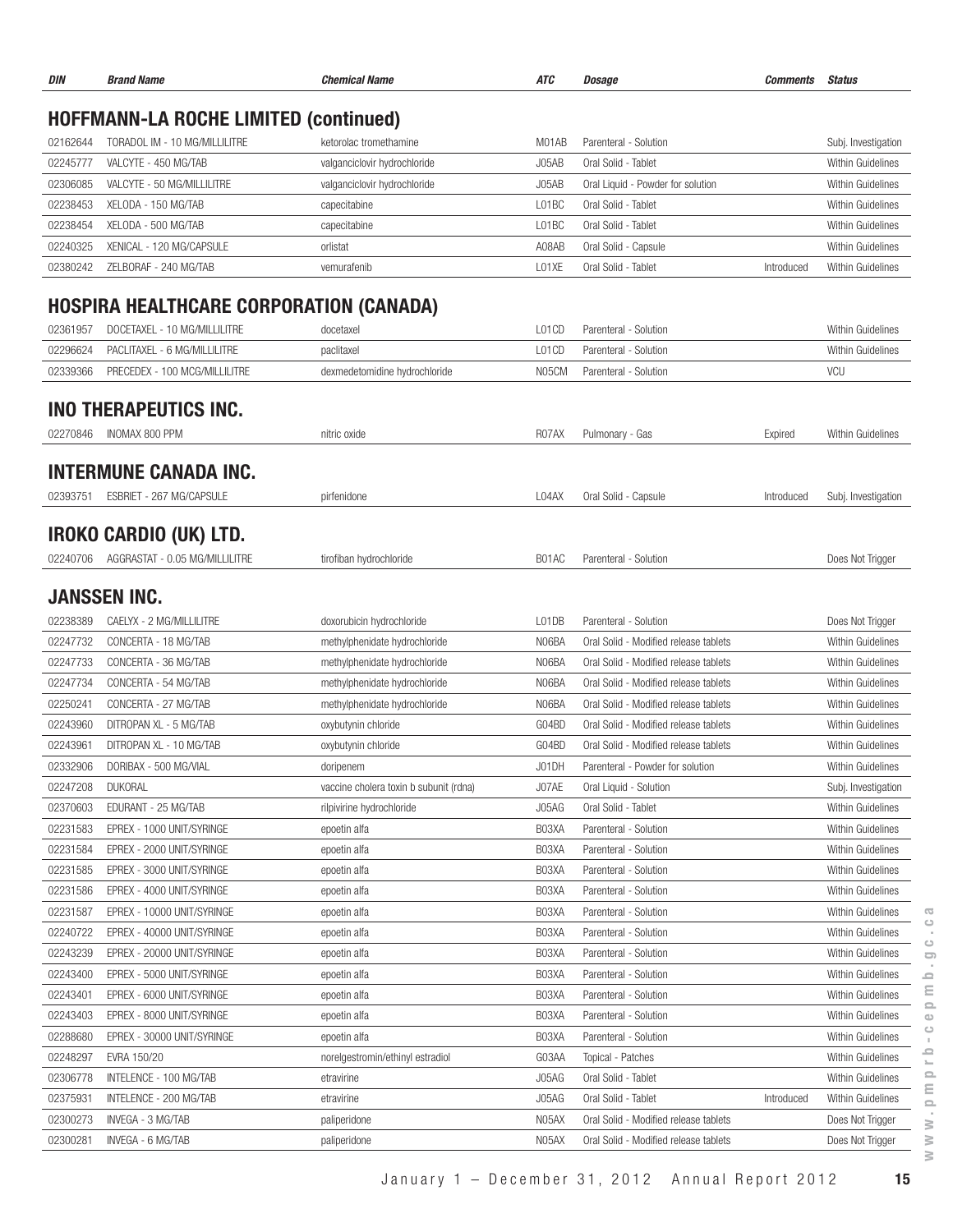| DIN      | <b>Brand Name</b>                | <b>Chemical Name</b>     | ATC   | <b>Dosage</b>                            | Comments   | <b>Status</b>            |
|----------|----------------------------------|--------------------------|-------|------------------------------------------|------------|--------------------------|
|          | <b>JANSSEN INC. (continued)</b>  |                          |       |                                          |            |                          |
| 02300303 | INVEGA - 9 MG/TAB                | paliperidone             | N05AX | Oral Solid - Modified release tablets    |            | Does Not Trigger         |
| 02354217 | INVEGA SUSTENNA - 50 MG/SYRINGE  | paliperidone palmitate   | N05AX | Parenteral - Modified release injections |            | <b>Within Guidelines</b> |
| 02354225 | INVEGA SUSTENNA - 75 MG/SYRINGE  | paliperidone palmitate   | N05AX | Parenteral - Modified release injections |            | Within Guidelines        |
| 02354233 | INVEGA SUSTENNA - 100 MG/SYRINGE | paliperidone palmitate   | N05AX | Parenteral - Modified release injections |            | Within Guidelines        |
| 02354241 | INVEGA SUSTENNA - 150 MG/SYRINGE | paliperidone palmitate   | N05AX | Parenteral - Modified release injections |            | Within Guidelines        |
| 02022117 | LEUSTATIN - 1 MG/MILLILITRE      | cladribine               | L01BB | Parenteral - Solution                    |            | Within Guidelines        |
| 02301393 | NATRECOR - 1.5 MG/VIAL           | nesiritide               | C01DX | Parenteral - Powder for solution         |            | Within Guidelines        |
| 02360373 | NUCYNTA CR - 50 MG/TAB           | tapentadol hydrochloride | N02AX | Oral Solid - Modified release tablets    |            | Does Not Trigger         |
| 02360381 | NUCYNTA CR - 100 MG/TAB          | tapentadol hydrochloride | N02AX | Oral Solid - Modified release tablets    |            | Does Not Trigger         |
| 02360403 | NUCYNTA CR - 150 MG/TAB          | tapentadol hydrochloride | N02AX | Oral Solid - Modified release tablets    |            | Within Guidelines        |
| 02360411 | NUCYNTA CR - 200 MG/TAB          | tapentadol hydrochloride | N02AX | Oral Solid - Modified release tablets    |            | Within Guidelines        |
| 02360438 | NUCYNTA CR - 250 MG/TAB          | tapentadol hydrochloride | N02AX | Oral Solid - Modified release tablets    |            | Within Guidelines        |
| 02378272 | NUCYNTA IR - 50 MG/TAB           | tapentadol hydrochloride | N02AX | Oral Solid - Tablet                      | Introduced | Within Guidelines        |
| 02378280 | NUCYNTA IR - 75 MG/TAB           | tapentadol hydrochloride | N02AX | Oral Solid - Tablet                      | Introduced | Within Guidelines        |
| 02378299 | NUCYNTA IR - 100 MG/TAB          | tapentadol hydrochloride | N02AX | Oral Solid - Tablet                      | Introduced | Does Not Trigger         |
| 02243796 | PARIET - 10 MG/TAB               | rabeprazole sodium       | A02BC | Oral Solid - Tablet                      |            | Does Not Trigger         |
| 02243797 | PARIET - 20 MG/TAB               | rabeprazole sodium       | A02BC | Oral Solid - Tablet                      |            | Does Not Trigger         |
| 02284057 | PREZISTA - 300 MG/TAB            | darunavir ethanolate     | J05AE | Oral Solid - Tablet                      |            | <b>Within Guidelines</b> |
| 02324016 | PREZISTA - 400 MG/TAB            | darunavir ethanolate     | J05AE | Oral Solid - Tablet                      |            | Within Guidelines        |
| 02324024 | PREZISTA - 600 MG/TAB            | darunavir ethanolate     | J05AE | Oral Solid - Tablet                      |            | Does Not Trigger         |
| 02338432 | PREZISTA - 75 MG/TAB             | darunavir ethanolate     | J05AE | Oral Solid - Tablet                      |            | Within Guidelines        |
| 02369753 | PREZISTA - 150 MG/TAB            | darunavir ethanolate     | J05AE | Oral Solid - Tablet                      | Introduced | Within Guidelines        |
| 02244016 | REMICADE - 100 MG/VIAL           | infliximab               | L04AB | Parenteral - Powder for solution         |            | Within Guidelines        |
| 02266717 | REMINYL ER - 8 MG/CAPSULE        | galantamine hydrobromide | N06DA | Oral Solid - Modified release capsules   |            | Within Guidelines        |
| 02266725 | REMINYL ER - 16 MG/CAPSULE       | galantamine hydrobromide | N06DA | Oral Solid - Modified release capsules   |            | Within Guidelines        |
| 02266733 | REMINYL ER - 24 MG/CAPSULE       | galantamine hydrobromide | N06DA | Oral Solid - Modified release capsules   |            | Within Guidelines        |
| 02377012 | RESOTRAN - 1 MG/TAB              | prucalopride succinate   | A03AE | Oral Solid - Tablet                      | Introduced | Subj. Investigation      |
| 02377020 | RESOTRAN - 2 MG/TAB              | prucalopride succinate   | A03AE | Oral Solid - Tablet                      | Introduced | Subj. Investigation      |
| 02236950 | RISPERDAL - 1 MG/MILLILITRE      | risperidone              | N05AX | Oral Liquid - Solution                   |            | Does Not Trigger         |
| 02255707 | RISPERDAL CONSTA - 25 MG/VIAL    | risperidone              | N05AX | Parenteral - Modified release injections |            | Does Not Trigger         |
| 02255723 | RISPERDAL CONSTA - 37.5 MG/VIAL  | risperidone              | N05AX | Parenteral - Modified release injections |            | Within Guidelines        |
| 02255758 | RISPERDAL CONSTA - 50 MG/VIAL    | risperidone              | N05AX | Parenteral - Modified release injections |            | Within Guidelines        |
| 02298465 | RISPERDAL CONSTA - 12.5 MG/VIAL  | risperidone              | N05AX | Parenteral - Modified release injections |            | Within Guidelines        |
| 02247704 | RISPERDAL M-TAB - 0.5 MG/TAB     | risperidone              | N05AX | Oral Solid - Tablet                      |            | Within Guidelines        |
| 02247705 | RISPERDAL M-TAB - 1 MG/TAB       | risperidone              | N05AX | Oral Solid - Tablet                      |            | Within Guidelines        |
| 02247706 | RISPERDAL M-TAB - 2 MG/TAB       | risperidone              | N05AX | Oral Solid - Tablet                      |            | Within Guidelines        |
| 02268086 | RISPERDAL M-TAB - 3 MG/TAB       | risperidone              | N05AX | Oral Solid - Tablet                      |            | Within Guidelines        |
| 02268094 | RISPERDAL M-TAB - 4 MG/TAB       | risperidone              | N05AX | Oral Solid - Tablet                      |            | Within Guidelines        |
| 02324776 | SIMPONI - 50 MG/SYRINGE          | golimumab                | L04AB | Parenteral - Solution                    |            | Within Guidelines        |
| 02324784 | SIMPONI - 50 MG/SYRINGE          | golimumab                | L04AB | Parenteral - Solution                    |            | Subj. Investigation      |
| 02047454 | SPORANOX - 100 MG/CAPSULE        | itraconazole             | J02AC | Oral Solid - Capsule                     |            | Within Guidelines        |
| 02231347 | SPORANOX - 10 MG/MILLILITRE      | itraconazole             | J02AC | Oral Liquid - Solution                   |            | Does Not Trigger         |
| 02320673 | STELARA - 45 MG/VIAL             | ustekinumab              | L04AC | Parenteral - Solution                    |            | Subj. Investigation      |
| 02230893 | TOPAMAX - 25 MG/TAB              | topiramate               | N03AX | Oral Solid - Tablet                      | Expired    | Within Guidelines        |
| 02230894 | TOPAMAX - 100 MG/TAB             | topiramate               | N03AX | Oral Solid - Tablet                      | Expired    | Does Not Trigger         |
| 02230896 | TOPAMAX - 200 MG/TAB             | topiramate               | N03AX | Oral Solid - Tablet                      | Expired    | Within Guidelines        |
| 02239907 | TOPAMAX - 15 MG/CAPSULE          | topiramate               | N03AX | Oral Solid - Capsule                     |            | Within Guidelines        |
| 02239908 | TOPAMAX - 25 MG/CAPSULE          | topiramate               | N03AX | Oral Solid - Capsule                     |            | Within Guidelines        |
|          |                                  |                          |       |                                          |            |                          |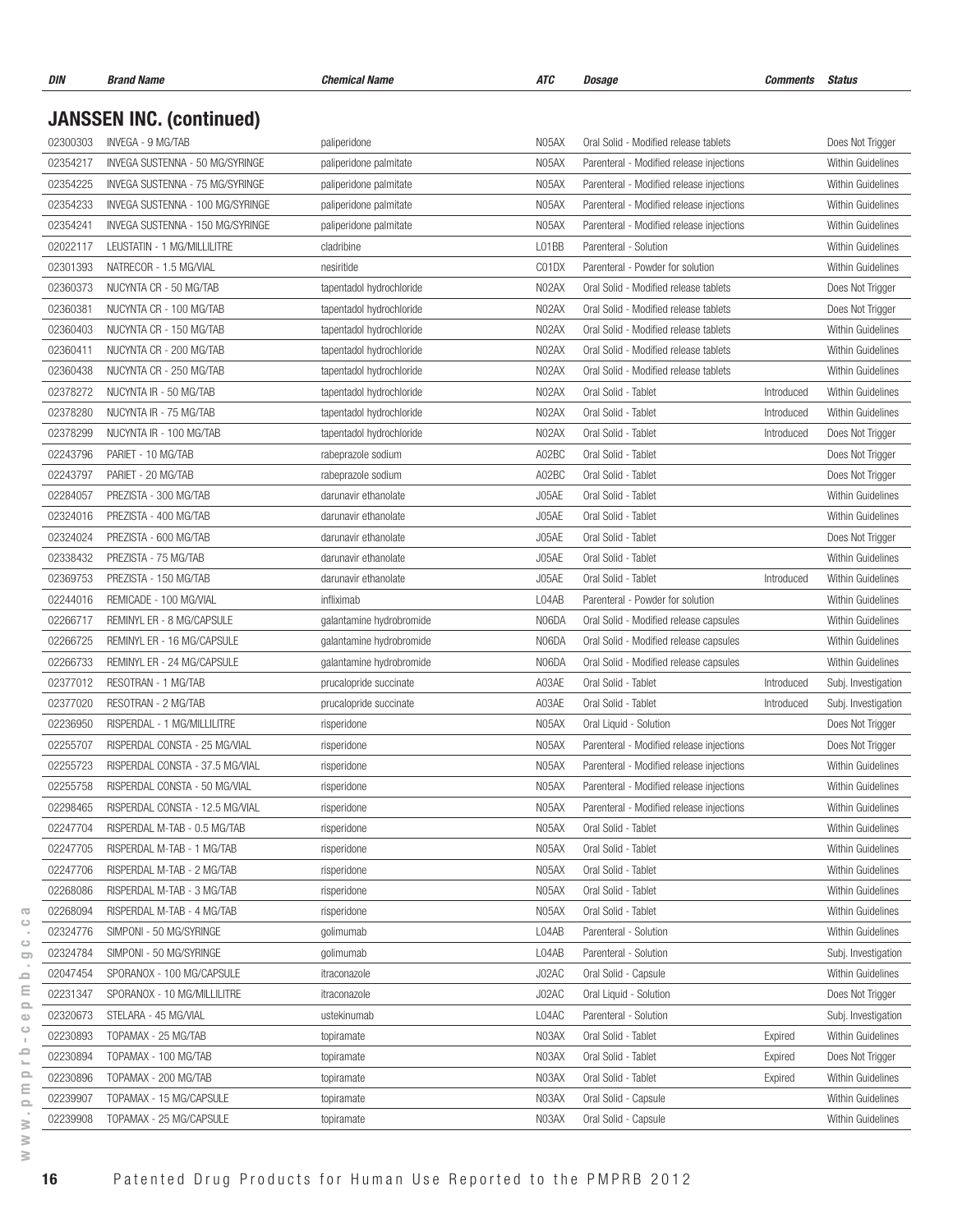| DIN      | <b>Brand Name</b>                      | <i><b>Chemical Name</b></i>             | ATC                | <b>Dosage</b>                                      | <b>Comments</b> | <b>Status</b>            |
|----------|----------------------------------------|-----------------------------------------|--------------------|----------------------------------------------------|-----------------|--------------------------|
|          | <b>JANSSEN INC. (continued)</b>        |                                         |                    |                                                    |                 |                          |
| 02264846 | TRAMACET 37.5/325                      | tramadol hydrochloride/acetaminophen    | NO2AX              | Oral Solid - Tablet                                |                 | Subj. Investigation      |
| 02258560 | TRI-CYCLEN LO 0.18-0.215-0.25/0.025    | norgestimate/ethinyl estradiol          | G03AA              | Oral Solid - Tablet                                |                 | Within Guidelines        |
| 02258587 | TRI-CYCLEN LO 0.18-0.215-0.25/0.025    | norgestimate/ethinyl estradiol          | G03AA              | Oral Solid - Tablet                                |                 | Within Guidelines        |
| 02349469 | ULTRAM - 50 MG/TAB                     | tramadol hydrochloride                  | N02AX              | Oral Solid - Tablet                                |                 | Within Guidelines        |
| 02262452 | VELCADE - 3.5 MG/VIAL                  | bortezomib                              | L01XX              | Parenteral - Powder for solution                   |                 | Subj. Investigation      |
| 02351528 | YONDELIS - 1 MG/VIAL                   | trabectedin                             | L01CX              | Parenteral - Powder for solution                   |                 | Does Not Trigger         |
| 02371065 | ZYTIGA - 250 MG/TAB                    | abiraterone acetate                     | L02BX              | Oral Solid - Tablet                                |                 | <b>Within Guidelines</b> |
|          | JOHNSON & JOHNSON INC.                 |                                         |                    |                                                    |                 |                          |
| 02368684 | ROGAINE FOAM 5% - 50 MG/GRAM           | minoxidil foam                          | D <sub>1</sub> 1AX | Topical - Other                                    | Introduced      | Subj. Investigation      |
|          | JOHNSON & JOHNSON MEDICAL PRODUCTS     |                                         |                    |                                                    |                 |                          |
| 02348497 | <b>EVICEL</b>                          | thrombin (human)/fibrinogen (human)     | B02BC              | Topical - Liquid                                   |                 | Does Not Trigger         |
|          | <b>LANTHEUS MI CANADA INC.</b>         |                                         |                    |                                                    |                 |                          |
| 02333236 | ABLAVAR - 244 MG/MILLILITRE            | gadofosveset trisodium                  | V08CA              | Parenteral - Solution                              |                 | Within Guidelines        |
| 02243173 | DEFINITY - 150 MCL/MILLILITRE          | perflutren                              | V08DA              | Parenteral - Suspensions or Emulsions              |                 | Within Guidelines        |
|          | OCTREOSCAN - 3.3 MCI/VIAL              | in-111 pentetreotide                    | V09IB              | Parenteral - Solution                              | Expired         | Within Guidelines        |
|          | <b>LEO PHARMA INC.</b>                 |                                         |                    |                                                    |                 |                          |
| 02244126 | DOVOBET 0.05/0.5                       | calcipotriol/betamethasone dipropionate | D05AX              | Topical - Ointment                                 |                 | Within Guidelines        |
| 01976133 | DOVONEX - 0.05 MG/GRAM                 | calcipotriol                            | D05AX              | Topical - Ointment                                 |                 | Subj. Investigation      |
| 02150956 | DOVONEX - 0.05 MG/GRAM                 | calcipotriol                            | D05AX              | Topical - Cream                                    |                 | Within Guidelines        |
| 02194341 | DOVONEX - 0.05 MG/MILLILITRE           | calcipotriol                            | D05AX              | Topical - Other                                    |                 | Within Guidelines        |
| 02319012 | XAMIOL 0.05/0.5                        | calcipotriol/betamethasone dipropionate | D05AX              | Topical - Gel                                      |                 | Within Guidelines        |
|          | LUNDBECK CANADA INC.                   |                                         |                    |                                                    |                 |                          |
| 02263238 | CIPRALEX - 10 MG/TAB                   | escitalopram oxalate                    | N06AB              | Oral Solid - Tablet                                |                 | Does Not Trigger         |
| 02263254 | CIPRALEX - 20 MG/TAB                   | escitalopram oxalate                    | N06AB              | Oral Solid - Tablet                                |                 | Within Guidelines        |
| 02374803 | SAPHRIS - 5 MG/TAB                     | asenapine maleate                       | N05AH              | Dental - Sublingual Buccal - Sublingual<br>tablets | Introduced      | Within Guidelines        |
| 02374811 | SAPHRIS - 10 MG/TAB                    | asenapine maleate                       | N05AH              | Dental - Sublingual Buccal - Sublingual<br>tablets | Introduced      | Within Guidelines        |
|          | <b>LUNDBECK INC.</b>                   |                                         |                    |                                                    |                 |                          |
| 02065819 | SABRIL - 500 MG/TAB                    | vigabatrin                              | N03AG              | Oral Solid - Tablet                                | Expired         | Within Guidelines        |
| 02068036 | SABRIL - 500 MG/POUCH                  | vigabatrin                              | N03AG              | Oral Liquid - Powder for solution                  | Expired         | Within Guidelines        |
|          | <b>MCNEIL CONSUMER HEALTHCARE</b>      |                                         |                    |                                                    |                 |                          |
| 02248128 | AXERT - 6.25 MG/TAB                    | almotriptan malate                      | N02CC              | Oral Solid - Tablet                                |                 | Within Guidelines        |
| 02248129 | AXERT - 12.5 MG/TAB                    | almotriptan malate                      | N02CC              | Oral Solid - Tablet                                |                 | Within Guidelines        |
|          | <b>MEDA VALEANT PHARMA CANADA INC.</b> |                                         |                    |                                                    |                 |                          |
| 02350661 | ONSOLIS - 200 MCG/FILM                 | fentanyl citrate                        | N01AH              | Dental - Sublingual Buccal - Other                 |                 | Within Guidelines        |
| 02350688 | ONSOLIS - 400 MCG/FILM                 | fentanyl citrate                        | N01AH              | Dental - Sublingual Buccal - Other                 |                 | Within Guidelines        |
| 02350696 | ONSOLIS - 600 MCG/FILM                 | fentanyl citrate                        | N01AH              | Dental - Sublingual Buccal - Other                 |                 | Within Guidelines        |
| 02350718 | ONSOLIS - 800 MCG/FILM                 | fentanyl citrate                        | N01AH              | Dental - Sublingual Buccal - Other                 |                 | Within Guidelines        |
| 02350726 | ONSOLIS - 1200 MCG/FILM                | fentanyl citrate                        | N01AH              | Dental - Sublingual Buccal - Other                 |                 | Within Guidelines        |
|          |                                        |                                         |                    |                                                    |                 |                          |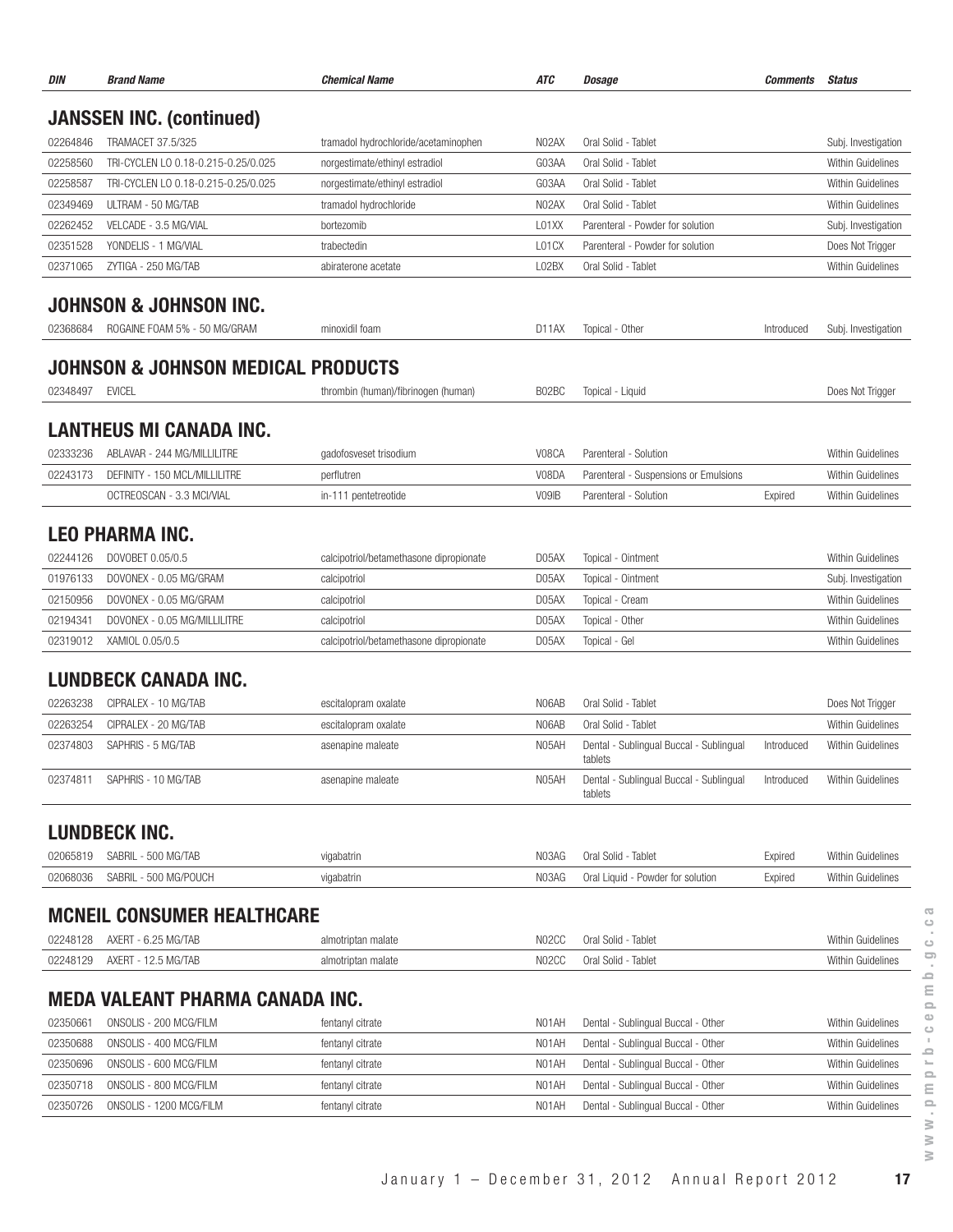| DIN      | <b>Brand Name</b>                                   | <b>Chemical Name</b>                      | ATC                | Dosage                                   | Comments   | Status                   |
|----------|-----------------------------------------------------|-------------------------------------------|--------------------|------------------------------------------|------------|--------------------------|
|          | <b>MEDICAL FUTURES INC.</b>                         |                                           |                    |                                          |            |                          |
| 02373017 | DURELA - 100 MG/CAPSULE                             | tramadol hydrochloride                    | NO2AX              | Oral Solid - Modified release capsules   | Introduced | Does Not Trigger         |
| 02373025 | DURELA - 200 MG/CAPSULE                             | tramadol hydrochloride                    | NO2AX              | Oral Solid - Modified release capsules   | Introduced | Does Not Trigger         |
| 02373033 | DURELA - 300 MG/CAPSULE                             | tramadol hydrochloride                    | N02AX              | Oral Solid - Modified release capsules   | Introduced | Does Not Trigger         |
|          |                                                     |                                           |                    |                                          |            |                          |
|          | <b>MEDICIS CANADA LTD.</b>                          |                                           |                    |                                          |            |                          |
| 02232570 | AIROMIR - 0.1 MCG/DOSE                              | salbutamol sulphate                       | R03AC              | Pulmonary - Metered dose preparations    |            | Within Guidelines        |
| 02125226 | NIDAGEL - 7.5 MG/GRAM                               | metronidazole                             | G01AF              | Vaginal - Gel                            | Expired    | Does Not Trigger         |
| 02340445 | ZYCLARA - 250 MG/POUCH                              | imiquimod                                 | D06BB              | Topical - Cream                          |            | Does Not Trigger         |
|          | <b>MERCK CANADA INC.</b>                            |                                           |                    |                                          |            |                          |
| 00782327 | ANDRIOL - 40 MG/CAPSULE                             | testosterone undecanoate                  | G03BA              | Oral Solid - Capsule                     |            | Within Guidelines        |
| 02243595 | ASMANEX TWISTHALER - 200 MCG/DOSE                   | mometasone furoate                        | R03BA              | Pulmonary - Powder                       | Introduced | <b>Within Guidelines</b> |
| 02243596 | ASMANEX TWISTHALER - 400 MCG/DOSE                   | mometasone furoate                        | R03BA              | Pulmonary - Powder                       | Introduced | Within Guidelines        |
| 02244265 | CANCIDAS - 50 MG/VIAL                               | caspofungin acetate                       | J02AX              | Parenteral - Powder for solution         |            | Within Guidelines        |
| 02244266 | CANCIDAS - 70 MG/VIAL                               | caspofungin acetate                       | J02AX              | Parenteral - Powder for solution         |            | Within Guidelines        |
| 02240113 | <b>COSOPT 20/5</b>                                  | dorzolamide hydrochloride/timolol maleate | S01ED              | Ophthalmic - Liquid                      |            | Within Guidelines        |
| 02258692 | <b>COSOPT 20/5 PF</b>                               | dorzolamide hydrochloride/timolol maleate | S01ED              | Ophthalmic - Liquid                      |            | <b>Within Guidelines</b> |
| 02182815 | COZAAR - 25 MG/TAB                                  | losartan potassium                        | C09CA              | Oral Solid - Tablet                      | Expired    | <b>Within Guidelines</b> |
| 02182874 | COZAAR - 50 MG/TAB                                  | losartan potassium                        | C09CA              | Oral Solid - Tablet                      | Expired    | Within Guidelines        |
| 02182882 | COZAAR - 100 MG/TAB                                 | losartan potassium                        | C09CA              | Oral Solid - Tablet                      | Expired    | Within Guidelines        |
| 02229161 | CRIXIVAN - 200 MG/CAPSULE                           | indinavir sulfate                         | J05AE              | Oral Solid - Capsule                     |            | Does Not Trigger         |
| 02229196 | CRIXIVAN - 400 MG/CAPSULE                           | indinavir sulfate                         | J05AE              | Oral Solid - Capsule                     |            | Does Not Trigger         |
| 00851744 | ELOCOM CREAM - 1 MG/GRAM                            | mometasone furoate                        | D07XC              | Topical - Cream                          |            | Subj. Investigation      |
| 00871095 | ELOCOM LOTION - 1 MG/MILLILITRE                     | mometasone furoate                        | D07XC              | Topical - Liquid                         |            | Subj. Investigation      |
| 00851736 | ELOCOM OINTMENT - 1 MG/GRAM                         | mometasone furoate                        | D07XC              | Topical - Ointment                       |            | Subj. Investigation      |
| 02298791 | EMEND - 80 MG/CAPSULE                               | aprepitant                                | A04AD              | Oral Solid - Capsule                     |            | Within Guidelines        |
| 02298805 | EMEND - 125 MG/CAPSULE                              | aprepitant                                | A04AD              | Oral Solid - Capsule                     |            | <b>Within Guidelines</b> |
| 02298813 | EMEND 125 MG/80MG TRIPAK                            | aprepitant                                | A04AD              | Oral Solid - Capsule                     |            | <b>Within Guidelines</b> |
| 02363356 | EMEND IV - 150 MG/VIAL                              | fosaprepitant dimeglumine                 | A04AD              | Parenteral - Modified release injections |            | Does Not Trigger         |
| 02247521 | EZETROL - 10 MG/TAB                                 | ezetimibe                                 | C <sub>10</sub> AX | Oral Solid - Tablet                      |            | Within Guidelines        |
| 02201011 | FOSAMAX - 10 MG/TAB                                 | alendronate sodium                        | M05BA              | Oral Solid - Tablet                      |            | Within Guidelines        |
| 02201038 | FOSAMAX - 40 MG/TAB                                 | alendronate sodium                        | M05BA              | Oral Solid - Tablet                      |            | Does Not Trigger         |
| 02245329 | FOSAMAX - 70 MG/TAB                                 | alendronate sodium                        | M05BA              | Oral Solid - Tablet                      |            | Within Guidelines        |
| 02276429 | FOSAVANCE 70/2800                                   | alendronate sodium/cholecalciferol        | M05BB              | Oral Solid - Tablet                      |            | Within Guidelines        |
| 02314940 | FOSAVANCE 70/5600                                   | alendronate sodium/cholecalciferol        | M05BB              | Oral Solid - Tablet                      |            | Within Guidelines        |
| 02283190 | <b>GARDASIL</b>                                     | papillomavirus recombinant vaccine        | J07BM              | Parenteral - Suspensions or Emulsions    |            | Within Guidelines        |
| 02297841 | HYZAAR 100/12.5                                     | losartan potassium/hydrochlorothiazide    | C09DA              | Oral Solid - Tablet                      |            | Within Guidelines        |
| 02230047 | HYZAAR 50/12.5                                      | losartan potassium/hydrochlorothiazide    | C09DA              | Oral Solid - Tablet                      |            | Within Guidelines        |
| 02241007 | HYZAAR DS 100/25                                    | losartan potassium/hydrochlorothiazide    | C09DA              | Oral Solid - Tablet                      |            | Within Guidelines        |
| 02240351 | INTEGRILIN - 0.75 MG/MILLILITRE                     | eptifibatide                              | B01AC              | Parenteral - Solution                    |            | Within Guidelines        |
| 02240352 | INTEGRILIN - 2 MG/MILLILITRE                        | eptifibatide                              | B01AC              | Parenteral - Solution                    |            | Within Guidelines        |
| 02223406 | INTRON-A - 10000000 UNIT/VIAL                       | interferon alfa-2b                        | L03AB              | Parenteral - Powder for solution         |            | Does Not Trigger         |
| 02231651 | INTRON-A - 18000000 UNIT/VIAL                       | interferon alfa-2b                        | L03AB              | Parenteral - Powder for solution         |            | Does Not Trigger         |
| 02238674 | INTRON-A HSA FREE -<br>6000000 UNIT/MILLILITRE      | interferon alfa-2b                        | L03AB              | Parenteral - Solution                    |            | Does Not Trigger         |
| 02238675 | INTRON-A HSA FREE -<br>10000000 UNIT/MILLILITRE     | interferon alfa-2b                        | L03AB              | Parenteral - Solution                    |            | Within Guidelines        |
| 02240693 | INTRON-A PEN HSA FREE -<br>15000000 UNIT/MILLILITRE | interferon alfa-2b                        | L03AB              | Parenteral - Solution                    |            | Within Guidelines        |
| 02240694 | INTRON-A PEN HSA FREE -<br>25000000 UNIT/MILLILITRE | interferon alfa-2b                        | L03AB              | Parenteral - Solution                    |            | Does Not Trigger         |

18 Patented Drug Products for Human Use Reported to the PMPRB 2012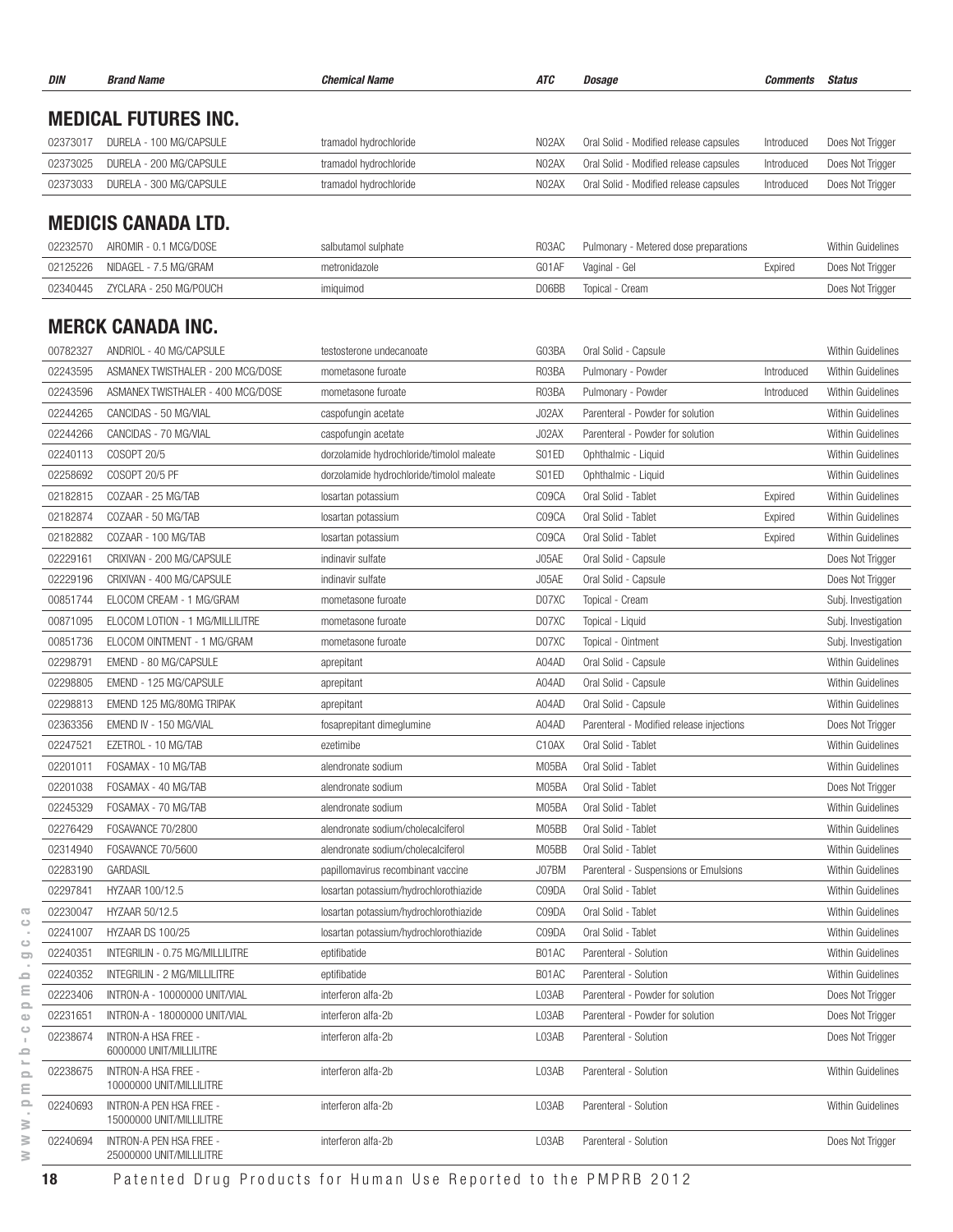| DIN      | <b>Brand Name</b>                                    | <b>Chemical Name</b>                          | ATC                | Dosage                                | <b>Comments</b> | <b>Status</b>            |
|----------|------------------------------------------------------|-----------------------------------------------|--------------------|---------------------------------------|-----------------|--------------------------|
|          | <b>MERCK CANADA INC. (continued)</b>                 |                                               |                    |                                       |                 |                          |
| 02240695 | INTRON-A PEN HSA FREE -<br>50000000 UNIT/MILLILITRE  | interferon alfa-2b                            | L03AB              | Parenteral - Solution                 |                 | Within Guidelines        |
| 02247437 | INVANZ - 1000 MG/VIAL                                | ertapenem sodium                              | J01DH              | Parenteral - Powder for solution      |                 | Within Guidelines        |
| 02301881 | ISENTRESS - 400 MG/TAB                               | raltegravir potassium                         | J05AX              | Oral Solid - Tablet                   |                 | Within Guidelines        |
| 02333872 | JANUMET 50/1000                                      | sitagliptin phosphate/metformin hydrochloride | A10BD              | Oral Solid - Tablet                   |                 | Within Guidelines        |
| 02333856 | JANUMET 50/500                                       | sitagliptin phosphate/metformin hydrochloride | A10BD              | Oral Solid - Tablet                   |                 | Within Guidelines        |
| 02333864 | JANUMET 50/850                                       | sitagliptin phosphate/metformin hydrochloride | A10BD              | Oral Solid - Tablet                   |                 | Within Guidelines        |
| 02303922 | JANUVIA - 100 MG/TAB                                 | sitagliptin phosphate                         | A10BH              | Oral Solid - Tablet                   |                 | Within Guidelines        |
| 02388839 | JANUVIA - 25 MG/TAB                                  | sitagliptin phosphate                         | A10BH              | Oral Solid - Tablet                   | Introduced      | Subj. Investigation      |
| 02388847 | JANUVIA - 50 MG/TAB                                  | sitagliptin phosphate                         | A10BH              | Oral Solid - Tablet                   | Introduced      | Subj. Investigation      |
| 02240520 | MAXALT - 5 MG/TAB                                    | rizatriptan benzoate                          | N02CC              | Oral Solid - Tablet                   |                 | Within Guidelines        |
| 02240521 | MAXALT - 10 MG/TAB                                   | rizatriptan benzoate                          | N02CC              | Oral Solid - Tablet                   |                 | Within Guidelines        |
| 02240518 | MAXALT RPD - 5 MG/WAFER                              | rizatriptan benzoate                          | N02CC              | Oral Solid - Tablet                   |                 | Within Guidelines        |
| 02240519 | MAXALT RPD - 10 MG/WAFER                             | rizatriptan benzoate                          | N02CC              | Oral Solid - Tablet                   |                 | Within Guidelines        |
| 02253186 | NUVARING 0.12/0.015                                  | etonogestrel/ethinyl estradiol                | GO2BB              | Vaginal - Insert                      |                 | Does Not Trigger         |
| 02318660 | OLMETEC - 20 MG/TAB                                  | olmesartan medoxomil                          | C09CA              | Oral Solid - Tablet                   | Expired         | Within Guidelines        |
| 02318679 | OLMETEC - 40 MG/TAB                                  | olmesartan medoxomil                          | C09CA              | Oral Solid - Tablet                   | Expired         | <b>Within Guidelines</b> |
| 02319616 | OLMETEC PLUS 20/12.5                                 | olmesartan medoxomil/hydrochlorothiazide      | C09DA              | Oral Solid - Tablet                   | Expired         | Within Guidelines        |
| 02319624 | OLMETEC PLUS 40/12.5                                 | olmesartan medoxomil/hydrochlorothiazide      | C09DA              | Oral Solid - Tablet                   | Expired         | Within Guidelines        |
| 02319632 | OLMETEC PLUS 40/25                                   | olmesartan medoxomil/hydrochlorothiazide      | C09DA              | Oral Solid - Tablet                   | Expired         | Within Guidelines        |
| 02245641 | ORGALUTRAN - 250 MCG/SYRINGE                         | ganirelix acetate                             | H <sub>01</sub> CC | Parenteral - Solution                 |                 | Within Guidelines        |
| 02246030 | PEGETRON 150                                         | peginterferon alfa-2b + ribavirin             | L03AB              | Injectable Solution + Capsule         |                 | Within Guidelines        |
| 02246026 | PEGETRON 50                                          | peginterferon alfa-2b + ribavirin             | L03AB              | Injectable Solution + Capsule         |                 | Within Guidelines        |
| 02254603 | PEGETRON REDIPEN 100                                 | peginterferon alfa-2b + ribavirin             | L03AB              | Injectable Solution + Capsule         |                 | Within Guidelines        |
| 02254638 | PEGETRON REDIPEN 120                                 | peginterferon alfa-2b + ribavirin             | L03AB              | Injectable Solution + Capsule         |                 | Within Guidelines        |
| 02254646 | PEGETRON REDIPEN 150                                 | peginterferon alfa-2b + ribavirin             | L03AB              | Injectable Solution + Capsule         |                 | Within Guidelines        |
| 02254581 | PEGETRON REDIPEN 80                                  | peginterferon alfa-2b + ribavirin             | L03AB              | Injectable Solution + Capsule         |                 | Within Guidelines        |
| 02293404 | POSANOL - 40 MG/MILLILITRE                           | posaconazole                                  | J02AC              | Oral Liquid - Suspension              |                 | Within Guidelines        |
| 02238213 | PROPECIA - 1 MG/TAB                                  | finasteride                                   | D11AX              | Oral Solid - Tablet                   |                 | Within Guidelines        |
| 02010909 | PROSCAR - 5 MG/TAB                                   | finasteride                                   | G04CB              | Oral Solid - Tablet                   |                 | Does Not Trigger         |
| 02243676 | RECOMBIVAX HB THIMEROSAL FREE -<br>10 MCG/MILLILITRE | hepatitis b vaccine (rdna)                    | J07BC              | Parenteral - Suspensions or Emulsions |                 | Subj. Investigation      |
| 02245977 | RECOMBIVAX HB THIMEROSAL FREE -<br>40 MCG/MILLILITRE | hepatitis b vaccine (rdna)                    | J07BC              | Parenteral - Suspensions or Emulsions |                 | Does Not Trigger         |
| 02248542 | REMERON RD - 15 MG/TAB                               | mirtazapine                                   | N06AX              | Oral Solid - Tablet                   |                 | Within Guidelines        |
| 02248543 | REMERON RD - 30 MG/TAB                               | mirtazapine                                   | N06AX              | Oral Solid - Tablet                   |                 | Within Guidelines        |
| 02248544 | REMERON RD - 45 MG/TAB                               | mirtazapine                                   | N06AX              | Oral Solid - Tablet                   |                 | Within Guidelines        |
| 02284413 | ROTATEQ                                              | oral live rotavirus vaccine, pentavalent      | J07BH              | Oral Liquid - Suspension              |                 | Does Not Trigger         |
| 02238216 | SINGULAIR - 5 MG/TAB                                 | montelukast sodium                            | R03DC              | Oral Solid - Tablet                   |                 | Within Guidelines        |
| 02238217 | SINGULAIR - 10 MG/TAB                                | montelukast sodium                            | R03DC              | Oral Solid - Tablet                   |                 | Within Guidelines        |
| 02243602 | SINGULAIR - 4 MG/TAB                                 | montelukast sodium                            | R03DC              | Oral Solid - Tablet                   |                 | Within Guidelines        |
| 02247997 | SINGULAIR - 4 MG/POUCH                               | montelukast sodium                            | R03DC              | Oral Solid - Effervescent granules    |                 | Does Not Trigger         |
| 02241093 | TEMODAL - 5 MG/CAPSULE                               | temozolomide                                  | L01AX              | Oral Solid - Capsule                  |                 | Within Guidelines        |
| 02241094 | TEMODAL - 20 MG/CAPSULE                              | temozolomide                                  | L01AX              | Oral Solid - Capsule                  |                 | Within Guidelines        |
| 02241095 | TEMODAL - 100 MG/CAPSULE                             | temozolomide                                  | L01AX              | Oral Solid - Capsule                  |                 | Within Guidelines        |
| 02241096 | TEMODAL - 250 MG/CAPSULE                             | temozolomide                                  | L01AX              | Oral Solid - Capsule                  |                 | Within Guidelines        |
| 02312794 | TEMODAL - 140 MG/CAPSULE                             | temozolomide                                  | L01AX              | Oral Solid - Capsule                  |                 | Within Guidelines        |
| 02312816 | TEMODAL - 180 MG/CAPSULE                             | temozolomide                                  | L01AX              | Oral Solid - Capsule                  |                 | Within Guidelines        |
| 02321262 | TEMODAL - 100 MG/VIAL                                | temozolomide                                  | L01AX              | Parenteral - Powder for solution      |                 | Does Not Trigger         |
| 02216205 | TRUSOPT - 20 MG/MILLILITRE                           | dorzolamide hydrochloride                     | S01EC              | Ophthalmic - Liquid                   |                 | Within Guidelines        |
|          |                                                      |                                               |                    |                                       |                 |                          |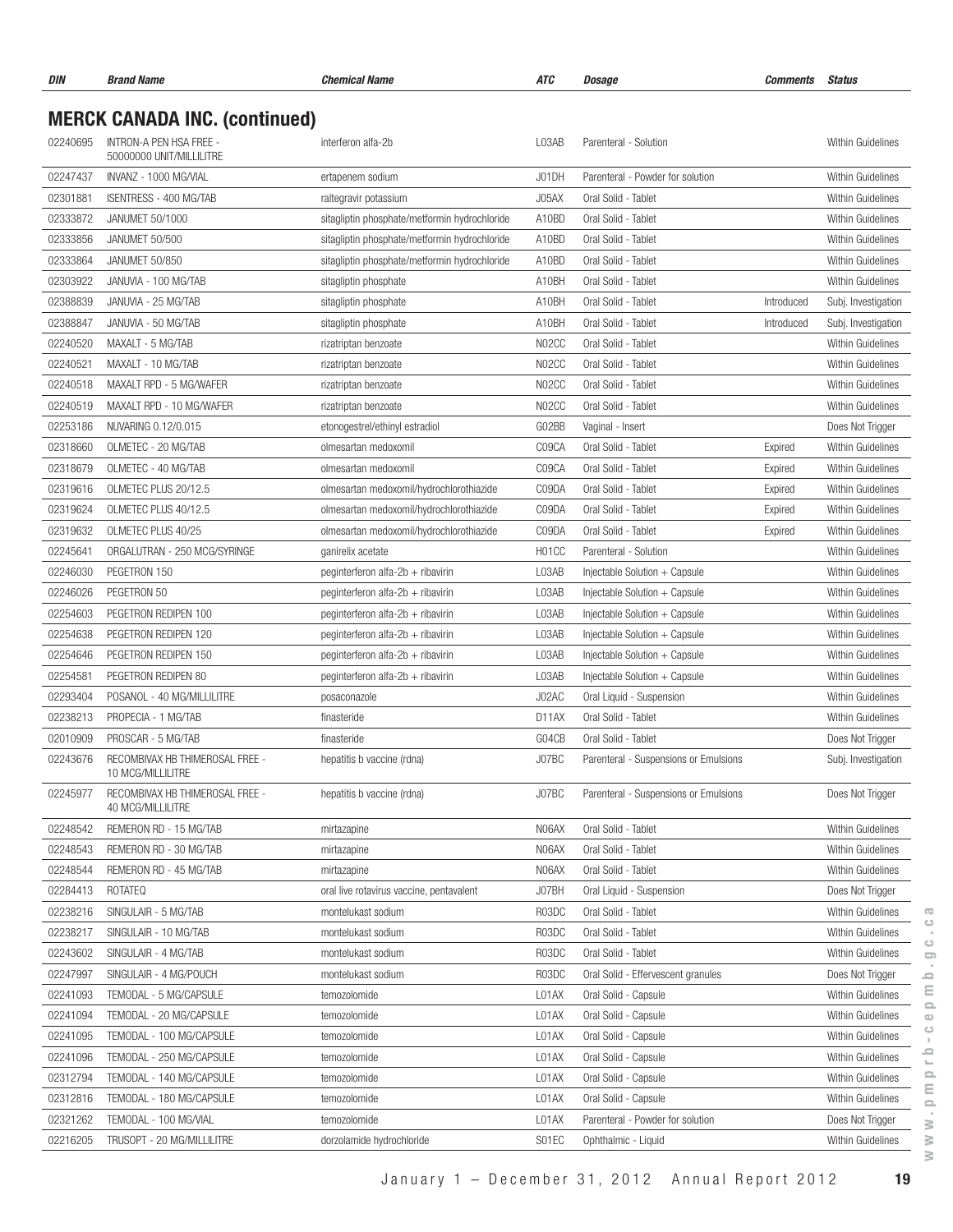| <b>DIN</b> | Name<br>- DI ans | Chemical Name<br>. | ATC | Dosage | comments | status<br>. |
|------------|------------------|--------------------|-----|--------|----------|-------------|
|------------|------------------|--------------------|-----|--------|----------|-------------|

## MERCK CANADA INC. (continued)

| 02269090 | TRUSOPT PF - 20 MG/MILLILITRE | dorzolamide hydrochloride                      | S01EC | Ophthalmic - Liquid                   |            | Within Guidelines   |
|----------|-------------------------------|------------------------------------------------|-------|---------------------------------------|------------|---------------------|
| 02246081 | VARIVAX III                   | varicella virus vaccine, live, attenuated      | J07BK | Parenteral - Suspensions or Emulsions |            | Subj. Investigation |
| 02370816 | VICTRELIS - 200 MG/CAPSULE    | boceprevir                                     | J05AE | Oral Solid - Capsule                  | Introduced | Within Guidelines   |
| 02371456 | VICTRELIS TRIPLE 200/200/100  | boceprevir + ribavirin + peginterferon alfa-2b | L03AB | Injectable Solution $+$ Capsule       |            | Within Guidelines   |
| 02371464 | VICTRELIS TRIPLE 200/200/120  | boceprevir + ribavirin + peginterferon alfa-2b | L03AB | Injectable Solution $+$ Capsule       |            | Within Guidelines   |
| 02371472 | VICTRELIS TRIPLE 200/200/150  | boceprevir + ribavirin + peginterferon alfa-2b | L03AB | Injectable Solution + Capsule         |            | Within Guidelines   |
| 02371448 | VICTRELIS TRIPLE 200/200/80   | boceprevir + ribavirin + peginterferon alfa-2b | L03AB | Injectable Solution + Capsule         |            | Within Guidelines   |
| 02361752 | ZENHALE 100/5                 | mometasone furoate/formoterol fumarate         | R03AK | Pulmonary - Metered dose preparations |            | Within Guidelines   |
| 02361760 | <b>ZENHALE 200/5</b>          | mometasone furoate/formoterol fumarate         | R03AK | Pulmonary - Metered dose preparations |            | Within Guidelines   |
| 02361744 | ZENHALE 50/5                  | mometasone furoate/formoterol fumarate         | R03AK | Pulmonary - Metered dose preparations |            | Within Guidelines   |
| 02327619 | ZOLINZA - 100 MG/CAPSULE      | vorinostat                                     | L01XX | Oral Solid - Capsule                  |            | Within Guidelines   |
| 02315939 | <b>ZOSTAVAX</b>               | varicella-zoster vaccine, live, attenuated     | J07BK | Parenteral - Powder for solution      |            | Within Guidelines   |

#### MERZ PHARMA CANADA LTD.

|                                          | botulinum toxin type a (150kd) | M03AX | Parenteral - Powder for solution |            | Subj. Investigation      |
|------------------------------------------|--------------------------------|-------|----------------------------------|------------|--------------------------|
| 02383489 XEOMIN COSMETIC - 100 UNIT/VIAL | botulinum toxin type a (150kd) | M03AX | Parenteral - Powder for solution | Introduced | <b>Within Guidelines</b> |

#### NOVARTIS PHARMA CANADA INC.

| 02269198 | ACLASTA - 5 MG/VIAL            | zoledronic acid for injection       | M05BA | Parenteral - Solution                 | Within Guidelines |
|----------|--------------------------------|-------------------------------------|-------|---------------------------------------|-------------------|
| 02339501 | AFINITOR - 5 MG/TAB            | everolimus                          | L04AA | Oral Solid - Tablet                   | Within Guidelines |
| 02339528 | AFINITOR - 10 MG/TAB           | everolimus                          | L04AA | Oral Solid - Tablet                   | Within Guidelines |
| 02369257 | AFINITOR - 2.5 MG/TAB          | everolimus                          | L04AA | Oral Solid - Tablet                   | Within Guidelines |
| 02243763 | COMTAN - 200 MG/TAB            | entacapone                          | N04BX | Oral Solid - Tablet                   | Within Guidelines |
| 02244781 | DIOVAN - 80 MG/TAB             | valsartan                           | C09CA | Oral Solid - Tablet                   | Within Guidelines |
| 02244782 | DIOVAN - 160 MG/TAB            | valsartan                           | C09CA | Oral Solid - Tablet                   | Within Guidelines |
| 02270528 | DIOVAN - 40 MG/TAB             | valsartan                           | C09CA | Oral Solid - Tablet                   | Within Guidelines |
| 02289504 | DIOVAN - 320 MG/TAB            | valsartan                           | C09CA | Oral Solid - Tablet                   | Within Guidelines |
| 02241901 | DIOVAN-HCT 160/12.5            | valsartan/hydrochlorothiazide       | C09DA | Oral Solid - Tablet                   | Within Guidelines |
| 02246955 | DIOVAN-HCT 160/25              | valsartan/hydrochlorothiazide       | C09DA | Oral Solid - Tablet                   | Within Guidelines |
| 02308908 | DIOVAN-HCT 320/12.5            | valsartan/hydrochlorothiazide       | C09DA | Oral Solid - Tablet                   | Within Guidelines |
| 02308916 | DIOVAN-HCT 320/25              | valsartan/hydrochlorothiazide       | C09DA | Oral Solid - Tablet                   | Within Guidelines |
| 02241900 | DIOVAN-HCT 80/12.5             | valsartan/hydrochlorothiazide       | C09DA | Oral Solid - Tablet                   | Within Guidelines |
| 02273217 | ENABLEX - 7.5 MG/TAB           | darifenacin hydrobromide            | G04BD | Oral Solid - Modified release tablets | Within Guidelines |
| 02273225 | ENABLEX - 15 MG/TAB            | darifenacin hydrobromide            | G04BD | Oral Solid - Modified release tablets | Within Guidelines |
| 02241835 | <b>ESTALIS 140/50</b>          | norethindrone acetate/estradiol 17B | GO3FA | Topical - Patches                     | Within Guidelines |
| 02241837 | <b>ESTALIS 250/50</b>          | norethindrone acetate/estradiol 17B | GO3FA | Topical - Patches                     | Within Guidelines |
| 02244002 | ESTRADOT 100 - 1.56 MG/PATCH   | estradiol 17 <sub>B</sub>           | G03CA | Topical - Patches                     | Within Guidelines |
| 02245676 | ESTRADOT 25 - 0.39 MG/PATCH    | estradiol 17 <sub>B</sub>           | G03CA | Topical - Patches                     | Within Guidelines |
| 02243999 | ESTRADOT 37.5 - 0.585 MG/PATCH | estradiol 17B                       | G03CA | Topical - Patches                     | Within Guidelines |
| 02244000 | ESTRADOT 50 - 0.78 MG/PATCH    | estradiol 17B                       | G03CA | Topical - Patches                     | Within Guidelines |
| 02244001 | ESTRADOT 75 - 1.17 MG/PATCH    | estradiol 17 <sub>B</sub>           | G03CA | Topical - Patches                     | Within Guidelines |
| 02302853 | EXELON 10 - 18 MG/PATCH        | rivastigmine                        | N06DA | Topical - Patches                     | Within Guidelines |
| 02302845 | EXELON 5 - 9 MG/PATCH          | rivastigmine                        | N06DA | Topical - Patches                     | Within Guidelines |
| 02287420 | EXJADE - 125 MG/TAB            | deferasirox                         | V03AC | Oral Solid - Tablet                   | Within Guidelines |
| 02287439 | EXJADE - 250 MG/TAB            | deferasirox                         | V03AC | Oral Solid - Tablet                   | Within Guidelines |
| 02287447 | EXJADE - 500 MG/TAB            | deferasirox                         | V03AC | Oral Solid - Tablet                   | Within Guidelines |
| 02337819 | EXTAVIA - 0.3 MG/VIAL          | interferon beta-1b                  | L03AB | Parenteral - Powder for solution      | Within Guidelines |
| 02177102 | FAMVIR - 500 MG/TAB            | famciclovir                         | J05AB | Oral Solid - Tablet                   | Within Guidelines |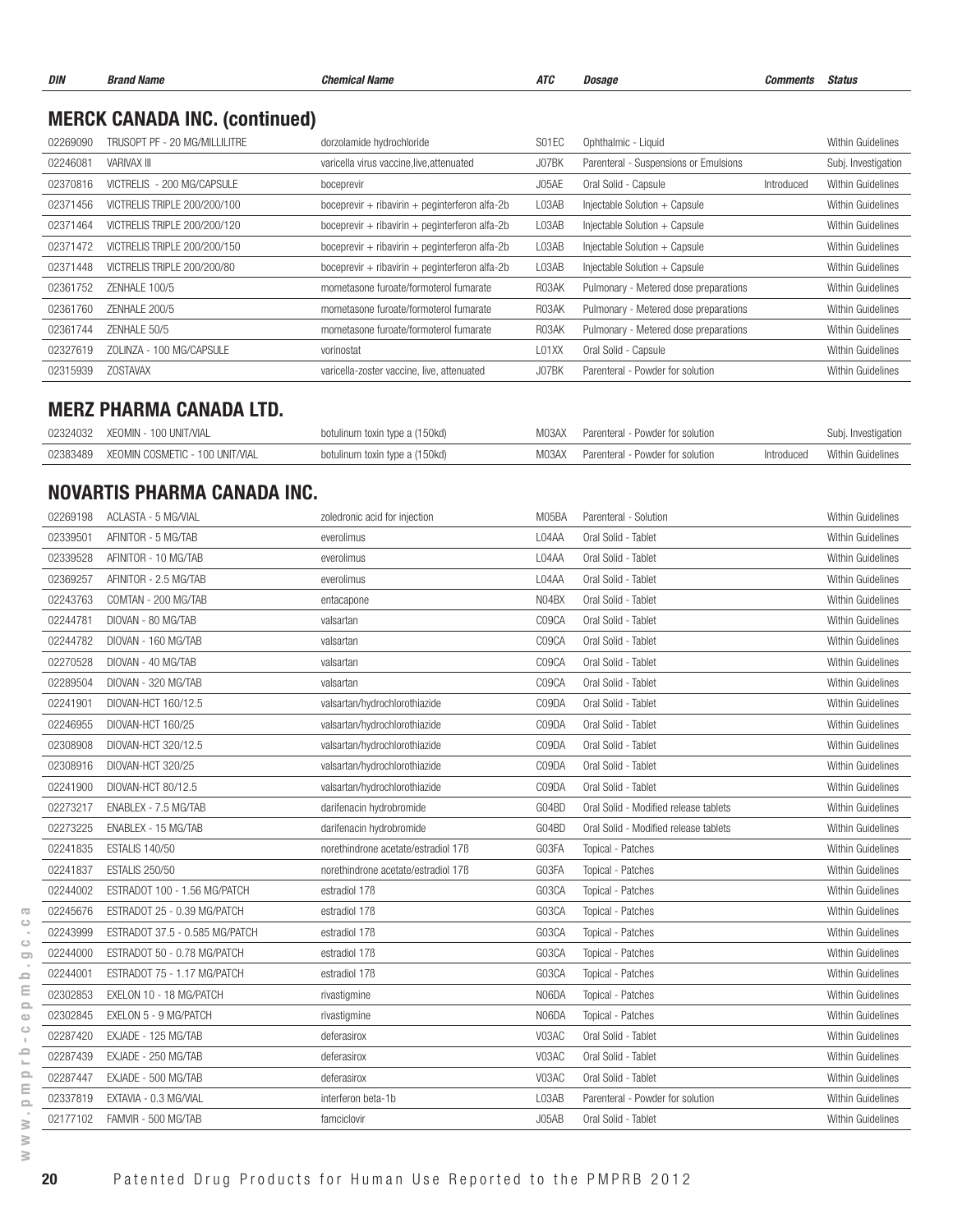| DIN      | <b>Brand Name</b>                              | <b>Chemical Name</b>                                       | <b>ATC</b> | <b>Dosage</b>                         | <b>Comments</b> | <b>Status</b>            |
|----------|------------------------------------------------|------------------------------------------------------------|------------|---------------------------------------|-----------------|--------------------------|
|          |                                                |                                                            |            |                                       |                 |                          |
|          | <b>NOVARTIS PHARMA CANADA INC. (continued)</b> |                                                            |            |                                       |                 |                          |
| 02229110 | FAMVIR - 125 MG/TAB                            | famciclovir                                                | J05AB      | Oral Solid - Tablet                   |                 | Within Guidelines        |
| 02229129 | FAMVIR - 250 MG/TAB                            | famciclovir                                                | J05AB      | Oral Solid - Tablet                   |                 | <b>Within Guidelines</b> |
| 02365480 | GILENYA - 0.5 MG/CAPSULE                       | fingolimod hydrochloride                                   | L04AA      | Oral Solid - Capsule                  |                 | Does Not Trigger         |
| 02253275 | GLEEVEC - 100 MG/TAB                           | imatinib mesylate                                          | L01XX      | Oral Solid - Tablet                   |                 | Within Guidelines        |
| 02253283 | GLEEVEC - 400 MG/TAB                           | imatinib mesylate                                          | L01XX      | Oral Solid - Tablet                   |                 | Within Guidelines        |
| 02344939 | ILARIS - 150 MG/VIAL                           | canakinumab                                                | L04AC      | Parenteral - Powder for solution      |                 | Within Guidelines        |
| 02333279 | IXIARO - 6 MCG/DOSE                            | japanese encephalitis inactivated<br>vaccine, adsorbed     | J07BA      | Parenteral - Suspensions or Emulsions |                 | Within Guidelines        |
| 02238703 | LAMISIL - 10 MG/MILLILITRE                     | terbinafine hydrochloride                                  | D01AE      | Topical - Spray                       | Expired         | Within Guidelines        |
| 02061562 | LESCOL - 20 MG/CAPSULE                         | fluvastatin sodium                                         | C10AA      | Oral Solid - Capsule                  | Expired         | Within Guidelines        |
| 02061570 | LESCOL - 40 MG/CAPSULE                         | fluvastatin sodium                                         | C10AA      | Oral Solid - Capsule                  | Expired         | Within Guidelines        |
| 02250527 | LESCOL XL - 80 MG/TAB                          | fluvastatin sodium                                         | C10AA      | Oral Solid - Modified release tablets |                 | Within Guidelines        |
| 02296810 | LUCENTIS - 3 MG/VIAL                           | ranibizumab                                                | S01LA      | Parenteral - Solution                 |                 | Within Guidelines        |
| 02347393 | MENVEO - 63.8 MCG/DOSE                         | diphteria toxoid/meningococcal<br>oligosach. conj. vaccine | J07AH      | Parenteral - Powder for solution      |                 | Within Guidelines        |
| 02264560 | MYFORTIC - 180 MG/TAB                          | mycophenolate sodium                                       | L04AA      | Oral Solid - Tablet                   |                 | Within Guidelines        |
| 02264579 | MYFORTIC - 360 MG/TAB                          | mycophenolate sodium                                       | L04AA      | Oral Solid - Tablet                   |                 | Within Guidelines        |
| 02150662 | NEORAL - 50 MG/CAPSULE                         | cyclosporine                                               | L04AA      | Oral Solid - Capsule                  |                 | Within Guidelines        |
| 02150670 | NEORAL - 100 MG/CAPSULE                        | cyclosporine                                               | L04AA      | Oral Solid - Capsule                  |                 | Within Guidelines        |
| 02150689 | NEORAL - 25 MG/CAPSULE                         | cyclosporine                                               | L04AA      | Oral Solid - Capsule                  |                 | Within Guidelines        |
| 02150697 | NEORAL - 100 MG/MILLILITRE                     | cyclosporine                                               | L04AA      | Oral Liquid - Solution                |                 | Within Guidelines        |
| 02237671 | NEORAL - 10 MG/CAPSULE                         | cyclosporine                                               | L04AA      | Oral Solid - Capsule                  |                 | Within Guidelines        |
| 02376938 | ONBREZ BREEZHALER - 75 MCG/CAPSULE             | indacaterol maleate                                        | R03AC      | Pulmonary - Powder                    | Introduced      | Within Guidelines        |
| 02130181 | PROLEUKIN - 22000000 UNIT/VIAL                 | aldesleukin                                                | L03AC      | Parenteral - Powder for solution      |                 | Within Guidelines        |
| 02302063 | RASILEZ - 150 MG/TAB                           | aliskiren                                                  | C09XA      | Oral Solid - Tablet                   |                 | Within Guidelines        |
| 02302071 | RASILEZ - 300 MG/TAB                           | aliskiren                                                  | C09XA      | Oral Solid - Tablet                   |                 | Within Guidelines        |
| 02332728 | RASILEZ HCT 150/12.5                           | aliskiren/hydrochlorothiazide                              | C09XA      | Oral Solid - Tablet                   |                 | Within Guidelines        |
| 02332736 | RASILEZ HCT 150/25                             | aliskiren/hydrochlorothiazide                              | C09XA      | Oral Solid - Tablet                   |                 | Within Guidelines        |
| 02332744 | RASILEZ HCT 300/12.5                           | aliskiren/hydrochlorothiazide                              | C09XA      | Oral Solid - Tablet                   |                 | Within Guidelines        |
| 02332752 | RASILEZ HCT 300/25                             | aliskiren/hydrochlorothiazide                              | C09XA      | Oral Solid - Tablet                   |                 | Within Guidelines        |
| 00593257 | SANDIMMUNE - 50 MG/MILLILITRE                  | cyclosporine                                               | L04AA      | Parenteral - Solution                 |                 | Within Guidelines        |
| 02288389 | SEBIVO - 600 MG/TAB                            | telbivudine                                                | J05AF      | Oral Solid - Tablet                   |                 | Within Guidelines        |
| 02305941 | STALEVO 100/25/200                             | levodopa/carbidopa/entacapone                              | N04BA      | Oral Solid - Tablet                   |                 | Within Guidelines        |
| 02337835 | STALEVO 125/31.25/200                          | levodopa/carbidopa/entacapone                              | N04BA      | Oral Solid - Tablet                   |                 | Within Guidelines        |
| 02305968 | STALEVO 150/37.5/200                           | levodopa/carbidopa/entacapone                              | N04BA      | Oral Solid - Tablet                   |                 | Within Guidelines        |
| 02305933 | STALEVO 50/12.5/200                            | levodopa/carbidopa/entacapone                              | N04BA      | Oral Solid - Tablet                   |                 | Within Guidelines        |
| 02337827 | STALEVO 75/18.75/200                           | levodopa/carbidopa/entacapone                              | N04BA      | Oral Solid - Tablet                   |                 | Within Guidelines        |
| 02245438 | STARLIX - 60 MG/TAB                            | nateglinide                                                | A10BX      | Oral Solid - Tablet                   |                 | Within Guidelines        |
| 02245439 | STARLIX - 120 MG/TAB                           | nateglinide                                                | A10BX      | Oral Solid - Tablet                   |                 | Within Guidelines        |
| 02315874 | TASIGNA - 200 MG/CAPSULE                       | nilotinib hydrochloride monohydrate                        | L01XE      | Oral Solid - Capsule                  |                 | Within Guidelines        |
| 02368250 | TASIGNA - 150 MG/CAPSULE                       | nilotinib hydrochloride monohydrate                        | L01XE      | Oral Solid - Capsule                  |                 | Within Guidelines        |
| 02239630 | TOBI - 300 MG/AMPULE                           | tobramycin sulfate                                         | J01GB      | Pulmonary - Solution                  |                 | Within Guidelines        |
| 02365154 | TOBI PODHALER - 28 MG/CAPSULE                  | tobramycin                                                 | J01GB      | Pulmonary - Powder                    |                 | Within Guidelines        |
| 02242067 | TRILEPTAL - 150 MG/TAB                         | oxcarbazepine                                              | N03AF      | Oral Solid - Tablet                   |                 | <b>VCU</b>               |
| 02242068 | TRILEPTAL - 300 MG/TAB                         | oxcarbazepine                                              | N03AF      | Oral Solid - Tablet                   |                 | <b>VCU</b>               |
| 02242069 | TRILEPTAL - 600 MG/TAB                         | oxcarbazepine                                              | N03AF      | Oral Solid - Tablet                   |                 | <b>VCU</b>               |
| 02244673 | TRILEPTAL - 60 MG/MILLILITRE                   | oxcarbazepine                                              | N03AF      | Oral Liquid - Suspension              |                 | Within Guidelines        |
| 02242367 | VISUDYNE - 15 MG/VIAL                          | verteporfin                                                | L01XX      | Parenteral - Powder for solution      |                 | Within Guidelines        |
| 02260565 | XOLAIR - 150 MG/VIAL                           | omalizumab                                                 | R03DX      | Parenteral - Powder for solution      |                 | Within Guidelines        |
| 02248296 | ZOMETA - 4 MG/VIAL                             | zoledronic acid for injection                              | M05BA      | Parenteral - Solution                 |                 | Within Guidelines        |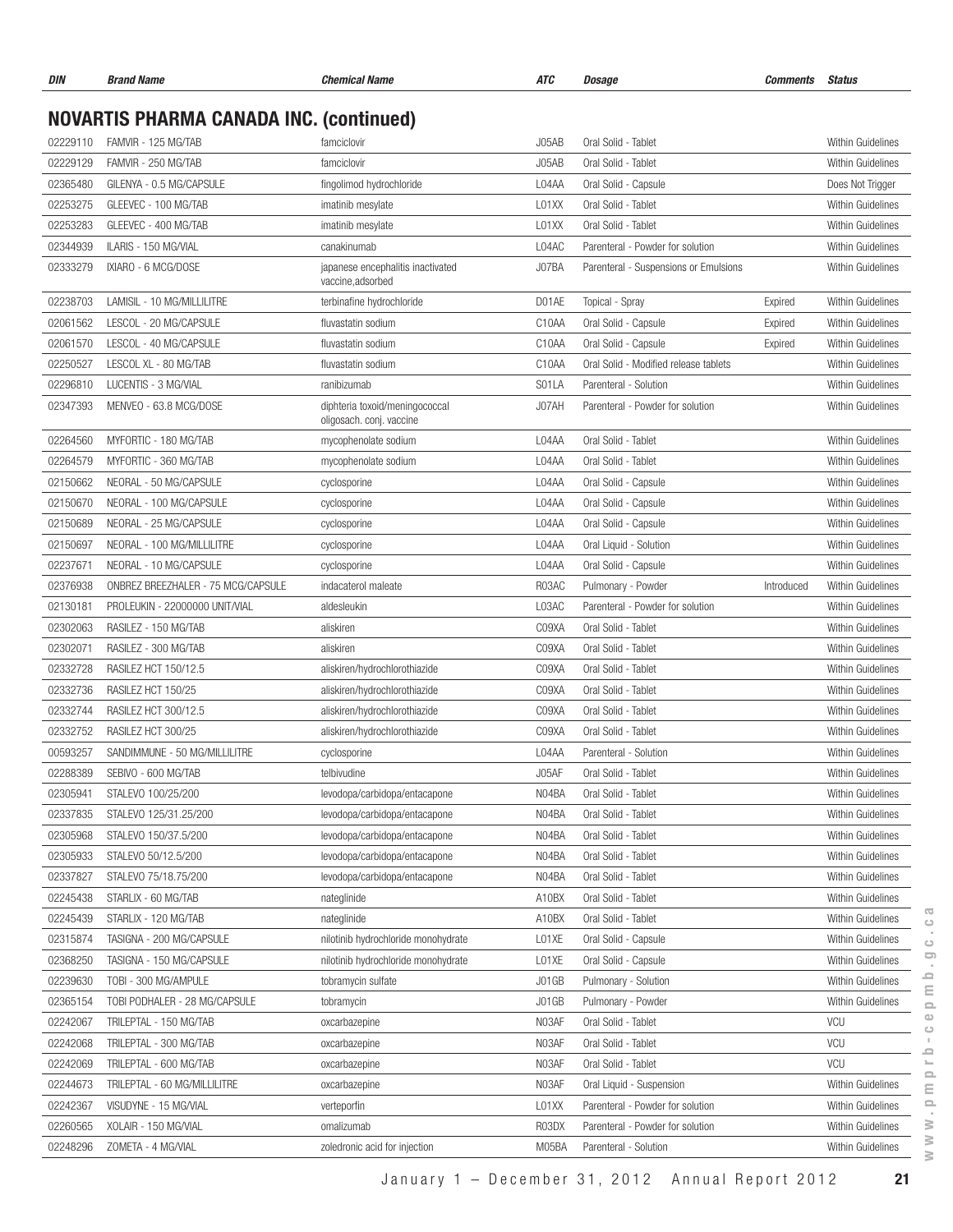| DIN                             | <b>Brand Name</b>                                   | <b>Chemical Name</b>                          | ATC   | <b>Dosage</b>                                      | Comments   | Status                   |  |  |  |
|---------------------------------|-----------------------------------------------------|-----------------------------------------------|-------|----------------------------------------------------|------------|--------------------------|--|--|--|
| <b>NOVO NORDISK CANADA INC.</b> |                                                     |                                               |       |                                                    |            |                          |  |  |  |
| 02271842                        | LEVEMIR PENFILL - 100 UNIT/MILLILITRE               | insulin detemir                               | A10AE | Parenteral - Solution                              |            | Within Guidelines        |  |  |  |
| 02347113                        | NIASTASE RT - 1 MG/VIAL                             | eptacog alfa (activated)                      | B02BD | Parenteral - Powder for solution                   |            | Within Guidelines        |  |  |  |
| 02347121                        | NIASTASE RT - 2 MG/VIAL                             | eptacog alfa (activated)                      | B02BD | Parenteral - Powder for solution                   |            | Within Guidelines        |  |  |  |
| 02347148                        | NIASTASE RT - 5 MG/VIAL                             | eptacog alfa (activated)                      | B02BD | Parenteral - Powder for solution                   |            | Within Guidelines        |  |  |  |
| 02024217                        | NOVOLIN GE 30/70                                    | insulin (regular/isophane) human biosynthetic | A10AD | Parenteral - Suspensions or Emulsions              |            | VCU                      |  |  |  |
| 02025248                        | NOVOLIN GE 30/70 PENFILL                            | insulin (regular/isophane) human biosynthetic | A10AD | Parenteral - Suspensions or Emulsions              |            | <b>VCU</b>               |  |  |  |
| 02024314                        | NOVOLIN GE 40/60 PENFILL                            | insulin (regular/isophane) human biosynthetic | A10AD | Parenteral - Suspensions or Emulsions              |            | <b>VCU</b>               |  |  |  |
| 02024322                        | NOVOLIN GE 50/50 PENFILL                            | insulin (regular/isophane) human biosynthetic | A10AD | Parenteral - Suspensions or Emulsions              |            | <b>VCU</b>               |  |  |  |
| 02024225                        | NOVOLIN GE NPH - 100 UNIT/MILLILITRE                | insulin (isophane) human biosynthetic         | A10AC | Parenteral - Suspensions or Emulsions              |            | <b>VCU</b>               |  |  |  |
| 02024268                        | NOVOLIN GE NPH PENFILL -<br>100 UNIT/MILLILITRE     | insulin (isophane) human biosynthetic         | A10AC | Parenteral - Suspensions or Emulsions              |            | <b>VCU</b>               |  |  |  |
| 02024233                        | NOVOLIN GE TORONTO - 100 UNIT/MILLILITRE            | insulin (regular) human biosynthetic          | A10AB | Parenteral - Solution                              |            | <b>VCU</b>               |  |  |  |
| 02024284                        | NOVOLIN GE TORONTO PENFILL -<br>100 UNIT/MILLILITRE | insulin (regular) human biosynthetic          | A10AB | Parenteral - Solution                              |            | VCU                      |  |  |  |
| 02265435                        | NOVOMIX 30 PENFILL - 100 UNIT/MILLILITRE            | insulin aspart/insulin aspart protamine       | A10AD | Parenteral - Solution                              |            | Does Not Trigger         |  |  |  |
| 02245397                        | NOVORAPID - 100 UNIT/MILLILITRE                     | insulin aspart                                | A10AB | Parenteral - Solution                              |            | Does Not Trigger         |  |  |  |
| 02377209                        | NOVORAPID FLEXTOUCH - 100 UNIT/MILLILITRE           | insulin aspart                                | A10AB | Parenteral - Solution                              | Introduced | Does Not Trigger         |  |  |  |
| 02244353                        | NOVORAPID PENFILL - 100 UNIT/MILLILITRE             | insulin aspart                                | A10AB | Parenteral - Solution                              |            | Within Guidelines        |  |  |  |
| 02351064                        | VICTOZA - 6 MG/MILLILITRE                           | liragultide                                   | A10BX | Parenteral - Solution                              |            | Within Guidelines        |  |  |  |
|                                 | OPTIMER PHARMACEUTICALS CANADA INC.                 |                                               |       |                                                    |            |                          |  |  |  |
| 02387174                        | DIFICID - 200 MG/TAB                                | fidaxomicin                                   | A07AA | Oral Solid - Tablet                                | Introduced | Subj. Investigation      |  |  |  |
|                                 |                                                     |                                               |       |                                                    |            |                          |  |  |  |
|                                 | <b>ORION CORPORATION</b>                            |                                               |       |                                                    |            |                          |  |  |  |
|                                 | SIMDAX - 2.5 MG/MILLILITRE                          | levosimendan                                  | C01CX | Parenteral - Solution                              |            | Subj. Investigation      |  |  |  |
|                                 | OTSUKA CANADA PHARMACEUTICAL INC.                   |                                               |       |                                                    |            |                          |  |  |  |
| 02240602                        | <b>BUSULFEX - 6 MG/MILLILITRE</b>                   | busulfan                                      | L01AB | Parenteral - Solution                              |            | Within Guidelines        |  |  |  |
|                                 |                                                     |                                               |       |                                                    |            |                          |  |  |  |
|                                 | <b>PALADIN LABS INC.</b>                            |                                               |       |                                                    |            |                          |  |  |  |
| 02364174                        | ABSTRAL - 100 MCG/TAB                               | fentanyl citrate                              | NO2AB | Dental - Sublingual Buccal -<br>Sublingual tablets |            | Does Not Trigger         |  |  |  |
| 02364182                        | ABSTRAL - 200 MCG/TAB                               | fentanyl citrate                              | N02AB | Dental - Sublingual Buccal -<br>Sublingual tablets |            | <b>Within Guidelines</b> |  |  |  |
| 02364190                        | ABSTRAL - 300 MCG/TAB                               | fentanyl citrate                              | N02AB | Dental - Sublingual Buccal -<br>Sublingual tablets |            | Within Guidelines        |  |  |  |
| 02364204                        | ABSTRAL - 400 MCG/TAB                               | fentanyl citrate                              | N02AB | Dental - Sublingual Buccal -<br>Sublingual tablets |            | Within Guidelines        |  |  |  |
| 02364212                        | ABSTRAL - 600 MCG/TAB                               | fentanyl citrate                              | N02AB | Dental - Sublingual Buccal -<br>Sublingual tablets |            | Within Guidelines        |  |  |  |
| 02364220                        | ABSTRAL - 800 MCG/TAB                               | fentanyl citrate                              | N02AB | Dental - Sublingual Buccal -<br>Sublingual tablets |            | Within Guidelines        |  |  |  |
| 02239653                        | ANDRODERM - 12.2 MG/PATCH                           | testosterone                                  | G03BA | Topical - Patches                                  |            | Does Not Trigger         |  |  |  |
| 02245972                        | ANDRODERM - 24.3 MG/PATCH                           | testosterone                                  | G03BA | Topical - Patches                                  |            | Within Guidelines        |  |  |  |
| 02238593                        | MUSE - 0.25 MG/SUPPOSITORY                          | alprostadil                                   | G04BE | Rectal - Suppository                               | Expired    | Within Guidelines        |  |  |  |
| 02238594                        | MUSE - 0.5 MG/SUPPOSITORY                           | alprostadil                                   | GO4BE | Rectal - Suppository                               | Expired    | Within Guidelines        |  |  |  |
| 02238595                        | MUSE - 1 MG/SUPPOSITORY                             | alprostadil                                   | GO4BE | Rectal - Suppository                               | Expired    | Within Guidelines        |  |  |  |
| 02280248                        | TESTIM 1% - 5 G/TUBE                                | testosterone                                  | G03BA | Topical - Gel                                      |            | Within Guidelines        |  |  |  |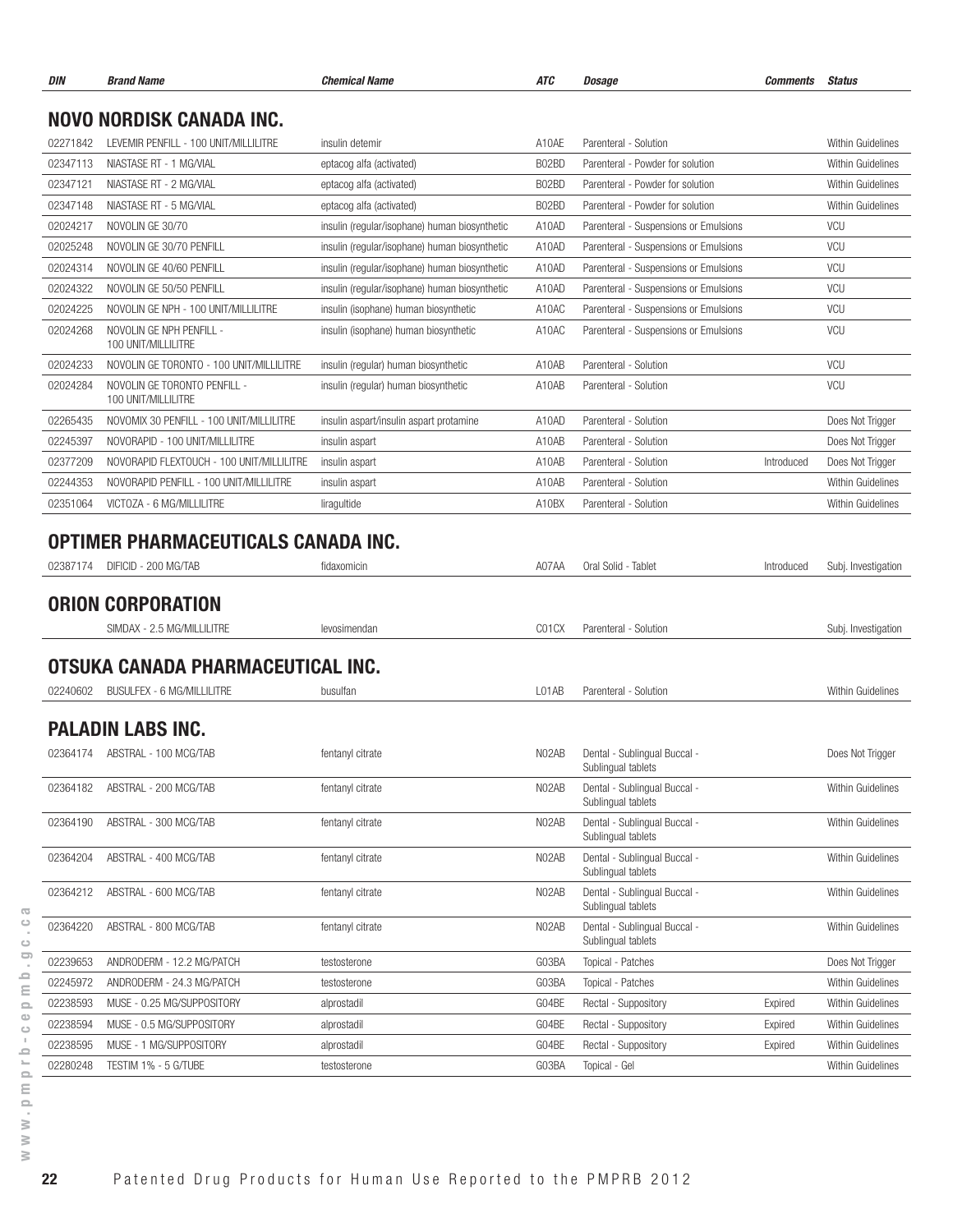| 02296381 | TRIDURAL - 100 MG/TAB               | tramadol hydrochloride                      | NO2AX              | Oral Solid - Modified release tablets  |            | Within Guidelines   |
|----------|-------------------------------------|---------------------------------------------|--------------------|----------------------------------------|------------|---------------------|
| 02296403 | TRIDURAL - 200 MG/TAB               | tramadol hydrochloride                      | N02AX              | Oral Solid - Modified release tablets  |            | Within Guidelines   |
| 02296411 | TRIDURAL - 300 MG/TAB               | tramadol hydrochloride                      | N02AX              | Oral Solid - Modified release tablets  |            | Within Guidelines   |
|          |                                     |                                             |                    |                                        |            |                     |
|          | PATRIOT, A DIVISION OF JANSSEN INC. |                                             |                    |                                        |            |                     |
| 02316943 | PAT-GALANTAMINE ER - 8 MG/CAPSULE   | galantamine hydrobromide                    | N06DA              | Oral Solid - Modified release capsules |            | Within Guidelines   |
| 02316951 | PAT-GALANTAMINE ER - 16 MG/CAPSULE  | galantamine hydrobromide                    | N06DA              | Oral Solid - Modified release capsules |            | Within Guidelines   |
| 02316978 | PAT-GALANTAMINE ER - 24 MG/CAPSULE  | galantamine hydrobromide                    | N06DA              | Oral Solid - Modified release capsules |            | Within Guidelines   |
| 02381737 | PAT-RABEPRAZOLE - 10 MG/TAB         | rabeprazole sodium                          | A02BC              | Oral Solid - Tablet                    | Introduced | Within Guidelines   |
| 02381745 | PAT-RABEPRAZOLE - 20 MG/TAB         | rabeprazole sodium                          | A02BC              | Oral Solid - Tablet                    | Introduced | Within Guidelines   |
| 02389274 | PAT-TRAMADOL/ACET 37.5/325          | tramadol hydrochloride/acetominophen        | N02AX              | Oral Solid - Tablet                    | Introduced | Subj. Investigation |
|          |                                     |                                             |                    |                                        |            |                     |
|          | <b>PFIZER CANADA INC.</b>           |                                             |                    |                                        |            |                     |
| 01947664 | ACCUPRIL - 5 MG/TAB                 | quinapril hydrochloride                     | C09AA              | Oral Solid - Tablet                    |            | Within Guidelines   |
| 01947672 | ACCUPRIL - 10 MG/TAB                | quinapril hydrochloride                     | C09AA              | Oral Solid - Tablet                    |            | Within Guidelines   |
| 01947680 | ACCUPRIL - 20 MG/TAB                | quinapril hydrochloride                     | C09AA              | Oral Solid - Tablet                    |            | Within Guidelines   |
| 01947699 | ACCUPRIL - 40 MG/TAB                | quinapril hydrochloride                     | C09AA              | Oral Solid - Tablet                    |            | Within Guidelines   |
| 02237367 | ACCURETIC 10/12.5                   | quinapril hydrochloride/hydrochlorothiazide | C09BA              | Oral Solid - Tablet                    |            | Within Guidelines   |
| 02237368 | ACCURETIC 20/12.5                   | quinapril hydrochloride/hydrochlorothiazide | C09BA              | Oral Solid - Tablet                    |            | Within Guidelines   |
| 02237369 | ACCURETIC 20/25                     | quinapril hydrochloride/hydrochlorothiazide | C09BA              | Oral Solid - Tablet                    |            | Does Not Trigger    |
| 02232043 | ARICEPT - 5 MG/TAB                  | donepezil hydrochloride                     | N06DA              | Oral Solid - Tablet                    |            | Within Guidelines   |
| 02232044 | ARICEPT - 10 MG/TAB                 | donepezil hydrochloride                     | N06DA              | Oral Solid - Tablet                    |            | Within Guidelines   |
| 02269457 | ARICEPT RDT - 5 MG/TAB              | donepezil hydrochloride                     | N06DA              | Oral Solid - Tablet                    |            | Within Guidelines   |
| 02269465 | ARICEPT RDT - 10 MG/TAB             | donepezil hydrochloride                     | N06DA              | Oral Solid - Tablet                    |            | Within Guidelines   |
| 02242705 | AROMASIN - 25 MG/TAB                | exemestane                                  | L02BG              | Oral Solid - Tablet                    |            | Within Guidelines   |
| 02293773 | BENEFIX - 500 UNIT/VIAL             | coagulation factor IX (recombinant)         | B02BD              | Parenteral - Powder for solution       |            | Within Guidelines   |
| 02293781 | BENEFIX - 1000 UNIT/VIAL            | coagulation factor IX (recombinant)         | B02BD              | Parenteral - Powder for solution       |            | Within Guidelines   |
| 02293803 | BENEFIX - 2000 UNIT/VIAL            | coagulation factor IX (recombinant)         | B02BD              | Parenteral - Powder for solution       |            | Within Guidelines   |
| 02273284 | CADUET 10/10                        | amlodipine besylate/atorvastatin calcium    | C <sub>10</sub> BX | Oral Solid - Tablet                    |            | Within Guidelines   |
| 02273292 | CADUET 10/20                        | amlodipine besylate/atorvastatin calcium    | C <sub>10</sub> BX | Oral Solid - Tablet                    |            | Within Guidelines   |
| 02273306 | CADUET 10/40                        | amlodipine besylate/atorvastatin calcium    | C10BX              | Oral Solid - Tablet                    |            | Within Guidelines   |
| 02273314 | CADUET 10/80                        | amlodipine besylate/atorvastatin calcium    | C10BX              | Oral Solid - Tablet                    |            | Within Guidelines   |
| 02273233 | CADUET 5/10                         | amlodipine besylate/atorvastatin calcium    | C <sub>10</sub> BX | Oral Solid - Tablet                    |            | Within Guidelines   |
| 02273241 | CADUET 5/20                         | amlodipine besylate/atorvastatin calcium    | C <sub>10</sub> BX | Oral Solid - Tablet                    |            | Within Guidelines   |
| 02273268 | CADUET 5/40                         | amlodipine besylate/atorvastatin calcium    | C10BX              | Oral Solid - Tablet                    |            | Within Guidelines   |
| 02273276 | CADUET 5/80                         | amlodipine besylate/atorvastatin calcium    | C10BX              | Oral Solid - Tablet                    |            | Within Guidelines   |
| 02231622 | CAMPTOSAR - 20 MG/MILLILITRE        | irinotecan hydrochloride                    | L01XX              | Parenteral - Solution                  |            | Does Not Trigger    |
| 02239941 | CELEBREX - 100 MG/CAPSULE           | celecoxib                                   | M01AH              | Oral Solid - Capsule                   |            | Within Guidelines   |
| 02239942 | CELEBREX - 200 MG/CAPSULE           | celecoxib                                   | M01AH              | Oral Solid - Capsule                   |            | Within Guidelines   |
| 02291177 | CHAMPIX - 0.5 MG/TAB                | varenicline tartrate                        | N07BA              | Oral Solid - Tablet                    |            | Within Guidelines   |
| 02291185 | CHAMPIX - 1 MG/TAB                  | varenicline tartrate                        | N07BA              | Oral Solid - Tablet                    |            | Within Guidelines   |
| 02298309 | <b>CHAMPIX</b>                      | varenicline tartrate                        | N07BA              | Oral Solid - Tablet                    |            | Within Guidelines   |
| 02132680 | COLESTID - 1000 MG/TAB              | colestipol hydrochloride                    | C <sub>10</sub> AC | Oral Solid - Tablet                    |            | Within Guidelines   |
| 02132699 | COLESTID ORANGE - 7500 MG/DOSE      | colestipol hydrochloride                    | C <sub>10</sub> AC | Oral Solid - Granules                  |            | Within Guidelines   |
| 02239064 | DETROL - 1 MG/TAB                   | tolterodine tartrate                        | G04BD              | Oral Solid - Tablet                    |            | Within Guidelines   |
| 02239065 | DETROL - 2 MG/TAB                   | tolterodine tartrate                        | G04BD              | Oral Solid - Tablet                    |            | Within Guidelines   |
| 02244612 | DETROL LA - 2 MG/CAPSULE            | tolterodine tartrate                        | G04BD              | Oral Solid - Modified release capsules |            | Within Guidelines   |
| 02244613 | DETROL LA - 4 MG/CAPSULE            | tolterodine tartrate                        | G04BD              | Oral Solid - Modified release capsules |            | Within Guidelines   |
| 00891835 | DIFLUCAN - 2 MG/MILLILITRE          | fluconazole                                 | J02AC              | Parenteral - Solution                  |            | Within Guidelines   |

*DIN Brand Name Chemical Name ATC Dosage Comments Status*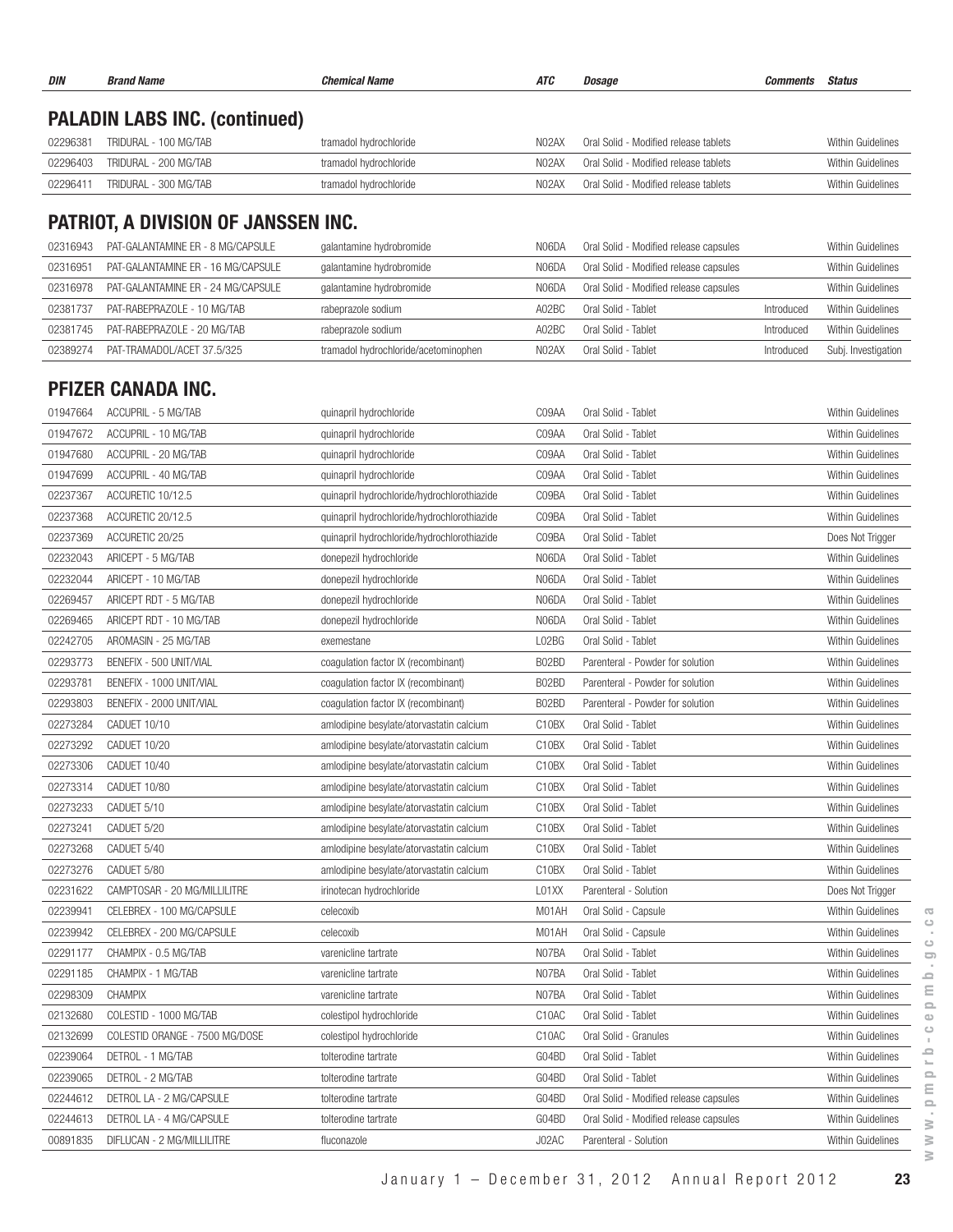| DIN      | <b>Brand Name</b>                      | <b>Chemical Name</b>                     | ATC   | <b>Dosage</b>                          | Comments   | Status                   |
|----------|----------------------------------------|------------------------------------------|-------|----------------------------------------|------------|--------------------------|
|          |                                        |                                          |       |                                        |            |                          |
|          | <b>PFIZER CANADA INC. (continued)</b>  |                                          |       |                                        |            |                          |
| 02237279 | EFFEXOR XR - 37.5 MG/CAPSULE           | venlafaxine hydrochloride                | N06AA | Oral Solid - Modified release capsules |            | Does Not Trigger         |
| 02237280 | EFFEXOR XR - 75 MG/CAPSULE             | venlafaxine hydrochloride                | N06AA | Oral Solid - Modified release capsules |            | Does Not Trigger         |
| 02237282 | EFFEXOR XR - 150 MG/CAPSULE            | venlafaxine hydrochloride                | N06AA | Oral Solid - Modified release capsules |            | Within Guidelines        |
| 02330695 | ERAXIS (WITHOUT SOLVENT) - 100 MG/VIAL | anidulafungin                            | J02AX | Parenteral - Powder for solution       |            | Within Guidelines        |
| 02282496 | <b>IDAMYCIN PFS - 1 MG/MILLILITRE</b>  | idarubicin hydrochloride                 | L01DB | Parenteral - Solution                  | Expired    | Within Guidelines        |
| 02389630 | INLYTA - 1 MG/TAB                      | axitinib                                 | L01XE | Oral Solid - Tablet                    | Introduced | Within Guidelines        |
| 02389649 | <b>INLYTA - 5 MG/TAB</b>               | axitinib                                 | L01XE | Oral Solid - Tablet                    | Introduced | Within Guidelines        |
| 02230711 | LIPITOR - 10 MG/TAB                    | atorvastatin calcium                     | C10AA | Oral Solid - Tablet                    |            | Within Guidelines        |
| 02230713 | LIPITOR - 20 MG/TAB                    | atorvastatin calcium                     | C10AA | Oral Solid - Tablet                    |            | Within Guidelines        |
| 02230714 | LIPITOR - 40 MG/TAB                    | atorvastatin calcium                     | C10AA | Oral Solid - Tablet                    |            | Within Guidelines        |
| 02243097 | LIPITOR - 80 MG/TAB                    | atorvastatin calcium                     | C10AA | Oral Solid - Tablet                    |            | Within Guidelines        |
| 02268418 | LYRICA - 25 MG/CAPSULE                 | pregabalin                               | N03AX | Oral Solid - Capsule                   |            | Within Guidelines        |
| 02268426 | LYRICA - 50 MG/CAPSULE                 | pregabalin                               | N03AX | Oral Solid - Capsule                   |            | Within Guidelines        |
| 02268434 | LYRICA - 75 MG/CAPSULE                 | pregabalin                               | N03AX | Oral Solid - Capsule                   |            | Within Guidelines        |
| 02268450 | LYRICA - 150 MG/CAPSULE                | pregabalin                               | N03AX | Oral Solid - Capsule                   |            | Within Guidelines        |
| 02268477 | LYRICA - 225 MG/CAPSULE                | pregabalin                               | N03AX | Oral Solid - Capsule                   |            | Within Guidelines        |
| 02268485 | LYRICA - 300 MG/CAPSULE                | pregabalin                               | N03AX | Oral Solid - Capsule                   |            | Within Guidelines        |
| 02084260 | NEURONTIN - 100 MG/CAPSULE             | gabapentin                               | N03AX | Oral Solid - Capsule                   |            | Within Guidelines        |
| 02084279 | NEURONTIN - 300 MG/CAPSULE             | gabapentin                               | N03AX | Oral Solid - Capsule                   |            | Does Not Trigger         |
| 02084287 | NEURONTIN - 400 MG/CAPSULE             | gabapentin                               | N03AX | Oral Solid - Capsule                   |            | Does Not Trigger         |
| 02239717 | NEURONTIN - 600 MG/TAB                 | gabapentin                               | N03AX | Oral Solid - Tablet                    |            | Within Guidelines        |
| 02239718 | NEURONTIN - 800 MG/TAB                 | gabapentin                               | N03AX | Oral Solid - Tablet                    |            | Within Guidelines        |
| 00878928 | NORVASC - 5 MG/TAB                     | amlodipine besylate                      | C08CA | Oral Solid - Tablet                    |            | Within Guidelines        |
| 00878936 | NORVASC - 10 MG/TAB                    | amlodipine besylate                      | C08CA | Oral Solid - Tablet                    |            | Within Guidelines        |
| 02335204 | PREVNAR 13                             | pneumococcal 13-valent conjugate vaccine | J07AL | Parenteral - Suspensions or Emulsions  |            | Within Guidelines        |
| 02321092 | PRISTIQ - 50 MG/TAB                    | desvenlafaxine succinate                 | N06AX | Oral Solid - Modified release tablets  |            | Within Guidelines        |
| 02321106 | PRISTIQ - 100 MG/TAB                   | desvenlafaxine succinate                 | N06AX | Oral Solid - Modified release tablets  |            | Within Guidelines        |
| 02243237 | RAPAMUNE - 1 MG/MILLILITRE             | sirolimus                                | L04AA | Oral Liquid - Solution                 |            | <b>Within Guidelines</b> |
| 02247111 | RAPAMUNE - 1 MG/TAB                    | sirolimus                                | L04AA | Oral Solid - Tablet                    |            | Within Guidelines        |
| 02308215 | RELISTOR - 20 MG/MILLILITRE            | methylnaltrexone bromide                 | A06AX | Parenteral - Solution                  |            | Within Guidelines        |
| 02256290 | RELPAX - 20 MG/TAB                     | eletriptan hydrobromide                  | N02CC | Oral Solid - Tablet                    |            | Within Guidelines        |
| 02256304 | RELPAX - 40 MG/TAB                     | eletriptan hydrobromide                  | N02CC | Oral Solid - Tablet                    |            | Within Guidelines        |
| 02279401 | REVATIO - 20 MG/TAB                    | sildenafil citrate                       | G04BE | Oral Solid - Tablet                    |            | Within Guidelines        |
| 02341611 | REVATIO IV - 0.8 MG/MILLILITRE         | sildenafil citrate                       | G04BE | Parenteral - Solution                  |            | Within Guidelines        |
| 02272199 | SOMAVERT - 10 MG/VIAL                  | pegvisomant                              | H01AX | Parenteral - Powder for solution       |            | Within Guidelines        |
| 02272202 | SOMAVERT - 15 MG/VIAL                  | pegvisomant                              | H01AX | Parenteral - Powder for solution       |            | Within Guidelines        |
| 02272210 | SOMAVERT - 20 MG/VIAL                  | pegvisomant                              | H01AX | Parenteral - Powder for solution       |            | Within Guidelines        |
| 02280795 | SUTENT - 12.5 MG/CAPSULE               | sunitinib malate                         | L01XE | Oral Solid - Capsule                   |            | Within Guidelines        |
| 02280809 | SUTENT - 25 MG/CAPSULE                 | sunitinib malate                         | L01XE | Oral Solid - Capsule                   |            | <b>Within Guidelines</b> |
| 02280817 | SUTENT - 50 MG/CAPSULE                 | sunitinib malate                         | L01XE | Oral Solid - Capsule                   |            | Within Guidelines        |
| 02170817 | TAZOCIN 2000/250                       | piperacillin sodium/tazobactam sodium    | J01CR | Parenteral - Powder for solution       |            | Does Not Trigger         |
| 02170795 | TAZOCIN 3000/375                       | piperacillin sodium/tazobactam sodium    | J01CR | Parenteral - Powder for solution       |            | Does Not Trigger         |
| 02170809 | TAZOCIN 4000/500                       | piperacillin sodium/tazobactam sodium    | J01CR | Parenteral - Powder for solution       |            | Within Guidelines        |
| 02304104 | TORISEL - 25 MG/VIAL                   | temsirolimus                             | L01XE | Parenteral - Solution                  |            | Within Guidelines        |
|          | TOVIAZ - 4 MG/TAB                      |                                          |       | Oral Solid - Modified release tablets  |            |                          |
| 02380021 |                                        | fesoterodine fumarate                    | G04BD |                                        | Introduced | Within Guidelines        |
| 02380048 | TOVIAZ - 8 MG/TAB                      | fesoterodine fumarate                    | G04BD | Oral Solid - Modified release tablets  | Introduced | Within Guidelines        |
| 02285401 | TYGACIL - 50 MG/VIAL                   | tigecycline                              | J01AA | Parenteral - Powder for solution       | Expired    | Within Guidelines        |
| 02256460 | VFEND - 50 MG/TAB                      | voriconazole                             | J02AC | Oral Solid - Tablet                    |            | Within Guidelines        |
| 02256479 | VFEND - 200 MG/TAB                     | voriconazole                             | J02AC | Oral Solid - Tablet                    |            | Within Guidelines        |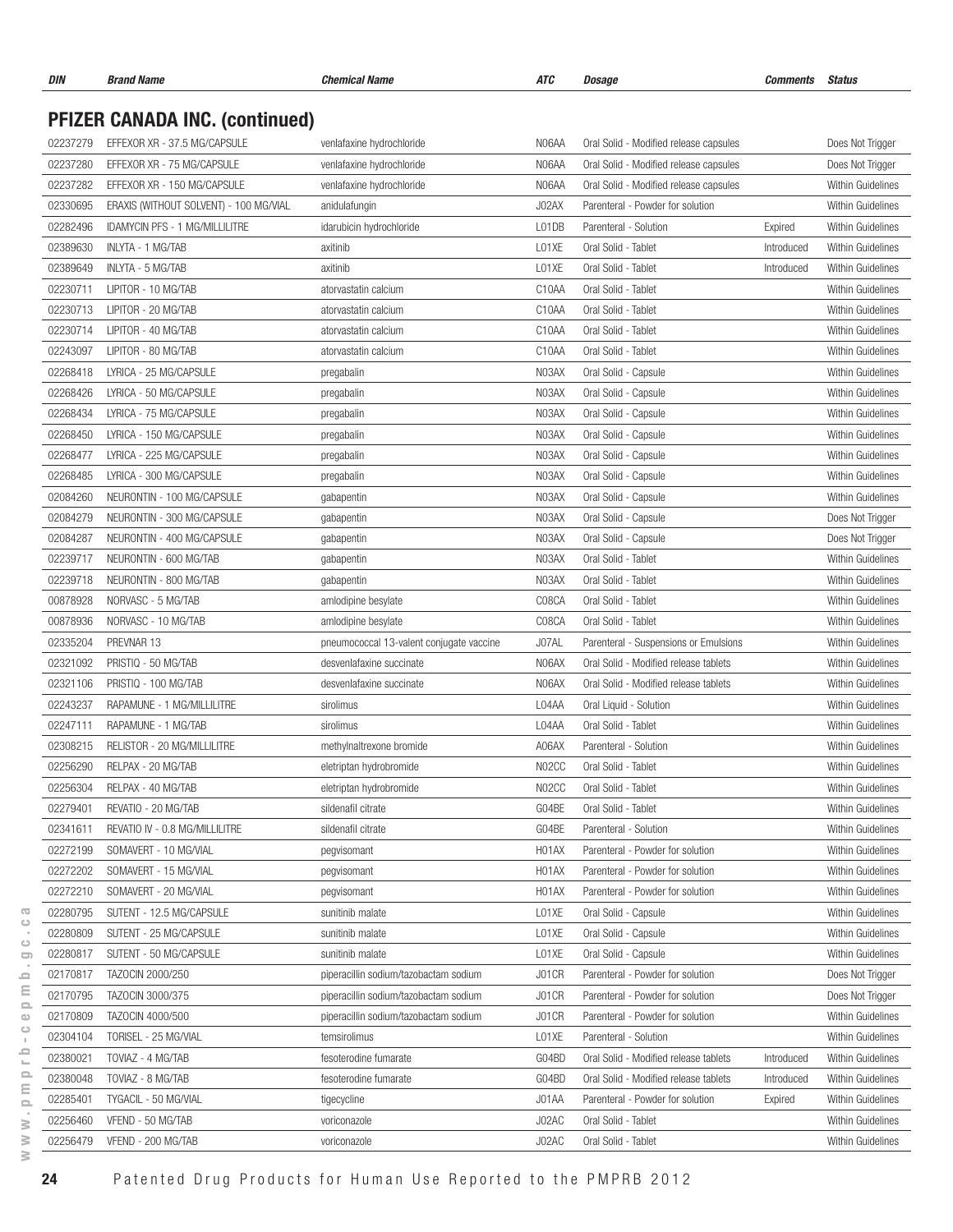| DIN                  | <b>Brand Name</b>                                            | <b>Chemical Name</b>               | <b>ATC</b>     | Dosage                                                               | <b>Comments</b> | <b>Status</b>                                |
|----------------------|--------------------------------------------------------------|------------------------------------|----------------|----------------------------------------------------------------------|-----------------|----------------------------------------------|
|                      | <b>PFIZER CANADA INC. (continued)</b>                        |                                    |                |                                                                      |                 |                                              |
| 02256487             | VFEND - 200 MG/VIAL                                          |                                    | J02AC          | Parenteral - Powder for solution                                     |                 | Within Guidelines                            |
| 02279991             | VFEND - 40 MG/MILLILITRE                                     | voriconazole<br>voriconazole       | J02AC          | Oral Liquid - Powder for suspension                                  |                 | Within Guidelines                            |
| 02239766             | VIAGRA - 25 MG/TAB                                           | sildenafil citrate                 | GO4BE          | Oral Solid - Tablet                                                  |                 | Within Guidelines                            |
| 02239767             | VIAGRA - 50 MG/TAB                                           | sildenafil citrate                 | G04BE          | Oral Solid - Tablet                                                  |                 | Within Guidelines                            |
| 02239768             | VIAGRA - 100 MG/TAB                                          | sildenafil citrate                 | G04BE          | Oral Solid - Tablet                                                  |                 | Within Guidelines                            |
| 02246619             | XALACOM - 0.05/5                                             | latanoprost/timolol maleate        | S01ED          | Ophthalmic - Drops                                                   |                 | Within Guidelines                            |
| 02231493             | XALATAN - 0.05 MG/MILLILITRE                                 | latanoprost                        | S01EE          | Ophthalmic - Liquid                                                  |                 | Within Guidelines                            |
| 02384256             | XALKORI - 200 MG/CAPSULE                                     | crizotinib                         | L01XE          | Oral Solid - Capsule                                                 | Introduced      | Subj. Investigation                          |
| 02384264             | XALKORI - 250 MG/CAPSULE                                     | crizotinib                         | L01XE          | Oral Solid - Capsule                                                 | Introduced      | Subj. Investigation                          |
| 02309483             | XYNTHA - 250 UNIT/VIAL                                       |                                    | B02BD          | Parenteral - Powder for solution                                     |                 | Within Guidelines                            |
| 02309491             | XYNTHA - 500 UNIT/VIAL                                       | moroctocog alfa<br>moroctocog alfa | B02BD          | Parenteral - Powder for solution                                     |                 | Within Guidelines                            |
| 02309505             | XYNTHA - 1000 UNIT/VIAL                                      | moroctocog alfa                    | B02BD          | Parenteral - Powder for solution                                     |                 | Within Guidelines                            |
| 02309513             | XYNTHA - 2000 UNIT/VIAL                                      |                                    | B02BD          | Parenteral - Powder for solution                                     |                 | Within Guidelines                            |
| 02374072             | XYNTHA SOLOFUSE - 1000 UNIT/SYRINGE                          | moroctocog alfa                    | B02BD          | Parenteral - Powder for solution                                     | Introduced      | Within Guidelines                            |
| 02374080             | XYNTHA SOLOFUSE - 2000 UNIT/SYRINGE                          | moroctocog alfa                    | B02BD          | Parenteral - Powder for solution                                     | Introduced      | Subj. Investigation                          |
| 02374099             | XYNTHA SOLOFUSE - 3000 UNIT/SYRINGE                          | moroctocog alfa                    | B02BD          | Parenteral - Powder for solution                                     |                 |                                              |
|                      | ZELDOX - 20 MG/CAPSULE                                       | moroctocog alfa                    | N05AE          | Oral Solid - Capsule                                                 | Introduced      | Does Not Trigger<br>Within Guidelines        |
| 02298597<br>02298600 | ZELDOX - 40 MG/CAPSULE                                       | ziprasidone hydrochloride          | N05AE          |                                                                      |                 | Within Guidelines                            |
| 02298619             |                                                              | ziprasidone hydrochloride          |                | Oral Solid - Capsule                                                 |                 |                                              |
| 02298627             | ZELDOX - 60 MG/CAPSULE                                       | ziprasidone hydrochloride          | N05AE<br>N05AE | Oral Solid - Capsule                                                 |                 | Within Guidelines<br>Within Guidelines       |
|                      | ZELDOX - 80 MG/CAPSULE                                       | ziprasidone hydrochloride          | V03AF          | Oral Solid - Capsule                                                 |                 |                                              |
| 02153432<br>02153440 | ZINECARD - 250 MG/VIAL                                       | dexrazoxane                        | V03AF          | Parenteral - Powder for solution<br>Parenteral - Powder for solution | Expired         | Does Not Trigger                             |
| 02212021             | ZINECARD - 500 MG/VIAL                                       | dexrazoxane                        | J01FA          |                                                                      | Expired         | Does Not Trigger                             |
|                      | ZITHROMAX - 250 MG/TAB                                       | azithromycin                       |                | Oral Solid - Tablet                                                  |                 | Does Not Trigger                             |
| 02223716<br>02223724 | ZITHROMAX - 20 MG/MILLILITRE<br>ZITHROMAX - 40 MG/MILLILITRE | azithromycin                       | J01FA<br>J01FA | Oral Liquid - Powder for suspension                                  |                 | Does Not Trigger<br><b>Within Guidelines</b> |
|                      |                                                              | azithromycin                       |                | Oral Liquid - Powder for suspension                                  |                 |                                              |
| 02231143<br>02239952 | ZITHROMAX - 600 MG/TAB                                       | azithromycin                       | J01FA          | Oral Solid - Tablet<br>Parenteral - Powder for solution              |                 | Does Not Trigger                             |
| 02354802             | ZITHROMAX - 500 MG/VIAL<br>ZMAX SR - 2 G/BOTTLE              | azithromycin<br>azithromycin       | J01FA<br>J01FA |                                                                      |                 | Within Guidelines<br>Within Guidelines       |
| 01962779             | ZOLOFT - 100 MG/CAPSULE                                      |                                    | N06AB          | Oral Liquid - Powder for suspension                                  |                 | Within Guidelines                            |
| 01962817             | ZOLOFT - 50 MG/CAPSULE                                       | sertraline hydrochloride           | N06AB          | Oral Solid - Capsule                                                 |                 | <b>Within Guidelines</b>                     |
|                      | ZOLOFT - 25 MG/CAPSULE                                       | sertraline hydrochloride           |                | Oral Solid - Capsule                                                 |                 |                                              |
| 02132702<br>02243684 |                                                              | sertraline hydrochloride           | N06AB          | Oral Solid - Capsule                                                 |                 | Within Guidelines                            |
| 02243685             | ZYVOXAM - 600 MG/TAB<br>ZYVOXAM - 2 MG/MILLILITRE            | linezolid<br>linezolid             | J01XX<br>J01XX | Oral Solid - Tablet<br>Parenteral - Solution                         |                 | Within Guidelines<br>Within Guidelines       |
|                      | ZYVOXAM - 20 MG/MILLILITRE                                   |                                    |                |                                                                      |                 | Within Guidelines                            |
| 02243686             |                                                              | linezolid                          | J01XX          | Oral Liquid - Powder for suspension                                  |                 |                                              |
|                      | <b>PHARMASCIENCE INC.</b>                                    |                                    |                |                                                                      |                 |                                              |
| 02242473             | ATRIDOX - 44 MG/DOSE                                         | doxycycline hyclate                | A01AB          | Topical - Other                                                      |                 | Within Guidelines                            |
|                      |                                                              |                                    |                |                                                                      |                 |                                              |
|                      | <b>PURDUE PHARMA</b>                                         |                                    |                |                                                                      |                 |                                              |
| 02277131             | BIPHENTIN - 15 MG/CAPSULE                                    | methylphenidate hydrochloride      | N06BA          | Oral Solid - Modified release capsules                               |                 | Within Guidelines                            |
| 02277158             | BIPHENTIN - 20 MG/CAPSULE                                    | methylphenidate hydrochloride      | N06BA          | Oral Solid - Modified release capsules                               |                 | Within Guidelines                            |
| 02277166             | BIPHENTIN - 10 MG/CAPSULE                                    | methylphenidate hydrochloride      | N06BA          | Oral Solid - Modified release capsules                               |                 | Within Guidelines                            |
| 02277174             | BIPHENTIN - 30 MG/CAPSULE                                    | methylphenidate hydrochloride      | N06BA          | Oral Solid - Modified release capsules                               |                 | Within Guidelines                            |
| 02277182             | BIPHENTIN - 40 MG/CAPSULE                                    | methylphenidate hydrochloride      | N06BA          | Oral Solid - Modified release capsules                               |                 | Within Guidelines                            |
| 02277190             | BIPHENTIN - 50 MG/CAPSULE                                    | methylphenidate hydrochloride      | N06BA          | Oral Solid - Modified release capsules                               |                 | Within Guidelines                            |
| 02277204             | BIPHENTIN - 60 MG/CAPSULE                                    | methylphenidate hydrochloride      | N06BA          | Oral Solid - Modified release capsules                               |                 | Within Guidelines                            |
| 02277212             | BIPHENTIN - 80 MG/CAPSULE                                    | methylphenidate hydrochloride      | N06BA          | Oral Solid - Modified release capsules                               |                 | Within Guidelines                            |
| 02341212             | BUTRANS 10 - 10 MG/PATCH                                     | buprenorphine                      | N02AE          | Topical - Patches                                                    |                 | Within Guidelines                            |
| 02341220             | BUTRANS 20 - 20 MG/PATCH                                     | buprenorphine                      | N02AE          | Topical - Patches                                                    |                 | Within Guidelines                            |
|                      |                                                              |                                    |                |                                                                      |                 |                                              |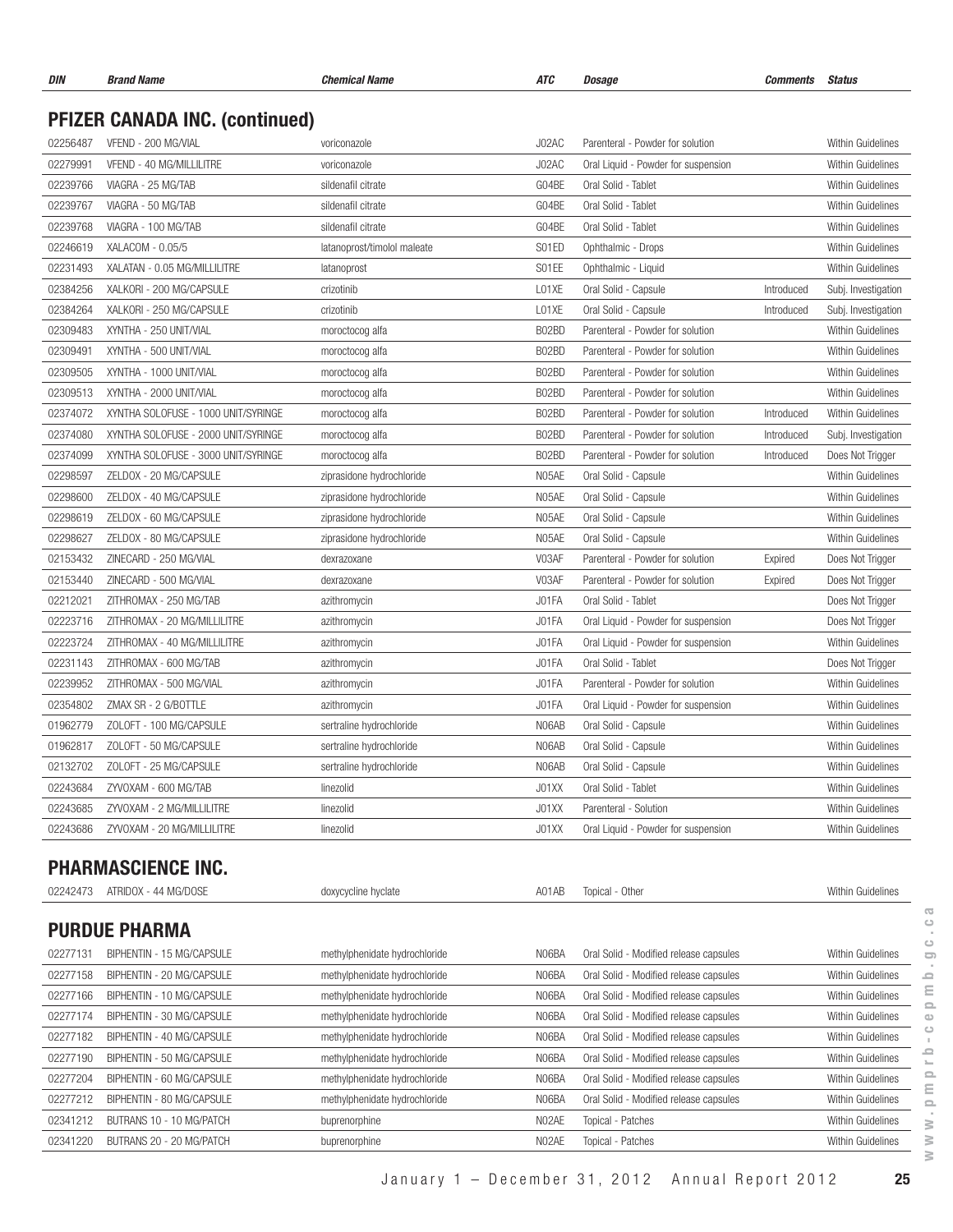|          | <b>PURDUE PHARMA (continued)</b>       |                                                |                    |                                       |            |                          |
|----------|----------------------------------------|------------------------------------------------|--------------------|---------------------------------------|------------|--------------------------|
| 02341174 | BUTRANS 5 - 5 MG/PATCH                 | buprenorphine                                  | N02AE              | Topical - Patches                     |            | Within Guidelines        |
| 02202441 | OXYCONTIN - 10 MG/TAB                  | oxycodone hydrochloride                        | N02AA              | Oral Solid - Modified release tablets | Expired    | Within Guidelines        |
| 02202468 | OXYCONTIN - 20 MG/TAB                  | oxycodone hydrochloride                        | N02AA              | Oral Solid - Modified release tablets | Expired    | Within Guidelines        |
| 02202476 | OXYCONTIN - 40 MG/TAB                  | oxycodone hydrochloride                        | N02AA              | Oral Solid - Modified release tablets | Expired    | Within Guidelines        |
| 02202484 | OXYCONTIN - 80 MG/TAB                  | oxycodone hydrochloride                        | N02AA              | Oral Solid - Modified release tablets | Expired    | Within Guidelines        |
| 02258129 | OXYCONTIN - 5 MG/TAB                   | oxycodone hydrochloride                        | N02AA              | Oral Solid - Modified release tablets | Expired    | Within Guidelines        |
| 02323192 | OXYCONTIN - 15 MG/TAB                  | oxycodone hydrochloride                        | N02AA              | Oral Solid - Modified release tablets | Expired    | <b>Within Guidelines</b> |
| 02323206 | OXYCONTIN - 30 MG/TAB                  | oxycodone hydrochloride                        | N02AA              | Oral Solid - Modified release tablets | Expired    | Within Guidelines        |
| 02323214 | OXYCONTIN - 60 MG/TAB                  | oxycodone hydrochloride                        | N02AA              | Oral Solid - Modified release tablets | Expired    | Within Guidelines        |
| 02372525 | OXYNEO - 10 MG/TAB                     | oxycodone hydrochloride                        | N02AA              | Oral Solid - Modified release tablets |            | Within Guidelines        |
| 02372533 | OXYNEO - 15 MG/TAB                     | oxycodone hydrochloride                        | N02AA              | Oral Solid - Modified release tablets |            | Within Guidelines        |
| 02372541 | OXYNEO - 30 MG/TAB                     | oxycodone hydrochloride                        | N02AA              | Oral Solid - Modified release tablets |            | Within Guidelines        |
| 02372568 | OXYNEO - 40 MG/TAB                     | oxycodone hydrochloride                        | N02AA              | Oral Solid - Modified release tablets |            | Within Guidelines        |
| 02372576 | OXYNEO - 60 MG/TAB                     | oxycodone hydrochloride                        | N02AA              | Oral Solid - Modified release tablets |            | <b>Within Guidelines</b> |
| 02372584 | OXYNEO - 80 MG/TAB                     | oxycodone hydrochloride                        | N02AA              | Oral Solid - Modified release tablets |            | <b>Within Guidelines</b> |
| 02372797 | OXYNEO - 20 MG/TAB                     | oxycodone hydrochloride                        | N02AA              | Oral Solid - Modified release tablets |            | Within Guidelines        |
| 02339609 | TARGIN 10/5                            | oxycodone hydrochloride/naloxone hydrochloride | N02AA              | Oral Solid - Modified release tablets |            | <b>Within Guidelines</b> |
| 02339617 | <b>TARGIN 20/10</b>                    | oxycodone hydrochloride/naloxone hydrochloride | N02AA              | Oral Solid - Modified release tablets |            | Within Guidelines        |
| 02339625 | <b>TARGIN 40/20</b>                    | oxycodone hydrochloride/naloxone hydrochloride | N02AA              | Oral Solid - Modified release tablets |            | Within Guidelines        |
| 02387425 | <b>TARGIN 5/2.5</b>                    | oxycodone hydrochloride/naloxone hydrochloride | N02AA              | Oral Solid - Modified release tablets | Introduced | Within Guidelines        |
| 02286424 | ZYTRAM XL - 150 MG/TAB                 | tramadol hydrochloride                         | N02AX              | Oral Solid - Modified release tablets |            | Within Guidelines        |
| 02286432 | ZYTRAM XL - 200 MG/TAB                 | tramadol hydrochloride                         | NO <sub>2</sub> AX | Oral Solid - Modified release tablets |            | Within Guidelines        |
| 02286440 | ZYTRAM XL - 300 MG/TAB                 | tramadol hydrochloride                         | NO <sub>2</sub> AX | Oral Solid - Modified release tablets |            | Within Guidelines        |
| 02286459 | ZYTRAM XL - 400 MG/TAB                 | tramadol hydrochloride                         | NO <sub>2</sub> AX | Oral Solid - Modified release tablets |            | Within Guidelines        |
| 02360322 | ZYTRAM XL - 75 MG/TAB                  | tramadol hydrochloride                         | N02AX              | Oral Solid - Modified release tablets |            | Within Guidelines        |
| 02360349 | ZYTRAM XL - 100 MG/TAB                 | tramadol hydrochloride                         | NO <sub>2</sub> AX | Oral Solid - Modified release tablets |            | Within Guidelines        |
|          | RANBAXY PHARMACEUTICALS CANADA INC.    |                                                |                    |                                       |            |                          |
| 02305038 | RAN-PANTOPRAZOLE - 20 MG/TAB           | pantoprazole sodium                            | A02BC              | Oral Solid - Tablet                   |            | Within Guidelines        |
| 02305046 | RAN-PANTOPRAZOLE - 40 MG/TAB           | pantoprazole sodium                            | A02BC              | Oral Solid - Tablet                   |            | Within Guidelines        |
| 02298074 | RAN-RABEPRAZOLE - 10 MG/TAB            | rabeprazole sodium                             | A02BC              | Oral Solid - Tablet                   |            | Within Guidelines        |
| 02298082 | RAN-RABEPRAZOLE - 20 MG/TAB            | rabeprazole sodium                             | A02BC              | Oral Solid - Tablet                   |            | Within Guidelines        |
|          |                                        |                                                |                    |                                       |            |                          |
|          | <b>RARE DISEASE THERAPEUTICS INC.</b>  |                                                |                    |                                       |            |                          |
|          | ORFADIN - 10 MG/CAPSULE                | nitisinone                                     | A16AX              | Oral Solid - Capsule                  | Expired    | Within Guidelines        |
|          | ORFADIN - 5 MG/CAPSULE                 | nitisinone                                     | A16AX              | Oral Solid - Capsule                  | Expired    | Does Not Trigger         |
|          | ORFADIN - 2 MG/CAPSULE                 | nitisinone                                     | A16AX              | Oral Solid - Capsule                  | Expired    | Does Not Trigger         |
|          |                                        |                                                |                    |                                       |            |                          |
|          | <b>SALIX PHARMACEUTICALS INC.</b>      |                                                |                    |                                       |            |                          |
| 02308215 | RELISTOR - 20 MG/MILLILITRE            | methylnaltrexone bromide                       | A06AX              | Parenteral - Solution                 |            | Within Guidelines        |
|          | <b>SANDOZ CANADA INC.</b>              |                                                |                    |                                       |            |                          |
| 02265826 | SANDOZ AZITHROMYCIN - 250 MG/TAB       | azithromycin                                   | J01FA              | Oral Solid - Tablet                   |            | Subj. Investigation      |
| 02242821 | SANDOZ CYCLOSPORINE - 100 MG/CAPSULE   | cyclosporine                                   | L04AA              | Oral Solid - Capsule                  |            | Subj. Investigation      |
| 02247073 | SANDOZ CYCLOSPORINE - 25 MG/CAPSULE    | cyclosporine                                   | L04AA              | Oral Solid - Capsule                  |            | Subj. Investigation      |
| 02247074 | SANDOZ CYCLOSPORINE - 50 MG/CAPSULE    | cyclosporine                                   | L04AA              | Oral Solid - Capsule                  |            | Subj. Investigation      |
| 02246969 | SANDOZ ESTRADIOL DERM 100 - 8 MG/PATCH | estradiol 17 <sub>B</sub>                      | G03CA              | Topical - Patches                     |            | Subj. Investigation      |
| 02246967 | SANDOZ ESTRADIOL DERM 50 - 4 MG/PATCH  | estradiol 17B                                  | G03CA              | Topical - Patches                     |            | Subj. Investigation      |
|          |                                        |                                                |                    |                                       |            |                          |

*DIN Brand Name Chemical Name ATC Dosage Comments Status*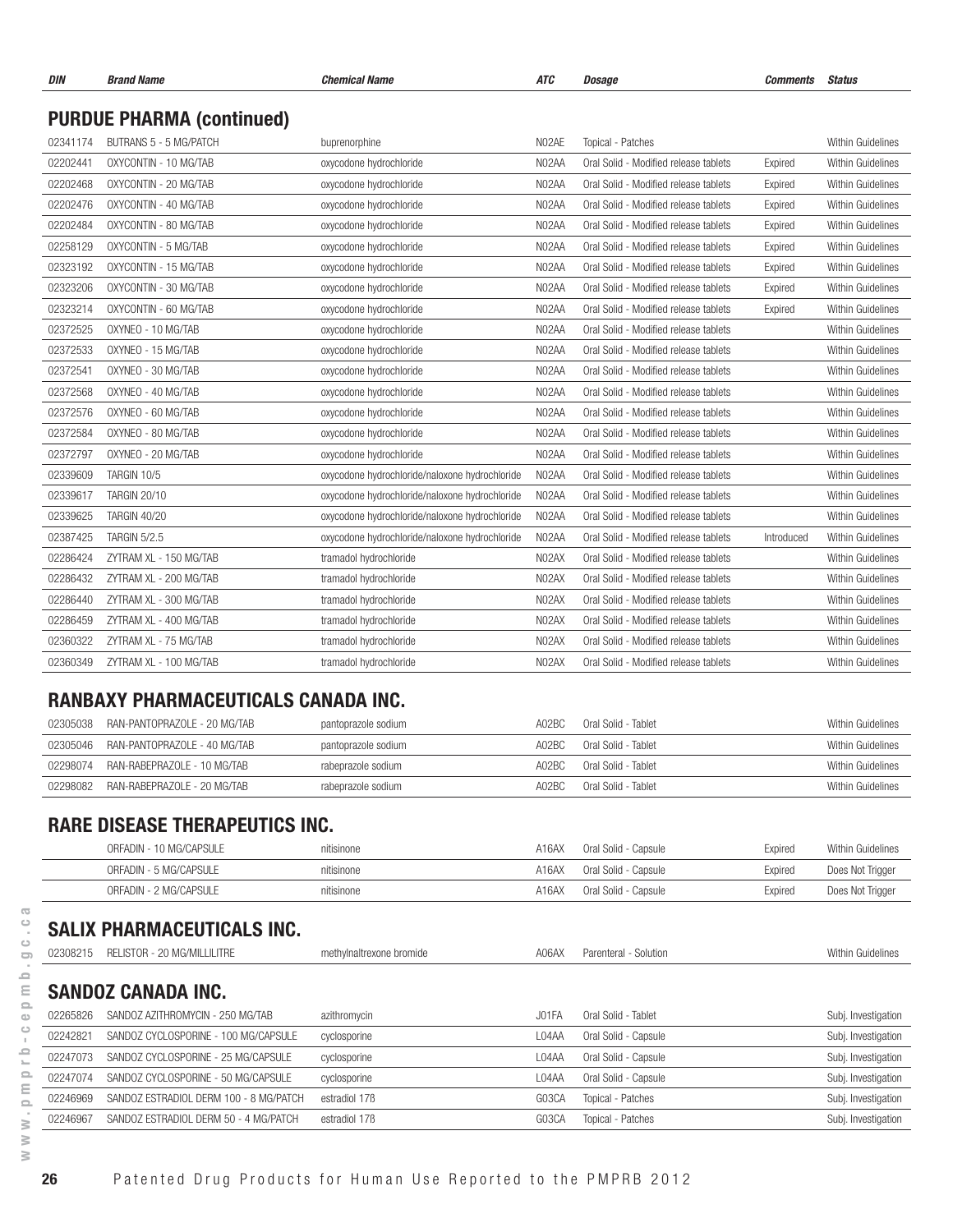| DIN      | <b>Brand Name</b>                     | <b>Chemical Name</b>                                      | ATC   | Dosage                           | Comments | <b>Status</b>            |
|----------|---------------------------------------|-----------------------------------------------------------|-------|----------------------------------|----------|--------------------------|
|          | <b>SANDOZ CANADA INC. (continued)</b> |                                                           |       |                                  |          |                          |
| 02246968 | SANDOZ ESTRADIOL DERM 75 - 6 MG/PATCH | estradiol 17 <sub>B</sub>                                 | G03CA | Topical - Patches                |          | Subj. Investigation      |
| 02278634 | SANDOZ FAMCICLOVIR - 125 MG/TAB       | famciclovir                                               | J05AB | Oral Solid - Tablet              |          | Within Guidelines        |
| 02278642 | SANDOZ FAMCICLOVIR - 250 MG/TAB       | famciclovir                                               | J05AB | Oral Solid - Tablet              |          | Subj. Investigation      |
| 02278650 | SANDOZ FAMCICLOVIR - 500 MG/TAB       | famciclovir                                               | J05AB | Oral Solid - Tablet              |          | Subj. Investigation      |
| 02262177 | SANDOZ TERBINAFINE - 250 MG/TAB       | terbinafine hydrochloride                                 | D01AE | Oral Solid - Tablet              | Expired  | Subj. Investigation      |
|          | <b>SANOFI PASTEUR LIMITED</b>         |                                                           |       |                                  |          |                          |
| 02279924 | MENACTRA                              | diphteria toxoid/meningococcal<br>polysach. conj. vaccine | J07AH | Parenteral - Solution            |          | Within Guidelines        |
|          | <b>SANOFI-AVENTIS CANADA INC.</b>     |                                                           |       |                                  |          |                          |
| 02221829 | ALTACE - 1.25 MG/CAPSULE              | ramipril                                                  | C09AA | Oral Solid - Capsule             |          | Within Guidelines        |
| 02221837 | ALTACE - 2.5 MG/CAPSULE               | ramipril                                                  | C09AA | Oral Solid - Capsule             |          | Within Guidelines        |
| 02221845 | ALTACE - 5 MG/CAPSULE                 | ramipril                                                  | C09AA | Oral Solid - Capsule             |          | Within Guidelines        |
| 02221853 | ALTACE - 10 MG/CAPSULE                | ramipril                                                  | C09AA | Oral Solid - Capsule             |          | Within Guidelines        |
| 02281112 | ALTACE - 15 MG/CAPSULE                | ramipril                                                  | C09AA | Oral Solid - Capsule             |          | Within Guidelines        |
| 02283166 | ALTACE HCT 10/12.5                    | ramipril/hydrochlorothiazide                              | C09BA | Oral Solid - Tablet              |          | Within Guidelines        |
| 02283182 | ALTACE HCT 10/25                      | ramipril/hydrochlorothiazide                              | C09BA | Oral Solid - Tablet              |          | Within Guidelines        |
| 02283131 | ALTACE HCT 2.5/12.5                   | ramipril/hydrochlorothiazide                              | C09BA | Oral Solid - Tablet              |          | Within Guidelines        |
| 02283158 | ALTACE HCT 5/12.5                     | ramipril/hydrochlorothiazide                              | C09BA | Oral Solid - Tablet              |          | Within Guidelines        |
| 02283174 | ALTACE HCT 5/25                       | ramipril/hydrochlorothiazide                              | C09BA | Oral Solid - Tablet              |          | Within Guidelines        |
| 02231379 | ANZEMET - 100 MG/TAB                  | dolasetron mesylate                                       | A04AA | Oral Solid - Tablet              | Expired  | Within Guidelines        |
| 02279460 | APIDRA - 100 UNIT/MILLILITRE          | insulin glulisine                                         | A10AB | Parenteral - Solution            |          | Within Guidelines        |
| 02279479 | APIDRA - 100 UNIT/MILLILITRE          | insulin glulisine                                         | A10AB | Parenteral - Solution            |          | Within Guidelines        |
| 02294346 | APIDRA SOLOSTAR - 100 UNIT/MILLILITRE | insulin glulisine                                         | A10AB | Parenteral - Solution            |          | <b>Within Guidelines</b> |
| 02241888 | ARAVA - 10 MG/TAB                     | leflunomide                                               | L04AA | Oral Solid - Tablet              |          | Within Guidelines        |
| 02241889 | ARAVA - 20 MG/TAB                     | leflunomide                                               | L04AA | Oral Solid - Tablet              |          | Within Guidelines        |
| 02330407 | CLOLAR - 20 MG/VIAL                   | clofarabine                                               | L01BB | Parenteral - Solution            |          | Within Guidelines        |
| 02248239 | ELIGARD - 7.5 MG/VIAL                 |                                                           |       |                                  |          |                          |
|          |                                       | leuprolide acetate                                        | L02AE | Parenteral - Solution            |          | <b>VCU</b>               |
| 02248240 | ELIGARD - 22.5 MG/VIAL                | leuprolide acetate                                        | L02AE | Parenteral - Solution            |          | <b>VCU</b>               |
| 02248999 | ELIGARD - 30 MG/VIAL                  | leuprolide acetate                                        | L02AE | Parenteral - Solution            |          | VCU                      |
| 02268892 | ELIGARD - 45 MG/VIAL                  | leuprolide acetate                                        | L02AE | Parenteral - Solution            |          | <b>VCU</b>               |
| 02296284 | ELOXATIN - 5 MG/MILLILITRE            | oxaliplatin                                               | L01XA | Parenteral - Solution            |          | Within Guidelines        |
| 02248416 | FASTURTEC - 1.5 MG/VIAL               | rasburicase                                               | V03AF | Parenteral - Powder for solution |          | Within Guidelines        |
| 02369524 | JEVTANA - 60 MG/VIAL                  | cabazitaxel                                               | L01CD | Parenteral - Solution            |          | Within Guidelines        |
| 02245689 | LANTUS - 100 UNIT/MILLILITRE          | insulin glargine                                          | A10AE | Parenteral - Solution            |          | Within Guidelines        |
| 02251930 | LANTUS - 100 UNIT/MILLILITRE          | insulin glargine                                          | A10AE | Parenteral - Solution            |          | Within Guidelines        |
| 02294338 | LANTUS SOLOSTAR - 100 UNIT/MILLILITRE | insulin glargine                                          | A10AE | Parenteral - Solution            |          | Within Guidelines        |
| 02012472 | LOVENOX - 100 MG/MILLILITRE           | enoxaparin sodium                                         | B01AB | Parenteral - Solution            |          | Within Guidelines        |
| 02236564 | LOVENOX - 100 MG/MILLILITRE           | enoxaparin sodium                                         | B01AB | Parenteral - Solution            |          | Within Guidelines        |
| 02236883 | LOVENOX - 100 MG/MILLILITRE           | enoxaparin sodium                                         | B01AB | Parenteral - Solution            |          | Within Guidelines        |
| 02378426 | LOVENOX - 100 MG/MILLILITRE           | énoxaparine sodique                                       | B01AB | Parenteral - Solution            |          | Within Guidelines        |
| 02378434 | LOVENOX - 100 MG/MILLILITRE           | enoxaparin sodium                                         | B01AB | Parenteral - Solution            |          | Within Guidelines        |
| 02378442 | LOVENOX - 100 MG/MILLILITRE           | enoxaparin sodium                                         | B01AB | Parenteral - Solution            |          | Within Guidelines        |
| 02242692 | LOVENOX HP - 150 MG/MILLILITRE        | enoxaparin sodium                                         | B01AB | Parenteral - Solution            |          | Within Guidelines        |
| 02377225 | MOZOBIL - 20 MG/MILLILITRE            | plerixafor                                                | L03AX | Parenteral - Solution            |          | Within Guidelines        |
| 02330989 | MULTAQ - 400 MG/TAB                   | dronedarone hydrochloride                                 | C01BD | Oral Solid - Tablet              |          | Within Guidelines        |
| 02213834 | NASACORT AQ - 55 MCG/DOSE             | triamcinolone acetonide                                   | R01AD | Nasal - Spray                    |          | Within Guidelines        |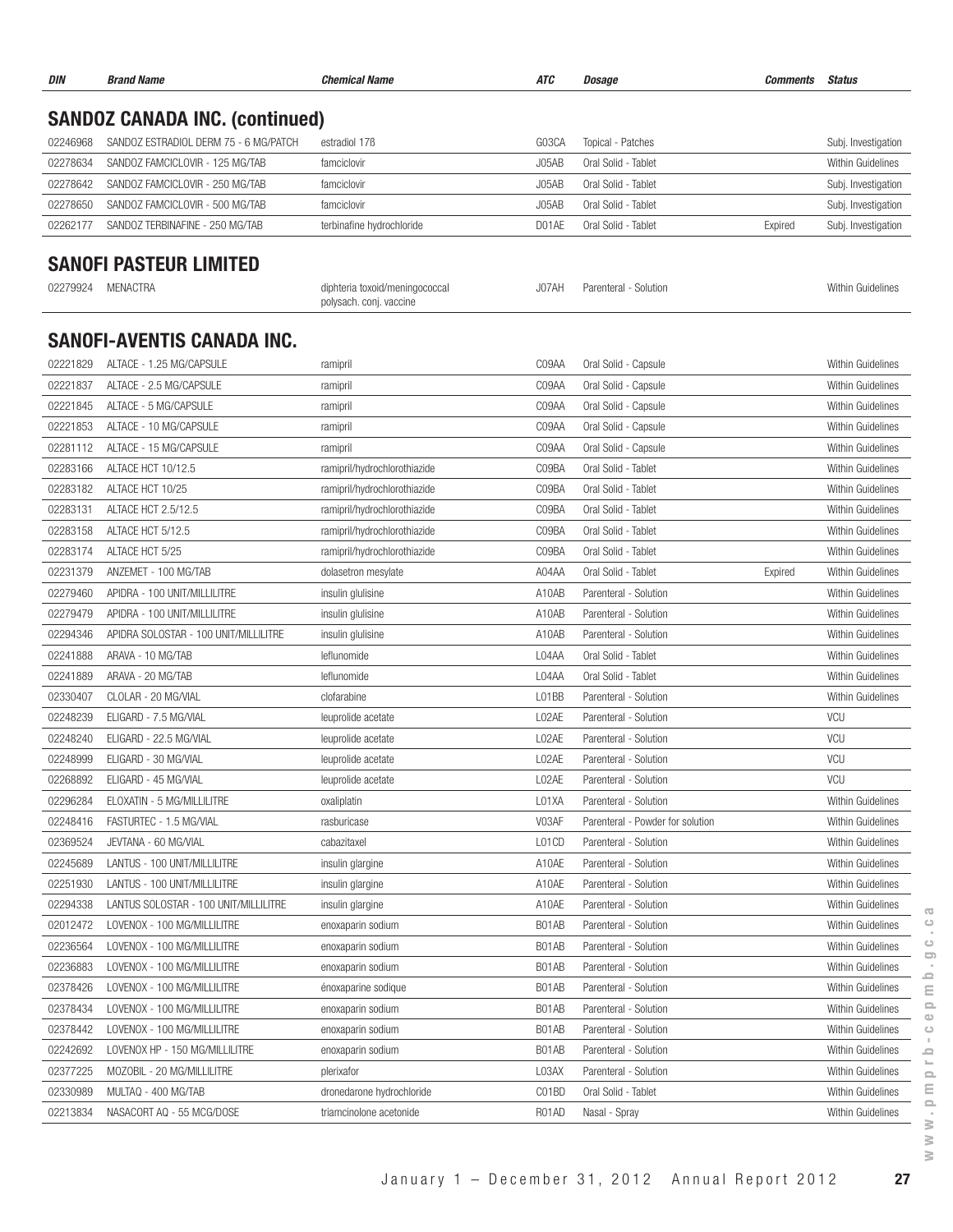| DIN      | <b>Brand Name</b>                             | <b>Chemical Name</b>                   | <b>ATC</b> | Dosage                                 | <b>Comments</b> | <b>Status</b>            |
|----------|-----------------------------------------------|----------------------------------------|------------|----------------------------------------|-----------------|--------------------------|
|          | <b>SANOFI-AVENTIS CANADA INC. (continued)</b> |                                        |            |                                        |                 |                          |
| 02244310 | RENAGEL - 800 MG/TAB                          | chlorhydrate de sevelamer              | V03AE      | Oral Solid - Tablet                    |                 | Within Guidelines        |
| 02221985 | RENEDIL - 2.5 MG/TAB                          | felodipine                             | C08CA      | Oral Solid - Modified release tablets  |                 | Does Not Trigger         |
| 02221993 | RENEDIL - 5 MG/TAB                            | felodipine                             | C08CA      | Oral Solid - Modified release tablets  |                 | Does Not Trigger         |
| 02222000 | RENEDIL - 10 MG/TAB                           | felodipine                             | C08CA      | Oral Solid - Modified release tablets  |                 | Does Not Trigger         |
| 02354586 | RENVELA - 800 MG/TAB                          | carbonate de sevelamer                 | V03AE      | Oral Solid - Tablet                    |                 | Within Guidelines        |
| 02242763 | RILUTEK - 50 MG/TAB                           | riluzole                               | N07XX      | Oral Solid - Tablet                    |                 | Within Guidelines        |
| 02177080 | TAXOTERE - 80 MG/VIAL                         | docetaxel                              | L01CD      | Parenteral - Solution                  |                 | Within Guidelines        |
| 02177099 | TAXOTERE - 20 MG/VIAL                         | docetaxel                              | L01CD      | Parenteral - Solution                  |                 | Within Guidelines        |
| 02245565 | XATRAL - 10 MG/TAB                            | alfuzosin hydrochloride                | G04CA      | Oral Solid - Modified release tablets  |                 | Within Guidelines        |
|          | SANTHERA PHARMACEUTICALS (CANADA) INC.        |                                        |            |                                        |                 |                          |
| 02314150 | CATENA - 150 MG/TAB                           | idebenone                              | N06BX      | Oral Solid - Tablet                    |                 | Within Guidelines        |
|          | <b>SEATTLE GENETICS INC.</b>                  |                                        |            |                                        |                 |                          |
|          | ADCETRIS - 50 MG/VIAL                         | brentuximab vedotin                    | L01XC      | Parenteral - Powder for solution       | Introduced      | Subj. Investigation      |
|          | <b>SERVIER CANADA INC.</b>                    |                                        |            |                                        |                 |                          |
| 02123274 | COVERSYL - 2 MG/TAB                           | perindopril erbumine                   | C09AA      | Oral Solid - Tablet                    |                 | Within Guidelines        |
| 02123282 | COVERSYL - 4 MG/TAB                           | perindopril erbumine                   | C09AA      | Oral Solid - Tablet                    |                 | Within Guidelines        |
| 02246624 | COVERSYL - 8 MG/TAB                           | perindopril erbumine                   | C09AA      | Oral Solid - Tablet                    |                 | Within Guidelines        |
| 02246569 | COVERSYL PLUS 4/1.25                          | perindopril erbumine/indapamide        | C09BA      | Oral Solid - Tablet                    |                 | Within Guidelines        |
| 02321653 | COVERSYL PLUS HD 8/2.5                        | perindopril erbumine/indapamide        | C09BA      | Oral Solid - Tablet                    |                 | <b>Within Guidelines</b> |
| 02246568 | COVERSYL PLUS LD 2/0.625                      | perindopril erbumine/indapamide        | C09BA      | Oral Solid - Tablet                    |                 | Within Guidelines        |
| 02242987 | DIAMICRON MR - 30 MG/TAB                      | gliclazide                             | A10BB      | Oral Solid - Modified release tablets  |                 | Within Guidelines        |
| 02356422 | DIAMICRON MR - 60 MG/TAB                      | gliclazide                             | A10BB      | Oral Solid - Modified release tablets  | Introduced      | Within Guidelines        |
|          | <b>SHIRE CANADA INC.</b>                      |                                        |            |                                        |                 |                          |
| 02248808 | ADDERALL XR - 5 MG/CAPSULE                    | mixed salts amphetamine                | N06BA      | Oral Solid - Modified release capsules |                 | Does Not Trigger         |
| 02248809 | ADDERALL XR - 10 MG/CAPSULE                   | mixed salts amphetamine                | N06BA      | Oral Solid - Modified release capsules |                 | Within Guidelines        |
| 02248810 | ADDERALL XR - 15 MG/CAPSULE                   | mixed salts amphetamine                | N06BA      | Oral Solid - Modified release capsules |                 | Within Guidelines        |
| 02248811 | ADDERALL XR - 20 MG/CAPSULE                   | mixed salts amphetamine                | N06BA      | Oral Solid - Modified release capsules |                 | Does Not Trigger         |
| 02248812 | ADDERALL XR - 25 MG/CAPSULE                   | mixed salts amphetamine                | N06BA      | Oral Solid - Modified release capsules |                 | Within Guidelines        |
| 02248813 | ADDERALL XR - 30 MG/CAPSULE                   | mixed salts amphetamine                | N06BA      | Oral Solid - Modified release capsules |                 | Within Guidelines        |
| 02239665 | ALERTEC - 100 MG/TAB                          | modafinil                              | N06BA      | Oral Solid - Tablet                    |                 | Does Not Trigger         |
| 02287145 | FOSRENOL - 250 MG/TAB                         | lanthanum carbonate hydrate            | V03AE      | Oral Solid - Tablet                    |                 | <b>Within Guidelines</b> |
| 02287153 | FOSRENOL - 500 MG/TAB                         | lanthanum carbonate hydrate            | V03AE      | Oral Solid - Tablet                    |                 | Within Guidelines        |
| 02287161 | FOSRENOL - 750 MG/TAB                         | lanthanum carbonate hydrate            | V03AE      | Oral Solid - Tablet                    |                 | Within Guidelines        |
| 02287188 | FOSRENOL - 1000 MG/TAB                        | lanthanum carbonate hydrate            | V03AE      | Oral Solid - Tablet                    |                 | Within Guidelines        |
| 02297558 | MEZAVANT - 1200 MG/TAB                        | mesalamine (aka 5-aminosalicylic acid) | A07EC      | Oral Solid - Modified release tablets  |                 | Within Guidelines        |
| 02322951 | VYVANSE - 30 MG/CAPSULE                       | lisdexamfetamine dimesylate            | N06BA      | Oral Solid - Capsule                   |                 | Within Guidelines        |
| 02322978 | VYVANSE - 50 MG/CAPSULE                       | lisdexamfetamine dimesylate            | N06BA      | Oral Solid - Capsule                   |                 | Within Guidelines        |
| 02347156 | VYVANSE - 20 MG/CAPSULE                       | lisdexamfetamine dimesylate            | N06BA      | Oral Solid - Capsule                   |                 | Within Guidelines        |
| 02347164 | VYVANSE - 40 MG/CAPSULE                       | lisdexamfetamine dimesylate            | N06BA      | Oral Solid - Capsule                   |                 | Within Guidelines        |
| 02347172 | VYVANSE - 60 MG/CAPSULE                       | lisdexamfetamine dimesylate            | N06BA      | Oral Solid - Capsule                   |                 | Within Guidelines        |
|          |                                               |                                        |            |                                        |                 |                          |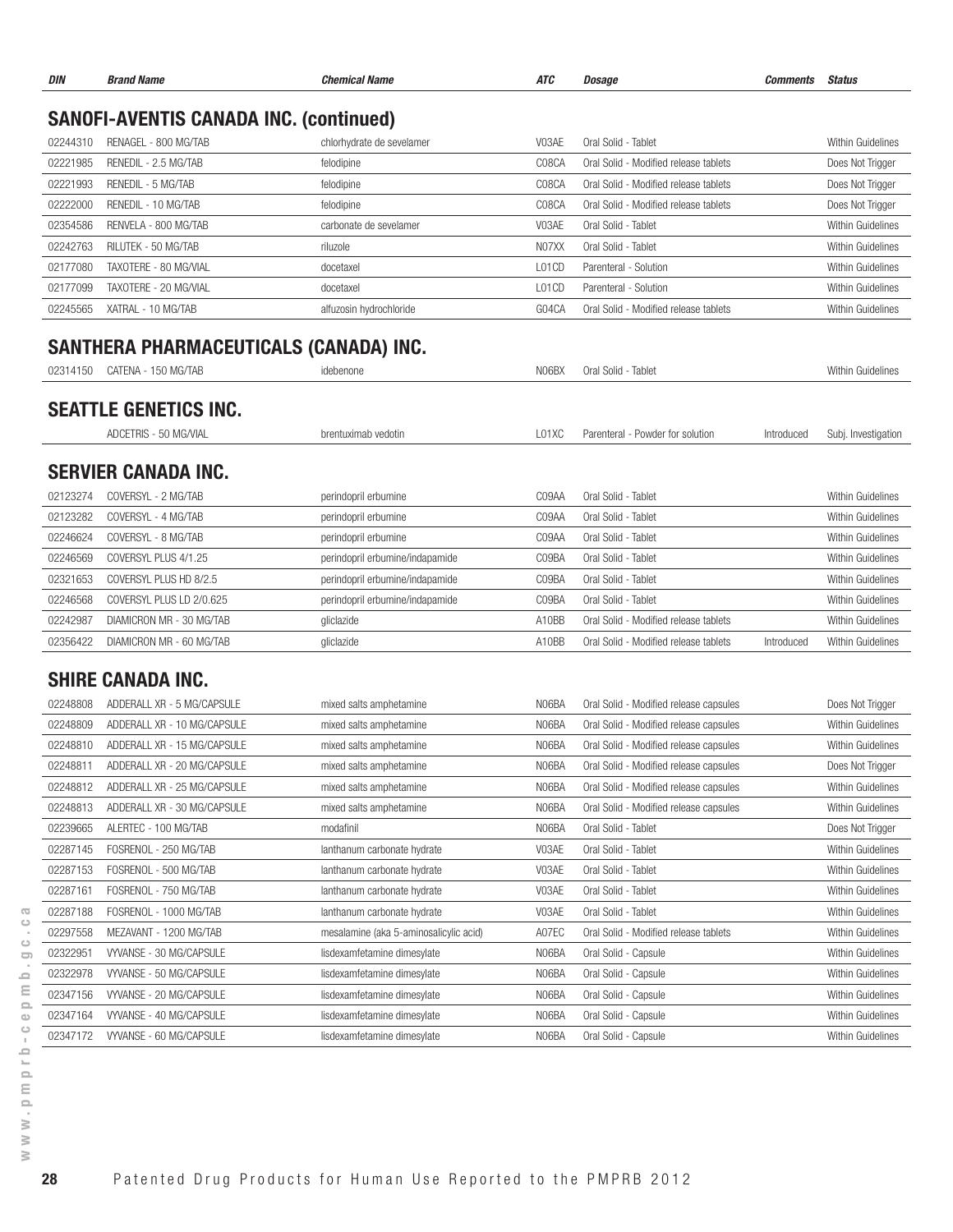| <b>DIN</b> | <b>Brand Name</b>                         | <b>Chemical Name</b>                 | <b>ATC</b>                               | Dosage                                | <b>Comments</b> | <b>Status</b>            |
|------------|-------------------------------------------|--------------------------------------|------------------------------------------|---------------------------------------|-----------------|--------------------------|
|            | <b>SHIRE HUMAN GENETIC THERAPIES INC.</b> |                                      |                                          |                                       |                 |                          |
|            | FIRAZYR - 30 MG/SYRINGE                   | icatibant                            | C01EB                                    | Parenteral - Solution                 |                 | Does Not Trigger         |
| 02249057   | REPLAGAL - 3.5 MG/VIAL                    | agalsidase alfa                      | A16AB                                    | Parenteral - Solution                 |                 | <b>Within Guidelines</b> |
| 02357119   | VPRIV - 400 UNIT/VIAL                     | velaglucerase alfa                   | A16AB                                    | Parenteral - Powder for solution      | Introduced      | Within Guidelines        |
|            | SIGMA-TAU PHARMACEUTICALS INC.            |                                      |                                          |                                       |                 |                          |
| 02231590   | ABELCET - 5 MG/MILLILITRE                 | amphotericin b lipid complex         | J02AA                                    | Parenteral - Suspensions or Emulsions |                 | Does Not Trigger         |
|            | <b>SOPHERION THERAPEUTICS INC.</b>        |                                      |                                          |                                       |                 |                          |
| 02245015   | <b>MYOCET</b>                             | doxorubicin hydrochloride, liposomal | L01DB                                    | Parenteral - Powder for solution      |                 | <b>Within Guidelines</b> |
|            | SUNOVION PHARMACEUTICALS CANADA INC.      |                                      |                                          |                                       |                 |                          |
|            |                                           | niacin/lovastatin                    | C <sub>10</sub> BA                       |                                       |                 |                          |
| 02270447   | ADVICOR 1000/20                           |                                      |                                          | Oral Solid - Modified release tablets |                 | Within Guidelines        |
| 02246533   | ANGIOMAX - 250 MG/VIAL                    | bivalirudin                          | B01AE                                    | Parenteral - Powder for solution      |                 | Within Guidelines        |
| 02299909   | CUBICIN - 500 MG/VIAL                     | daptomycin                           | J01XX                                    | Parenteral - Powder for solution      |                 | Within Guidelines        |
| 02387751   | LATUDA - 40 MG/TAB                        | lurasidone hydrochloride             | N05AE                                    | Oral Solid - Tablet                   | Introduced      | <b>Within Guidelines</b> |
| 02387778   | LATUDA - 80 MG/TAB                        | lurasidone hydrochloride             | N05AE                                    | Oral Solid - Tablet                   | Introduced      | Within Guidelines        |
| 02387786   | LATUDA - 120 MG/TAB                       | lurasidone hydrochloride             | N05AE                                    | Oral Solid - Tablet                   | Introduced      | Within Guidelines        |
| 02262339   | NIASPAN - 1000 MG/TAB                     | niacin                               | C <sub>10</sub> AD                       | Oral Solid - Modified release tablets |                 | Does Not Trigger         |
| 02262347   | NIASPAN - 500 MG/TAB                      | niacin                               | C <sub>10</sub> AD<br>C <sub>10</sub> AD | Oral Solid - Modified release tablets |                 | Within Guidelines        |
| 02309254   | NIASPAN FCT - 500 MG/TAB                  | niacin                               |                                          | Oral Solid - Modified release tablets |                 | <b>Within Guidelines</b> |
| 02309262   | NIASPAN FCT - 750 MG/TAB                  | niacin                               | C <sub>10</sub> AD                       | Oral Solid - Modified release tablets |                 | <b>Within Guidelines</b> |
| 02309289   | NIASPAN FCT - 1000 MG/TAB                 | niacin                               | C <sub>10</sub> AD                       | Oral Solid - Modified release tablets |                 | <b>Within Guidelines</b> |
|            | <b>SWEDISH ORPHAN BIOVITRUM, SOBI AB</b>  |                                      |                                          |                                       |                 |                          |
| 02274221   | KEPIVANCE - 6.25 MG/VIAL                  | palifermin                           | V03AF                                    | Parenteral - Powder for solution      | Introduced      | Does Not Trigger         |
| 02245913   | KINERET - 100 MG/SYRINGE                  | anakinra                             | L04AA                                    | Parenteral - Solution                 |                 | Within Guidelines        |
| 02240229   | STEMGEN - 1.875 MG/VIAL                   | ancestim                             | L03AA                                    | Parenteral - Powder for solution      |                 | Within Guidelines        |
|            | <b>TAKEDA CANADA INC.</b>                 |                                      |                                          |                                       |                 |                          |
| 02242572   | ACTOS - 15 MG/TAB                         | pioglitazone hydrochloride           | A10BG                                    | Oral Solid - Tablet                   |                 | Within Guidelines        |
| 02242573   | ACTOS - 30 MG/TAB                         | pioglitazone hydrochloride           | A10BG                                    | Oral Solid - Tablet                   |                 | Within Guidelines        |
| 02242574   | ACTOS - 45 MG/TAB                         | pioglitazone hydrochloride           | A10BG                                    | Oral Solid - Tablet                   |                 | <b>Within Guidelines</b> |
| 02285606   | ALVESCO - 100 MCG/DOSE                    | ciclesonide                          | R03BA                                    | Pulmonary - Metered dose preparations |                 | Within Guidelines        |
| 02285614   | ALVESCO - 200 MCG/DOSE                    | ciclesonide                          | R03BA                                    | Pulmonary - Metered dose preparations |                 | Within Guidelines        |
| 02359456   | DAXAS - 500 MCG/TAB                       | roflumilast                          | R03DX                                    | Oral Solid - Tablet                   |                 | Subj. Investigation      |
| 02354950   | DEXILANT - 30 MG/CAPSULE                  | dexlansoprazole                      | A02BC                                    | Oral Solid - Capsule                  |                 | <b>Within Guidelines</b> |

02354969 DEXILANT - 60 MG/CAPSULE dexlansoprazole dexlansoprazole dexlansoprazole dexlansoprazole A02BC Oral Solid - Capsule dexlansoprazole dexlansoprazole dexlansoprazole dexlansoprazole dexlan 02381389 EDARBI - 40 MG/TAB azilsartan medoxomil C09CA Oral Solid - Tablet Introduced Within Guidelines 02381397 EDARBI - 80 MG/TAB azilsartan medoxomil C09CA Oral Solid - Tablet Introduced Within Guidelines 02303671 OMNARIS - 50 MCG/DOSE ciclesonide ciclesonide ciclesonide R03BA Nasal - Metered dose preparations Within Guidelines 02239616 PANTO IV - 40 MG/VIAL **pantoprazole sodium** A02BC Parenteral - Powder for solution Within Guidelines 02229453 PANTOLOC - 40 MG/TAB **pantoprazole sodium** A02BC Oral Solid - Tablet Subj. Investigation 02241804 PANTOLOC - 20 MG/TAB **pantoprazole sodium** A02BC Oral Solid - Tablet **A02BC** Oral Solid - Tablet Does Not Trigger 02267233 TECTA - 40 MG/TAB **by antoprazole magnesium** A02BC Oral Solid - Tablet Within Guidelines 02357380 ULORIC - 80 MG/TAB febuxostat febuxostat febuxostat metalah more mengantakan diampatkan mengantakan di

 $\geq$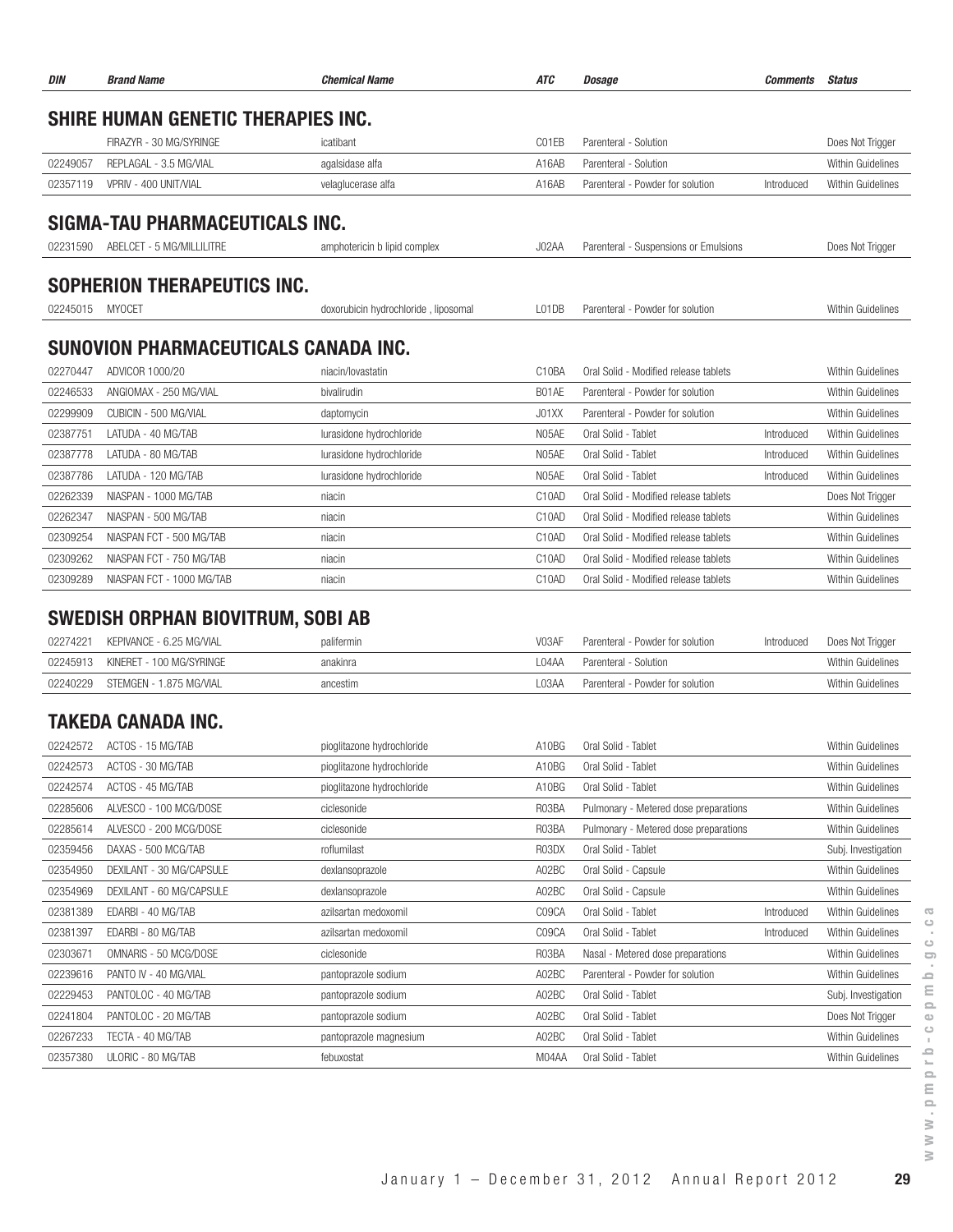| DIN      | <b>Brand Name</b>                    | <b>Chemical Name</b>                          | ATC   | <b>Dosage</b>                         | Comments   | <b>Status</b>            |
|----------|--------------------------------------|-----------------------------------------------|-------|---------------------------------------|------------|--------------------------|
|          | TEVA CANADA INNOVATION G.P.-S.E.N.C. |                                               |       |                                       |            |                          |
| 02284642 | AZILECT - 0.5 MG/TAB                 | rasagiline mesylate                           | N04BD | Oral Solid - Tablet                   |            | Within Guidelines        |
| 02284650 | AZILECT - 1 MG/TAB                   | rasagiline mesylate                           | N04BD | Oral Solid - Tablet                   |            | Within Guidelines        |
| 02245619 | COPAXONE - 20 MG/SYRINGE             | glatiramer acetate                            | L03AX | Parenteral - Solution                 |            | Notice of Hearing        |
| 02257084 | FROVA - 2.5 MG/TAB                   | frovatriptan succinate                        | N02CC | Oral Solid - Tablet                   |            | Within Guidelines        |
|          |                                      |                                               |       |                                       |            |                          |
|          | <b>TEVA CANADA LIMITED</b>           |                                               |       |                                       |            |                          |
| 02078627 | RATIO-ACYCLOVIR - 200 MG/TAB         | acyclovir                                     | J05AB | Oral Solid - Tablet                   |            | Within Guidelines        |
| 02078635 | RATIO-ACYCLOVIR - 400 MG/TAB         | acyclovir                                     | J05AB | Oral Solid - Tablet                   |            | Within Guidelines        |
| 02078651 | RATIO-ACYVLOVIR - 800 MG/TAB         | acyclovir                                     | J05AB | Oral Solid - Tablet                   |            | Within Guidelines        |
| 02243026 | RATIO-BRIMONIDINE - 2 MG/ML          | brimonidine tartrate                          | S01EA | Ophthalmic - Solution                 |            | Within Guidelines        |
| 02242656 | RATIO-CEFUROXIME - 250 MG/TAB        | cefuroxime axetil                             | J01DC | Oral Solid - Tablet                   |            | Within Guidelines        |
| 02242657 | RATIO-CEFUROXIME - 500 MG/TAB        | cefuroxime axetil                             | J01DC | Oral Solid - Tablet                   |            | Within Guidelines        |
| 02229783 | RATIO-DILTIAZEM CD - 240 MG/CAP      | diltiazem hydrochloride                       | C08DB | Oral Solid - Modified release capsule |            | <b>Within Guidelines</b> |
| 02229784 | RATIO-DILTIAZEM CD - 300 MG/CAP      | diltiazem hydrochloride                       | C08DB | Oral Solid - Modified release capsule |            | Within Guidelines        |
| 02250039 | RATIO-FENOFIBRATE MC - 200 MG/CAP    | fenofibrate                                   | C10AB | Oral Solid - Capsule                  |            | Within Guidelines        |
| 02247461 | RATIO-KETOROLAC - 5 MG/ML            | ketorolac tromethamine                        | S01BC | Ophthalmic - Solution                 |            | Within Guidelines        |
| 02243352 | RATIO-LAMOTRIGINE - 25 MG/TAB        | lamotrigine                                   | N03AX | Oral Solid - Tablet                   |            | Within Guidelines        |
| 02243353 | RATIO-LAMOTRIGINE - 100 MG/TAB       | lamotrigine                                   | N03AX | Oral Solid - Tablet                   |            | Within Guidelines        |
| 02246963 | RATIO-LAMOTRIGINE - 150 MG/TAB       | lamotrigine                                   | N03AX | Oral Solid - Tablet                   |            | Within Guidelines        |
| 02260867 | RATIO-OMEPRAZOLE - 20 MG/TAB         | omeprazole magnesium                          | A02BC | Oral Solid - Tablet                   |            | Within Guidelines        |
| 02247810 | RATIO-PAROXETINE - 10 MG/TAB         | paroxetine hydrochloride                      | N06AB | Oral Solid - Tablet                   |            | Within Guidelines        |
| 02247811 | RATIO-PAROXETINE - 20 MG/TAB         | paroxetine hydrochloride                      | N06AB | Oral Solid - Tablet                   |            | Subj. Investigation      |
| 02247812 | RATIO-PAROXETINE - 30 MG/TAB         | paroxetine hydrochloride                      | N06AB | Oral Solid - Tablet                   |            | Within Guidelines        |
| 02311704 | RATIO-QUETIAPINE - 25 MG/TAB         | quetiapine fumarate                           | N05AH | Oral Solid - Tablet                   |            | Does Not Trigger         |
| 02311747 | RATIO-QUETIAPINE - 200 MG/TAB        | quetiapine fumarate                           | N05AH | Oral Solid - Tablet                   |            | Within Guidelines        |
| 02311755 | RATIO-QUETIAPINE - 300 MG/TAB        | quetiapine fumarate                           | N05AH | Oral Solid - Tablet                   |            | Does Not Trigger         |
| 02287692 | RATIO-RAMIPRIL - 1.25 MG/CAP         | ramipril                                      | C09AA | Oral Solid - Capsule                  |            | Within Guidelines        |
| 02287706 | RATIO-RAMIPRIL - 12.5 MG/CAP         | ramipril                                      | C09AA | Oral Solid - Capsule                  |            | Within Guidelines        |
| 02287714 | RATIO-RAMIPRIL - 5 MG/CAP            | ramipril                                      | C09AA | Oral Solid - Capsule                  |            | Does Not Trigger         |
| 02287722 | RATIO-RAMIPRIL - 10 MG/CAP           | ramipril                                      | C09AA | Oral Solid - Capsule                  |            | Within Guidelines        |
| 02247071 | RATIO-SIMVASTATIN - 80 MG/TAB        | simvastatin                                   | C10AA | Oral Solid - Tablet                   |            | Does Not Trigger         |
| 02294265 | RATIO-TAMSULOSIN - 0.4 MG/CAP        | tamsulosin hydrochloride                      | G04CA | Oral Solid - Capsule                  |            | Within Guidelines        |
|          | <b>THERAMED CORPORATION</b>          |                                               |       |                                       |            |                          |
| 02264625 | FSME-IMMUN - 2.4 MCG/VIAL            |                                               | J07BA | Parenteral - Suspensions or Emulsions |            | Within Guidelines        |
|          |                                      | tick-borne encephalitis vaccine (inactivated) |       |                                       |            |                          |
|          | TRIBUTE PHARMACEUTICALS CANADA LTD.  |                                               |       |                                       |            |                          |
| 02381680 | CAMBIA - 50 MG/POUCH                 | diclofenac potassium                          | M01AB | Oral Liquid - Powder for solution     | Introduced | Within Guidelines        |
|          | <b>TRITON PHARMA INC.</b>            |                                               |       |                                       |            |                          |
| 02087286 | ALKERAN - 50 MG/VIAL                 | melphalan                                     | L01AA | Parenteral - Powder for solution      |            | Does Not Trigger         |
| 02243837 | VANIQA - 139 MG/GRAM                 | eflornithine hydrochloride                    | D11AX | Topical - Cream                       |            | Within Guidelines        |
|          |                                      |                                               |       |                                       |            |                          |
|          | TYCO HEALTHCARE GROUP CANADA INC.    |                                               |       |                                       |            |                          |
|          | OCTREOSCAN - 3.3 MCI/VIAL            | in-111 pentetreotide                          | V09IB | Parenteral - Solution                 | Expired    | Within Guidelines        |
| 02242986 | OPTIMARK - 330.9 MG/MILLILITRE       | gadoversetamide                               | V08CA | Parenteral - Solution                 |            | Does Not Trigger         |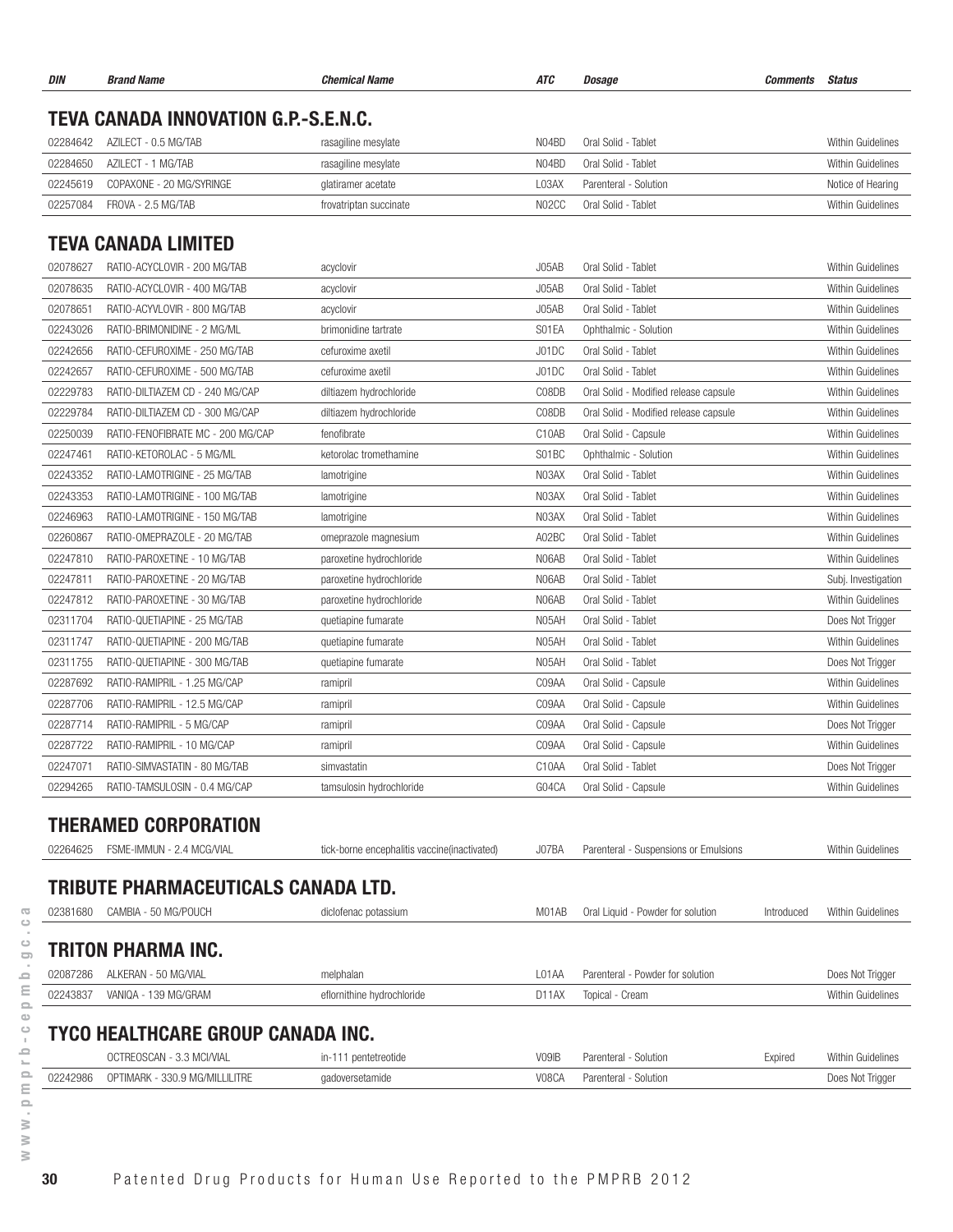| DIN      | <b>Brand Name</b>                         | <b>Chemical Name</b>            | ATC                | Dosage                                 | <i><b>Comments</b></i> | Status                   |
|----------|-------------------------------------------|---------------------------------|--------------------|----------------------------------------|------------------------|--------------------------|
|          | UCB CANADA INC.                           |                                 |                    |                                        |                        |                          |
| 02331675 | CIMZIA - 200 MG/MILLILITRE                | certolizumab pegol              | L04AB              | Parenteral - Powder for solution       |                        | Within Guidelines        |
| 02247027 | KEPPRA - 250 MG/TAB                       | levetiracetam                   | N03AX              | Oral Solid - Tablet                    |                        | Within Guidelines        |
| 02247028 | KEPPRA - 500 MG/TAB                       | levetiracetam                   | N03AX              | Oral Solid - Tablet                    |                        | Within Guidelines        |
| 02247029 | KEPPRA - 750 MG/TAB                       | levetiracetam                   | N03AX              | Oral Solid - Tablet                    |                        | Within Guidelines        |
| 02357615 | VIMPAT - 50 MG/TAB                        | lacosamide                      | N03AX              | Oral Solid - Tablet                    |                        | Within Guidelines        |
| 02357623 | VIMPAT - 100 MG/TAB                       | lacosamide                      | N03AX              | Oral Solid - Tablet                    |                        | Does Not Trigger         |
| 02357631 | VIMPAT - 150 MG/TAB                       | lacosamide                      | N03AX              | Oral Solid - Tablet                    |                        | Within Guidelines        |
| 02357658 | VIMPAT - 200 MG/TAB                       | lacosamide                      | N03AX              | Oral Solid - Tablet                    |                        | Within Guidelines        |
| 02357666 | VIMPAT - 10 MG/MILLILITRE                 | lacosamide                      | N03AX              | Parenteral - Solution                  |                        | Does Not Trigger         |
|          | <b>VALEANT CANADA LP</b>                  |                                 |                    |                                        |                        |                          |
| 02281074 | ACZONE - 50 MG/GRAM                       | dapsone                         | D10AX              | Topical - Gel                          |                        | Within Guidelines        |
| 02359685 | BIACNA 1.2/0.025                          | clindamycin phosphate/tretinoin | D10AF              | Topical - Gel                          |                        | Within Guidelines        |
| 02238162 | DIASTAT - 5 MG/MILLILITRE                 | diazepam                        | N05BA              | Rectal - Other                         |                        | Does Not Trigger         |
| 02247238 | ELIDEL - 10 MG/GRAM                       | pimecrolimus                    | D11AX              | Topical - Cream                        |                        | Within Guidelines        |
| 02268493 | GLUMETZA - 500 MG/TAB                     | metformin hydrochloride         | A10BA              | Oral Solid - Modified release tablets  |                        | <b>Within Guidelines</b> |
| 02300451 | GLUMETZA - 1000 MG/TAB                    | metformin hydrochloride         | A10BA              | Oral Solid - Modified release tablets  |                        | Within Guidelines        |
| 02373955 | LODALIS - 625 MG/TAB                      | colesevelam hydrochloride       | C <sub>10</sub> AC | Oral Solid - Tablet                    | Introduced             | Subj. Investigation      |
| 02221802 | LOPROX - 10 MG/GRAM                       | ciclopirox olamine              | D01AE              | Topical - Cream                        |                        | Subj. Investigation      |
| 02221810 | LOPROX - 10 MG/MILLILITRE                 | ciclopirox olamine              | D01AE              | Topical - Liquid                       |                        | Subj. Investigation      |
| 02299194 | RALIVIA - 100 MG/TAB                      | tramadol hydrochloride          | N02AX              | Oral Solid - Modified release tablets  |                        | Within Guidelines        |
| 02299208 | RALIVIA - 200 MG/TAB                      | tramadol hydrochloride          | N02AX              | Oral Solid - Modified release tablets  |                        | Within Guidelines        |
| 02299216 | RALIVIA - 300 MG/TAB                      | tramadol hydrochloride          | N02AX              | Oral Solid - Modified release tablets  |                        | Within Guidelines        |
| 02370433 | SUBLINOX - 10 MG/TAB                      | zolpidem tartrate               | N05CF              | Oral Solid - Tablet                    |                        | Within Guidelines        |
| 02231150 | TIAZAC - 120 MG/CAPSULE                   | diltiazem hydrochloride         | C08DB              | Oral Solid - Modified release capsules |                        | Within Guidelines        |
| 02231151 | TIAZAC - 180 MG/CAPSULE                   | diltiazem hydrochloride         | C08DB              | Oral Solid - Modified release capsules |                        | Within Guidelines        |
| 02231152 | TIAZAC - 240 MG/CAPSULE                   | diltiazem hydrochloride         | C08DB              | Oral Solid - Modified release capsules |                        | Within Guidelines        |
| 02231154 | TIAZAC - 300 MG/CAPSULE                   | diltiazem hydrochloride         | C08DB              | Oral Solid - Modified release capsules |                        | Within Guidelines        |
| 02231155 | TIAZAC - 360 MG/CAPSULE                   | diltiazem hydrochloride         | C08DB              | Oral Solid - Modified release capsules |                        | Within Guidelines        |
| 02256738 | TIAZAC XC - 120 MG/TAB                    | diltiazem hydrochloride         | C08DB              | Oral Solid - Modified release tablets  |                        | Within Guidelines        |
| 02256746 | TIAZAC XC - 180 MG/TAB                    | diltiazem hydrochloride         | C08DB              | Oral Solid - Modified release tablets  |                        | Within Guidelines        |
| 02256754 | TIAZAC XC - 240 MG/TAB                    | diltiazem hydrochloride         | C08DB              | Oral Solid - Modified release tablets  |                        | Within Guidelines        |
| 02256762 | TIAZAC XC - 300 MG/TAB                    | diltiazem hydrochloride         | C08DB              | Oral Solid - Modified release tablets  |                        | Within Guidelines        |
| 02256770 | TIAZAC XC - 360 MG/TAB                    | diltiazem hydrochloride         | C08DB              | Oral Solid - Modified release tablets  |                        | <b>Within Guidelines</b> |
| 02237825 | WELLBUTRIN SR - 150 MG/TAB                | bupropion hydrochloride         | N07BA              | Oral Solid - Modified release tablets  |                        | Does Not Trigger         |
| 02275090 | WELLBUTRIN XL - 150 MG/TAB                | bupropion hydrochloride         | NO7BA              | Oral Solid - Modified release tablets  |                        | Within Guidelines        |
| 02275104 | WELLBUTRIN XL - 300 MG/TAB                | bupropion hydrochloride         | N07BA              | Oral Solid - Modified release tablets  |                        | Within Guidelines        |
| 02268272 | XYREM - 500 MG/MILLILITRE                 | sodium oxybate                  | NO7XX              | Oral Liquid - Solution                 |                        | <b>Within Guidelines</b> |
| 02238441 | ZYBAN - 150 MG/TAB                        | bupropion hydrochloride         | N07BA              | Oral Solid - Modified release tablets  |                        | Within Guidelines        |
|          | <b>VERTEX PHARMACEUTICALS CANADA INC.</b> |                                 |                    |                                        |                        |                          |
|          |                                           |                                 |                    |                                        |                        |                          |
| 02371553 | INCIVEK - 375 MG/TAB                      | telaprevir                      | J05AE              | Oral Solid - Tablet                    | Introduced             | Within Guidelines        |
|          | <b>VIIV HEALTHCARE ULC</b>                |                                 |                    |                                        |                        |                          |
| 02192683 | 3TC - 150 MG/TAB                          | lamivudine                      | J05AF              | Oral Solid - Tablet                    | Expired                | Within Guidelines        |
| 02192691 | 3TC - 10 MG/MILLILITRE                    | lamivudine                      | J05AF              | Oral Liquid - Solution                 | Expired                | Does Not Trigger         |
| 02247825 | 3TC - 300 MG/TAB                          | lamivudine                      | J05AF              | Oral Solid - Tablet                    |                        | Within Guidelines        |
| 02299844 | CELSENTRI - 150 MG/TAB                    | maraviroc                       | J05AX              | Oral Solid - Tablet                    |                        | Within Guidelines        |
|          |                                           |                                 |                    |                                        |                        |                          |